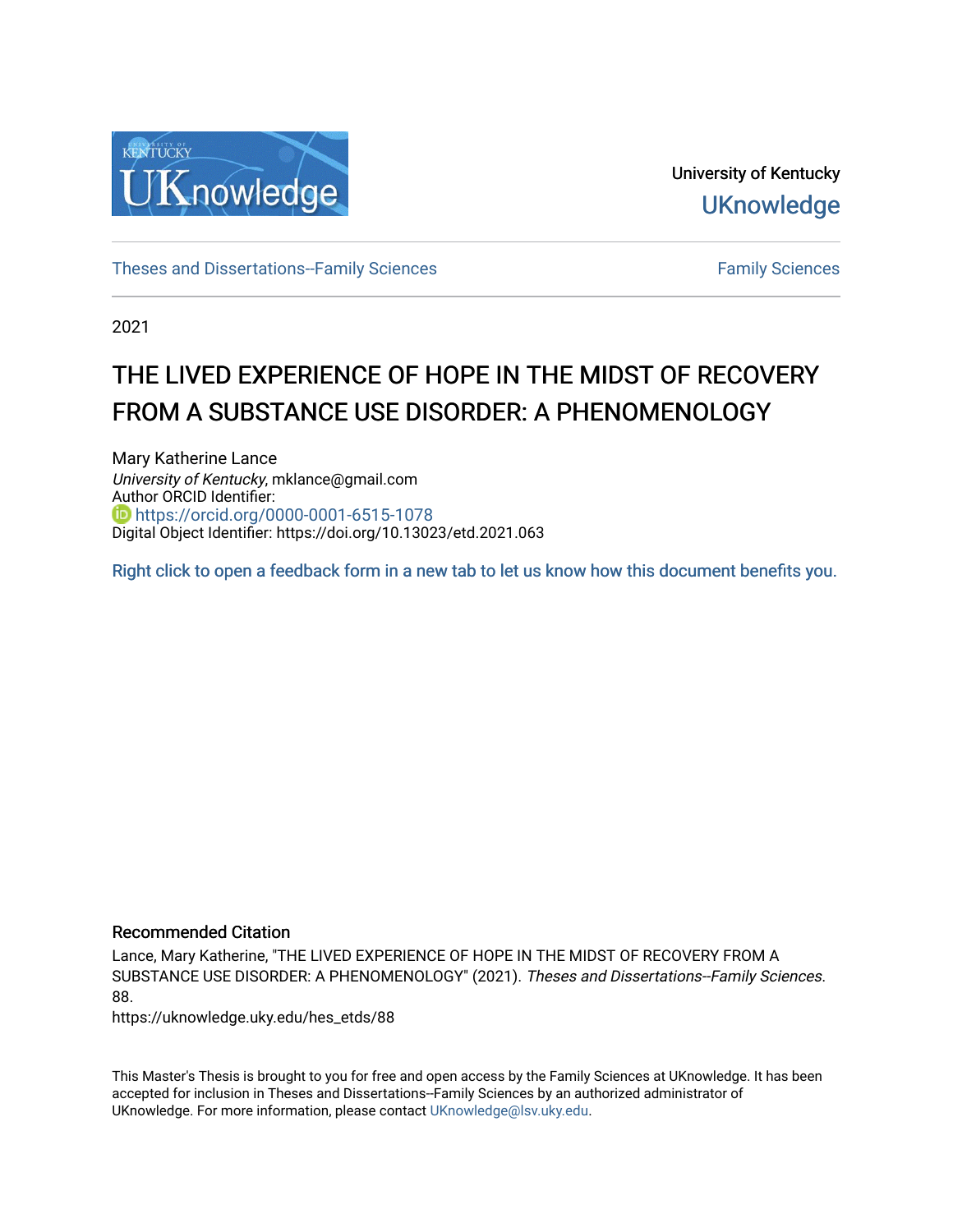# STUDENT AGREEMENT:

I represent that my thesis or dissertation and abstract are my original work. Proper attribution has been given to all outside sources. I understand that I am solely responsible for obtaining any needed copyright permissions. I have obtained needed written permission statement(s) from the owner(s) of each third-party copyrighted matter to be included in my work, allowing electronic distribution (if such use is not permitted by the fair use doctrine) which will be submitted to UKnowledge as Additional File.

I hereby grant to The University of Kentucky and its agents the irrevocable, non-exclusive, and royalty-free license to archive and make accessible my work in whole or in part in all forms of media, now or hereafter known. I agree that the document mentioned above may be made available immediately for worldwide access unless an embargo applies.

I retain all other ownership rights to the copyright of my work. I also retain the right to use in future works (such as articles or books) all or part of my work. I understand that I am free to register the copyright to my work.

# REVIEW, APPROVAL AND ACCEPTANCE

The document mentioned above has been reviewed and accepted by the student's advisor, on behalf of the advisory committee, and by the Director of Graduate Studies (DGS), on behalf of the program; we verify that this is the final, approved version of the student's thesis including all changes required by the advisory committee. The undersigned agree to abide by the statements above.

> Mary Katherine Lance, Student Dr. Ronald Werner-Wilson, Major Professor Dr. Hyungsoo Kim, Director of Graduate Studies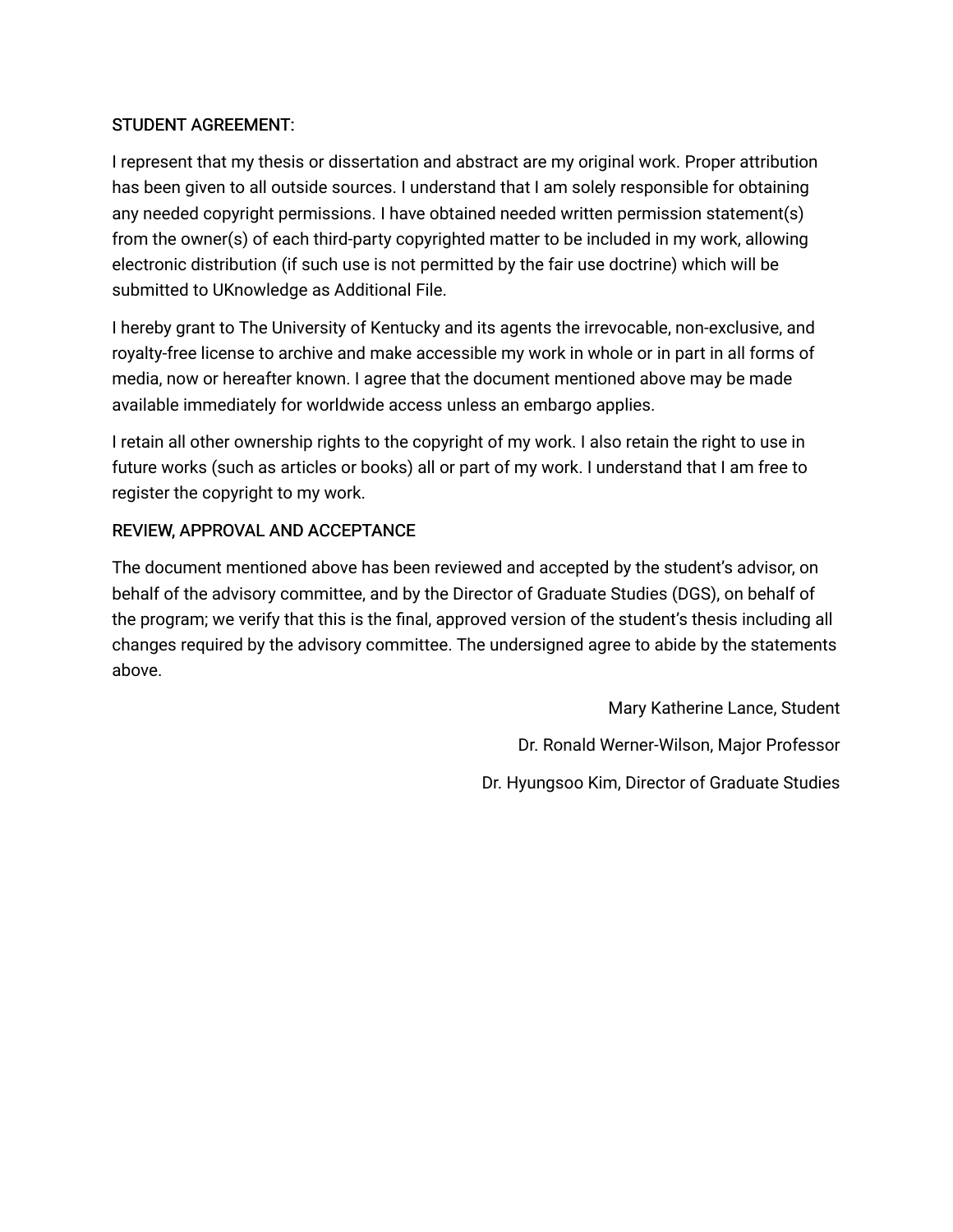# THE LIVED EXPERIENCE OF HOPE IN THE MIDST OF RECOVERY FROM A SUBSTANCE USE DISORDER: A PHENOMENOLOGY

THESIS \_\_\_\_\_\_\_\_\_\_\_\_\_\_\_\_\_\_\_\_\_\_\_\_\_\_\_\_\_\_\_\_\_\_\_\_\_\_\_\_

\_\_\_\_\_\_\_\_\_\_\_\_\_\_\_\_\_\_\_\_\_\_\_\_\_\_\_\_\_\_\_\_\_\_\_\_\_\_\_\_

A thesis submitted in partial fulfillment of the requirements for the degree of Master of Science in Family Sciences in the College of Agriculture, Food and Environment at the University of Kentucky

By

Mary Katherine Lance

Lexington, Kentucky

Director: Dr. Ronald Werner-Wilson, Professor of Family Sciences

Lexington, Kentucky

2021

Copyright © Mary Katherine Lance 2021 <https://orcid.org/0000-0001-6515-1078>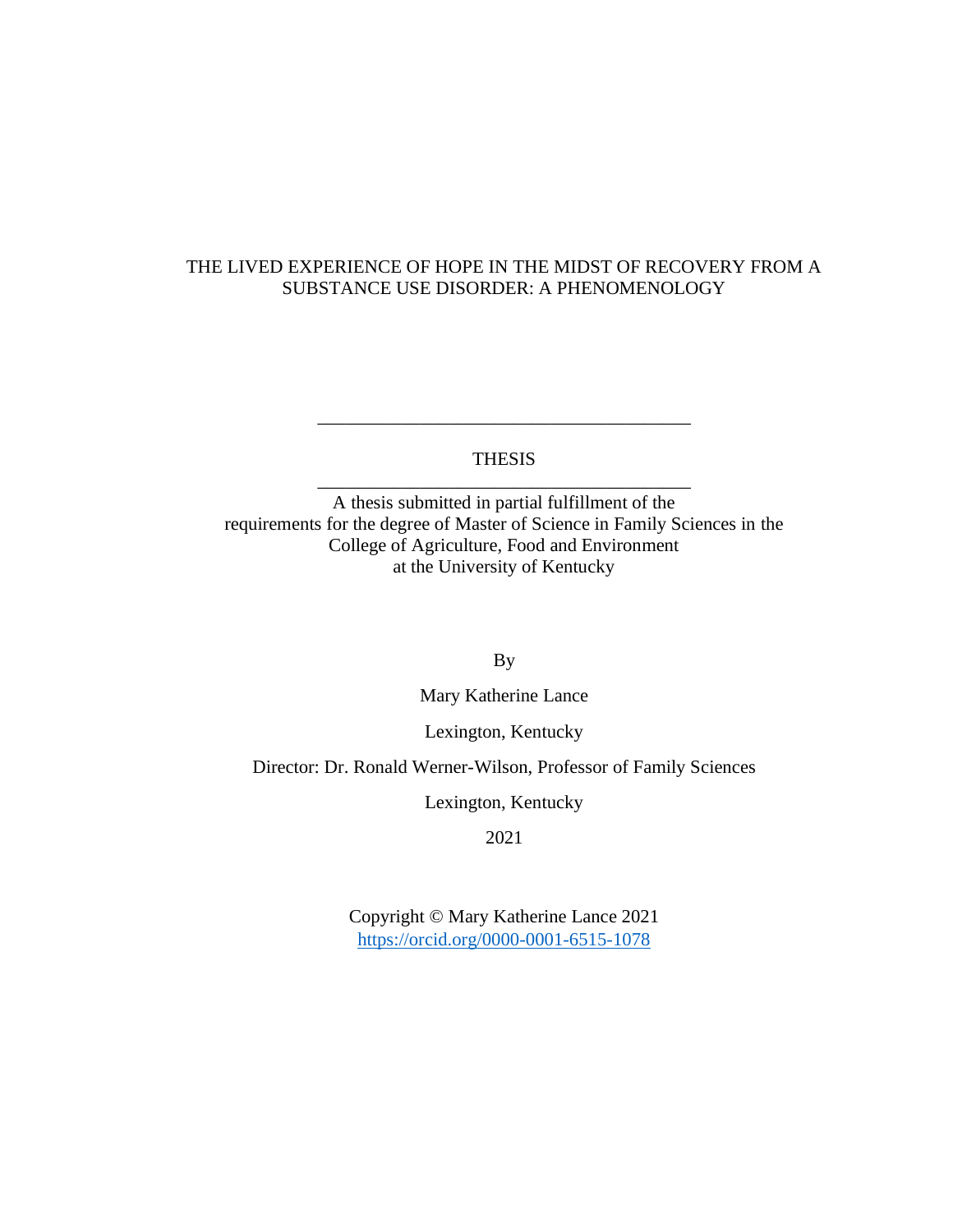# ABSTRACT OF THESIS

# THE LIVED EXPERIENCE OF HOPE IN THE MIDST OF RECOVERY FROM A SUBSTANCE USE DISORDER: A PHENOMENOLOGY

Substance use disorder (SUD) is difficult to treat, as evidenced by its high prevalence and relapse rates. Research shows, however, that hope may have the potential to create effective and efficient change in the way we prevent and treat SUD. In order to utilize hope in this way, we must have a good understanding of what hope is. This phenomenological study aims to explore and describe the essence of hope through the lived experience of individuals in recovery from a SUD. Through interviews with 20 informants to generate data and an iterative interpretative process to identify shared meanings, hope emerged as an experience that is lived, spiritual, relational, revivifying, and felt. These results point to a need for more research regarding a theory of hope, improved scales for accurately measuring hope, and new language for talking about hope when using it as a tool in recovery and elsewhere.

KEYWORDS: Hope, Substance Use Disorder, Addiction, Recovery, Hermeneutic Phenomenology

Mary Katherine Lance

Student

4/21/2021

Date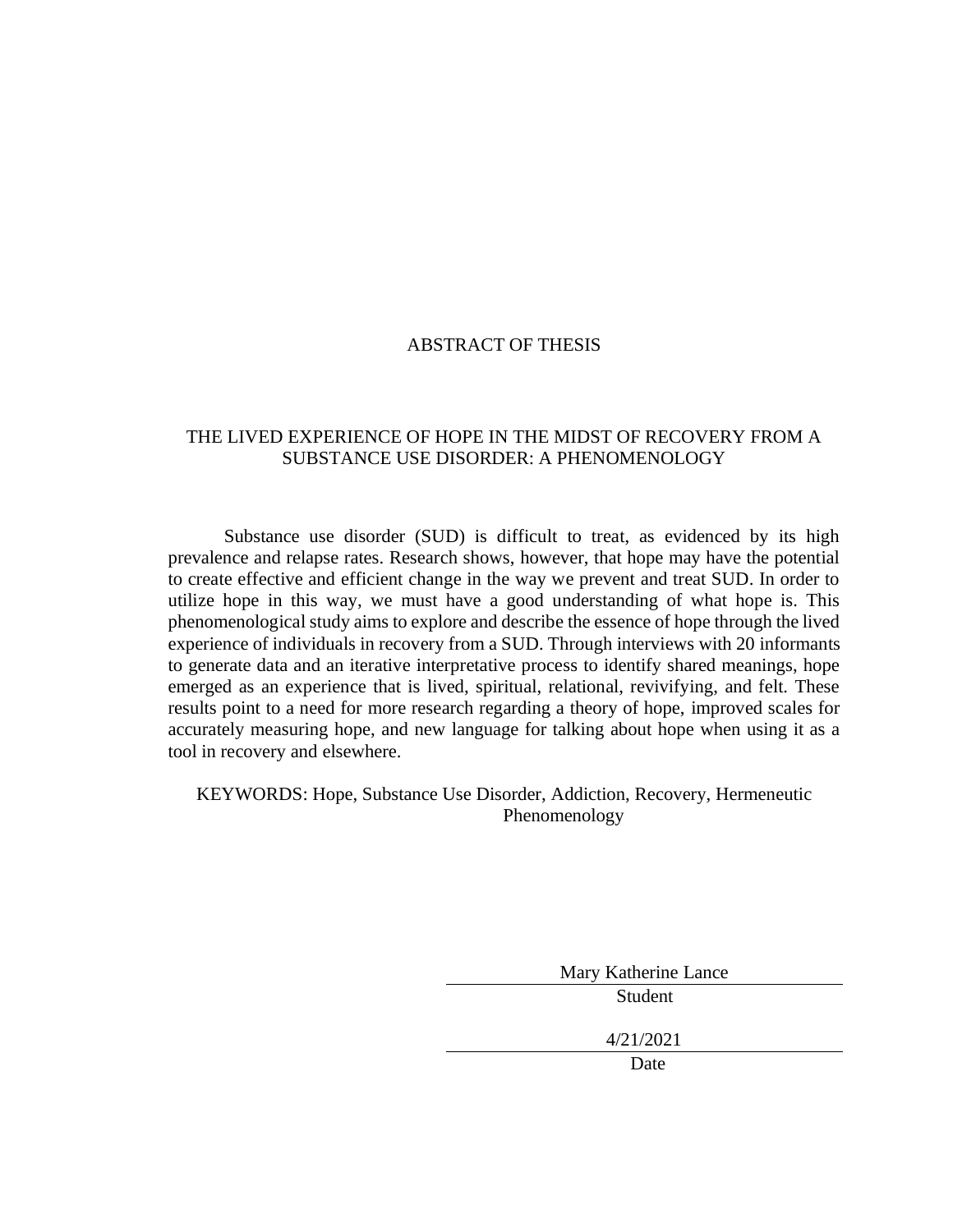# THE LIVED EXPERIENCE OF HOPE IN THE MIDST OF RECOVERY FROM A SUBSTANCE USE DISORDER: A PHENOMENOLOGY

By Mary Katherine Lance

Ronald Werner Wilson, Ph.D.

Director of Thesis

Hyungsoo Kim, Ph. D. Director of Graduate Studies

4/21/2021

Date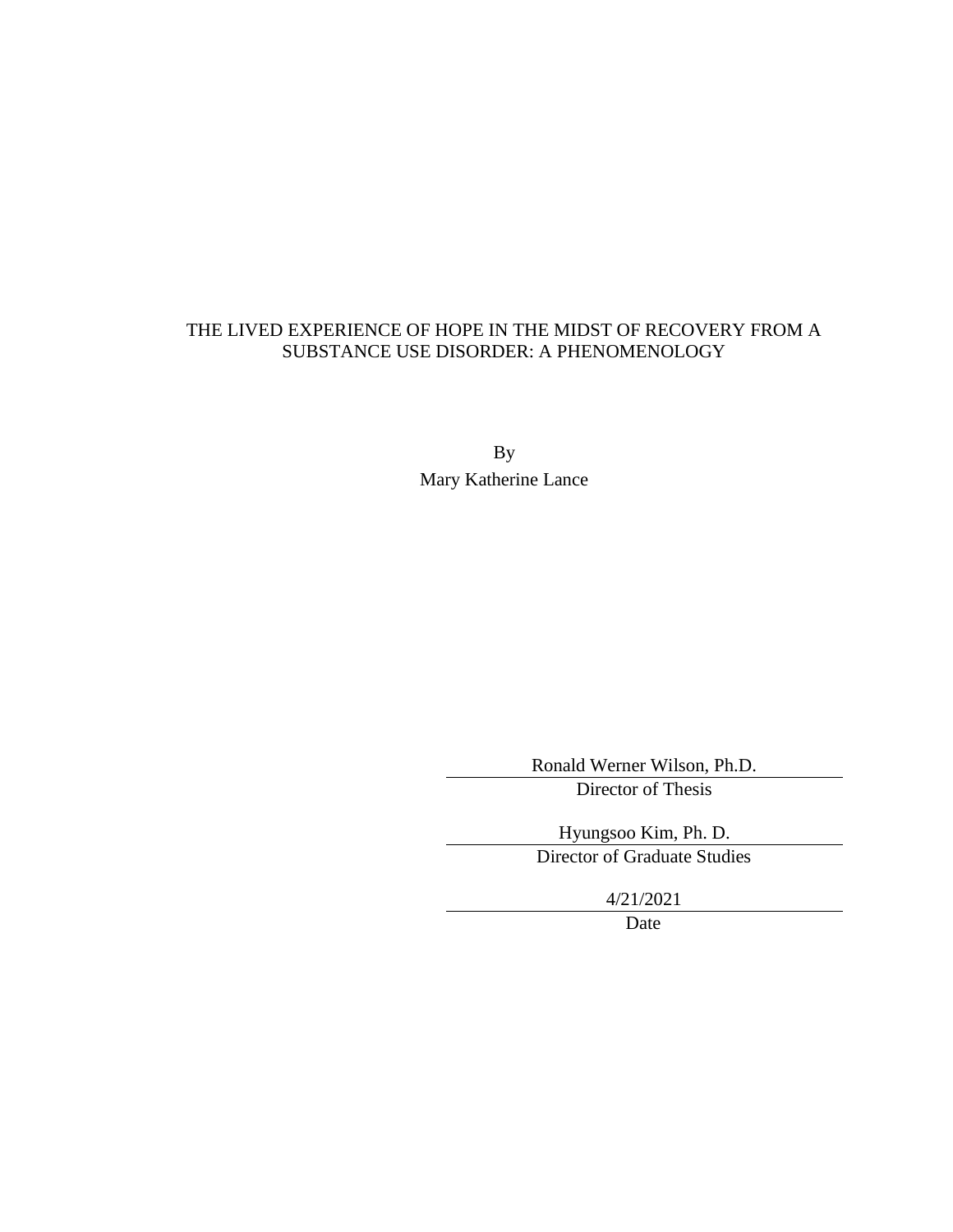#### ACKNOWLEDGMENTS

<span id="page-5-0"></span>This research was supported in part by the Chellgren Endowment, Department of Family Sciences. Additionally, I received partial funding from the John I. & Patricia J. Buster Fellowship as well as the Alice P. Killpatrick Fellowship.

First, I am thankful to my Master's chair and committee members: Dr. Ronald Werner-Wilson, Dr. Alexander Elswick, and Dr. David Bradshaw. I was incredibly honored to have your excitement, support, wisdom, and confidence. This project would not have been possible without you.

Second, I want to thank a few individuals who offered me their aid in the exact moments and ways I needed: Tera Buerkle for her friendship and support, Jane Samuels for her guidance, Annagayle Lance for her assistance with transcriptions, and Whitney Rogers and Gloria McCowan for their help with administrative requirements.

Third, it is with immense gratitude that I thank Dr. Aaron Simmons for introducing me to the journey of hope that has captivated my personal and academic attention. Because of your classes and the way you have allowed me to think with you, hope has become my anchor and guiding light in a world that can seem dark and dismal.

Fourth, I must thank who and what has allowed me to make my way here: My family, my friends, and my position and privilege. In this work and all of my future work, I strive to live forward in a way that honors what you have sacrificed and manifested.

Finally, and perhaps most importantly, I want to thank my informants who shared their lives, experiences, and hope with such openness and honesty. You gave me one of the biggest honors of my life, and I remain in awe. *You* are hope to me.

iii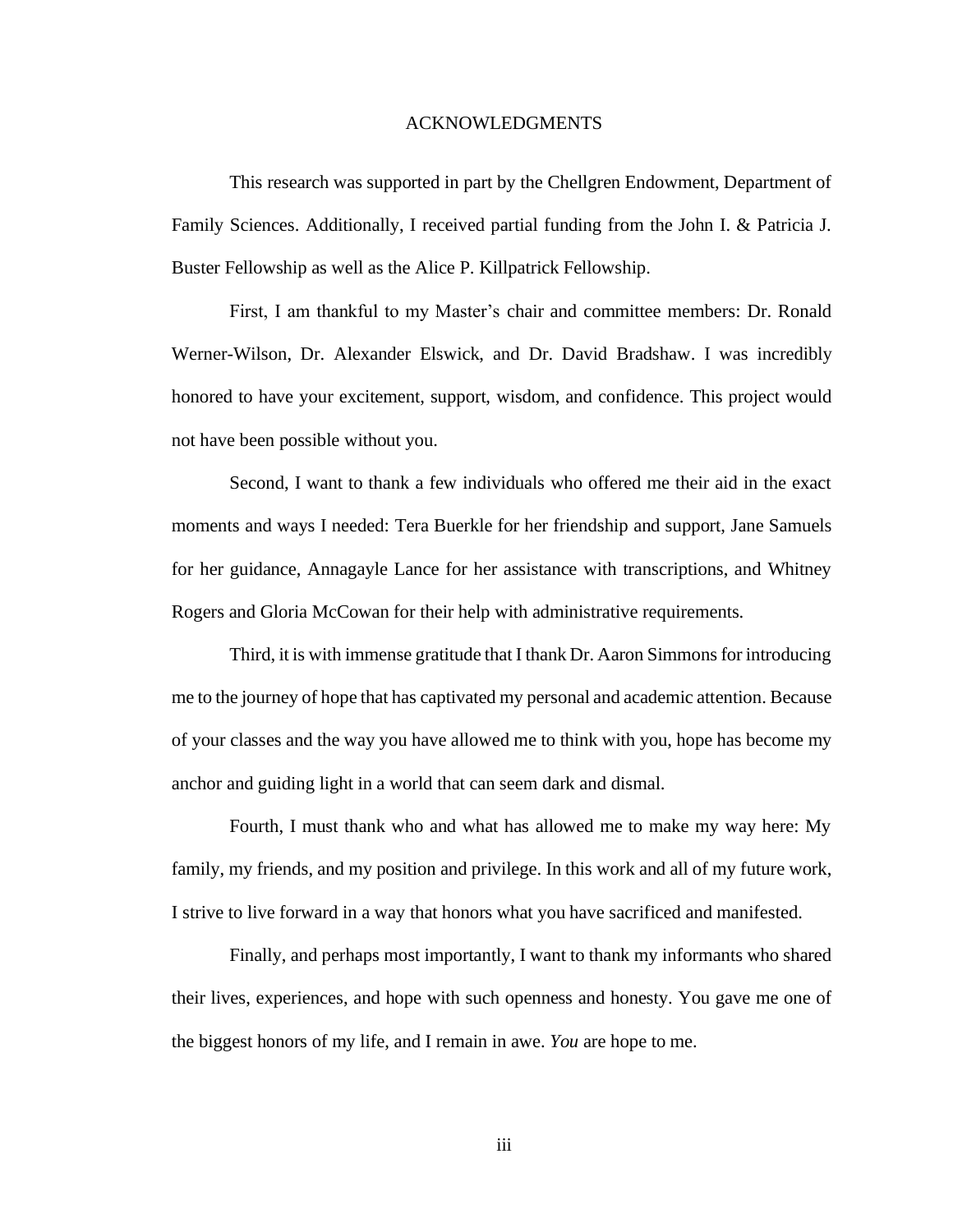# TABLE OF CONTENTS

| <b>CHAPTER 1.</b> |  |
|-------------------|--|
|                   |  |
| 2.1               |  |
| 2.2               |  |
| 2.3               |  |
| 2.4               |  |
| CHAPTER 3.        |  |
| 3.1               |  |
| 3.2               |  |
| 3.3               |  |
| 3.4               |  |
| 3.5               |  |
| 3.6               |  |
| CHAPTER 4.        |  |
|                   |  |
| 4.1.1             |  |
| 4.1.2             |  |
| 4.1.3             |  |
|                   |  |
|                   |  |
|                   |  |
| 4.3.1.1           |  |
| 4.3.1.2           |  |
|                   |  |
|                   |  |
| 4.4.1             |  |
| 4.4.2             |  |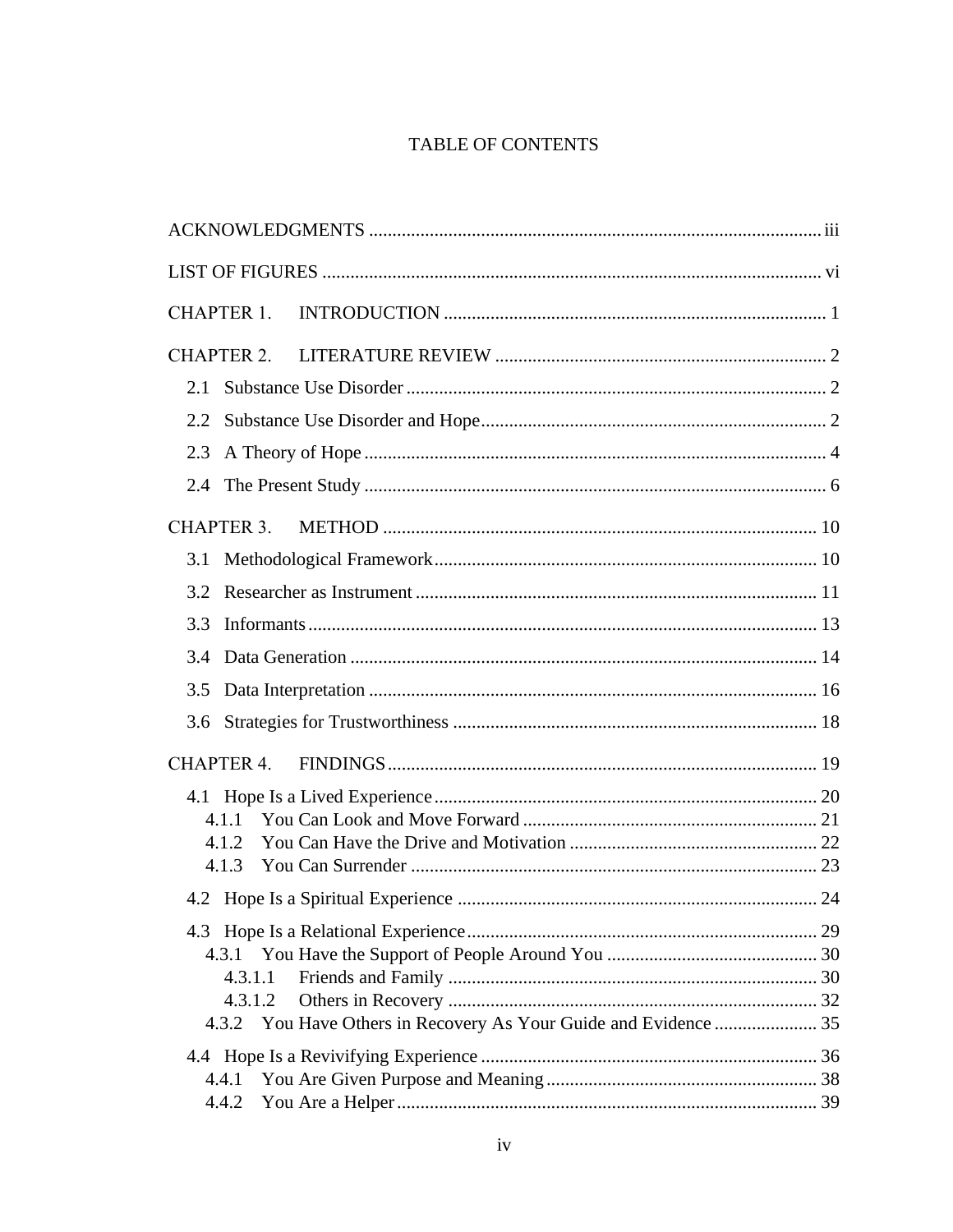| <b>CHAPTER 5.</b> |  |
|-------------------|--|
| 5.1               |  |
| 5.2               |  |
| 5.3               |  |
|                   |  |
|                   |  |
| 6.2               |  |
| <b>CHAPTER 7.</b> |  |
|                   |  |
|                   |  |
|                   |  |
|                   |  |
|                   |  |
|                   |  |
|                   |  |
|                   |  |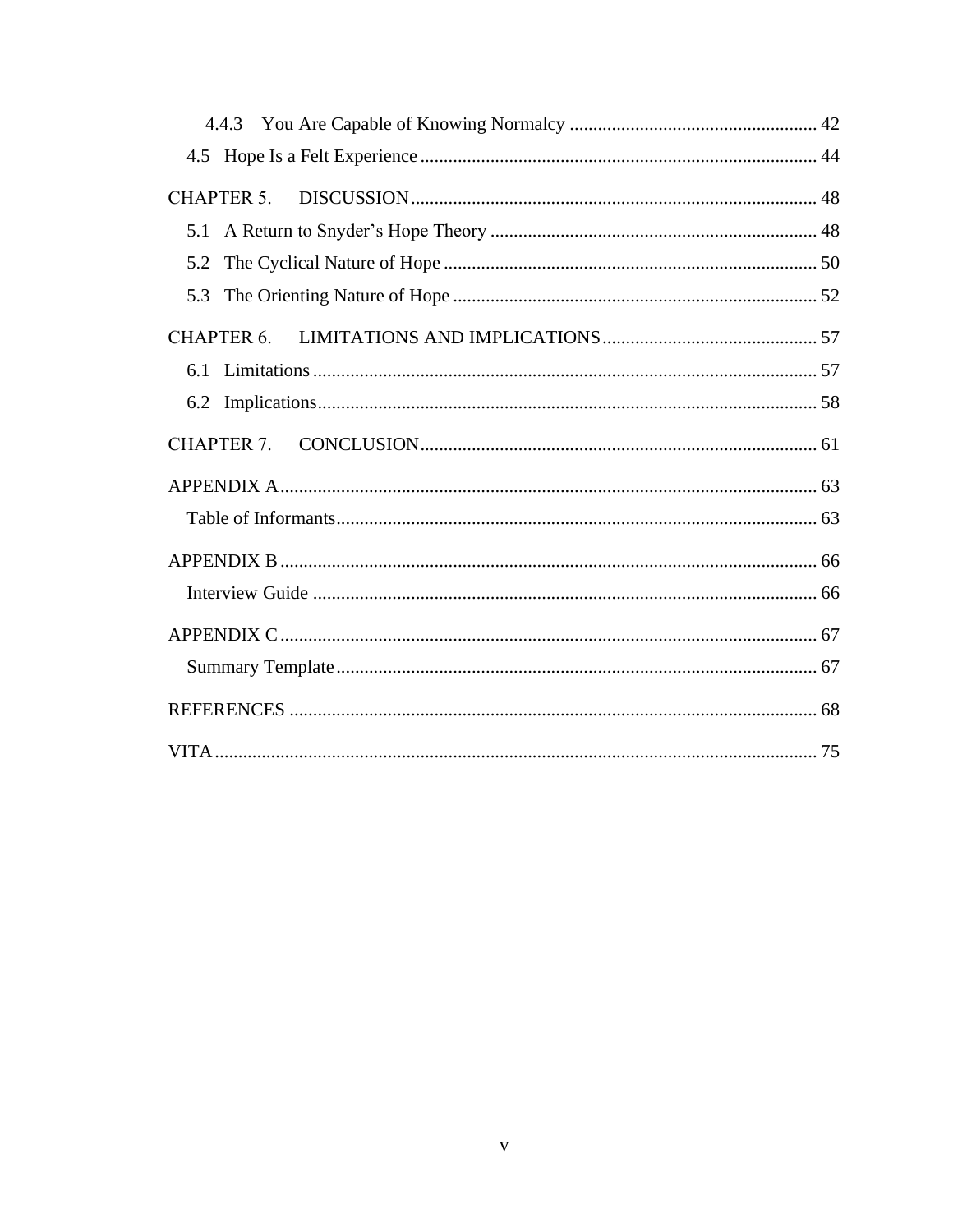# **LIST OF FIGURES**

<span id="page-8-0"></span>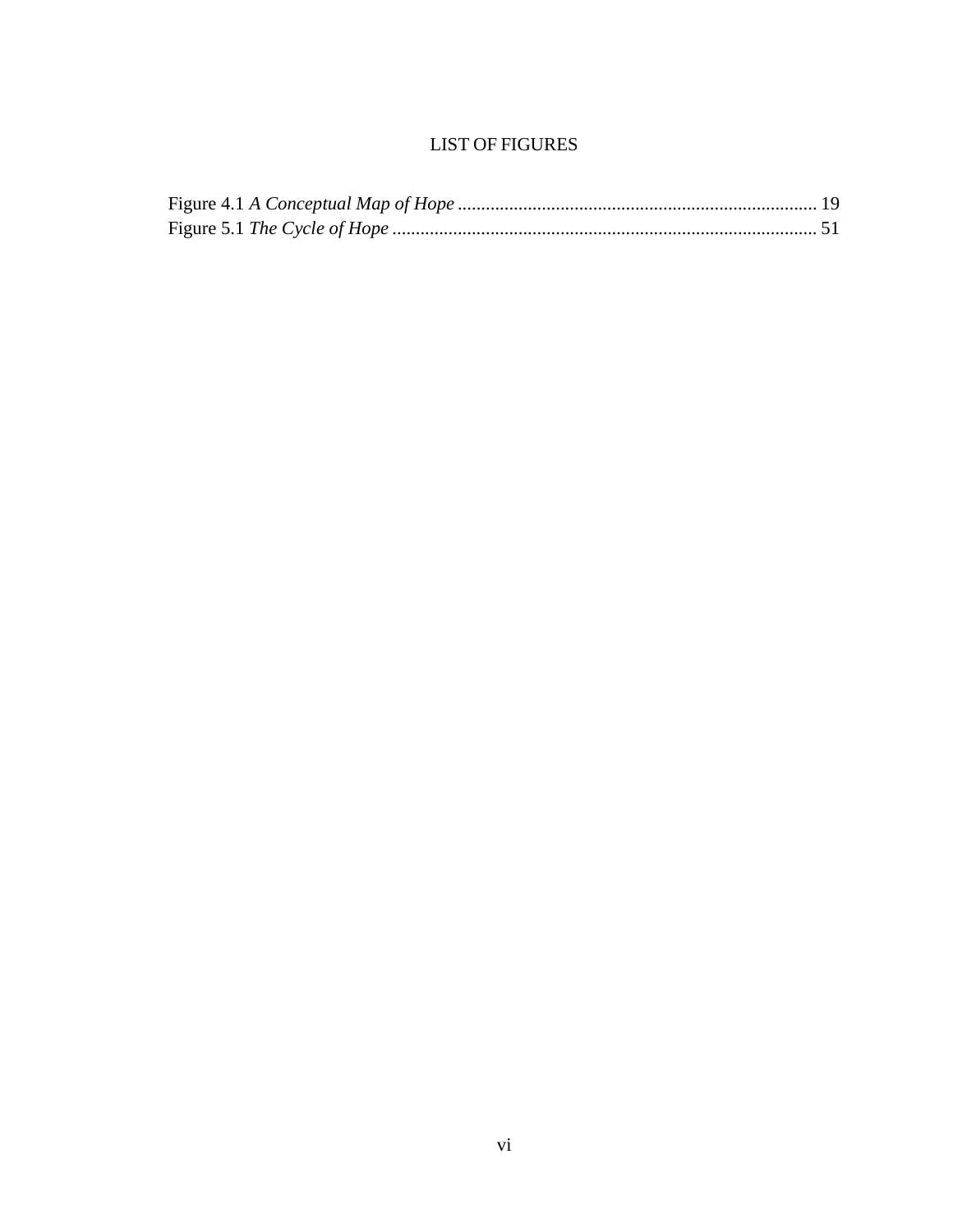# CHAPTER 1. INTRODUCTION

<span id="page-9-0"></span>*Hope* is a word many people use in their daily lives without giving it much thought (e.g., "I hope that it doesn't rain tomorrow"), as well as a word that they use during times of great distress and sorrow (e.g., "I hope that the treatment works"). Despite how frequently we hope (and say that we do), defining and describing the phenomenon of hope is challenging. Because hope is ephemeral and abstract, its meaning is difficult to capture, but engaging with individuals who have experienced hope might provide useful insight for better encapsulating the essence of what people experience when they hope. In this study, I explore the meaning of hope through the lived experiences of individuals with a substance use disorder (SUD). Prior to describing the study, I provide an overview of the empirical and theoretical literature on SUD and its relationship with hope. Also, I present a critique of the theory of hope and extant scales for measuring hope, followed by my argument for why phenomenological research is needed to address these shortcomings.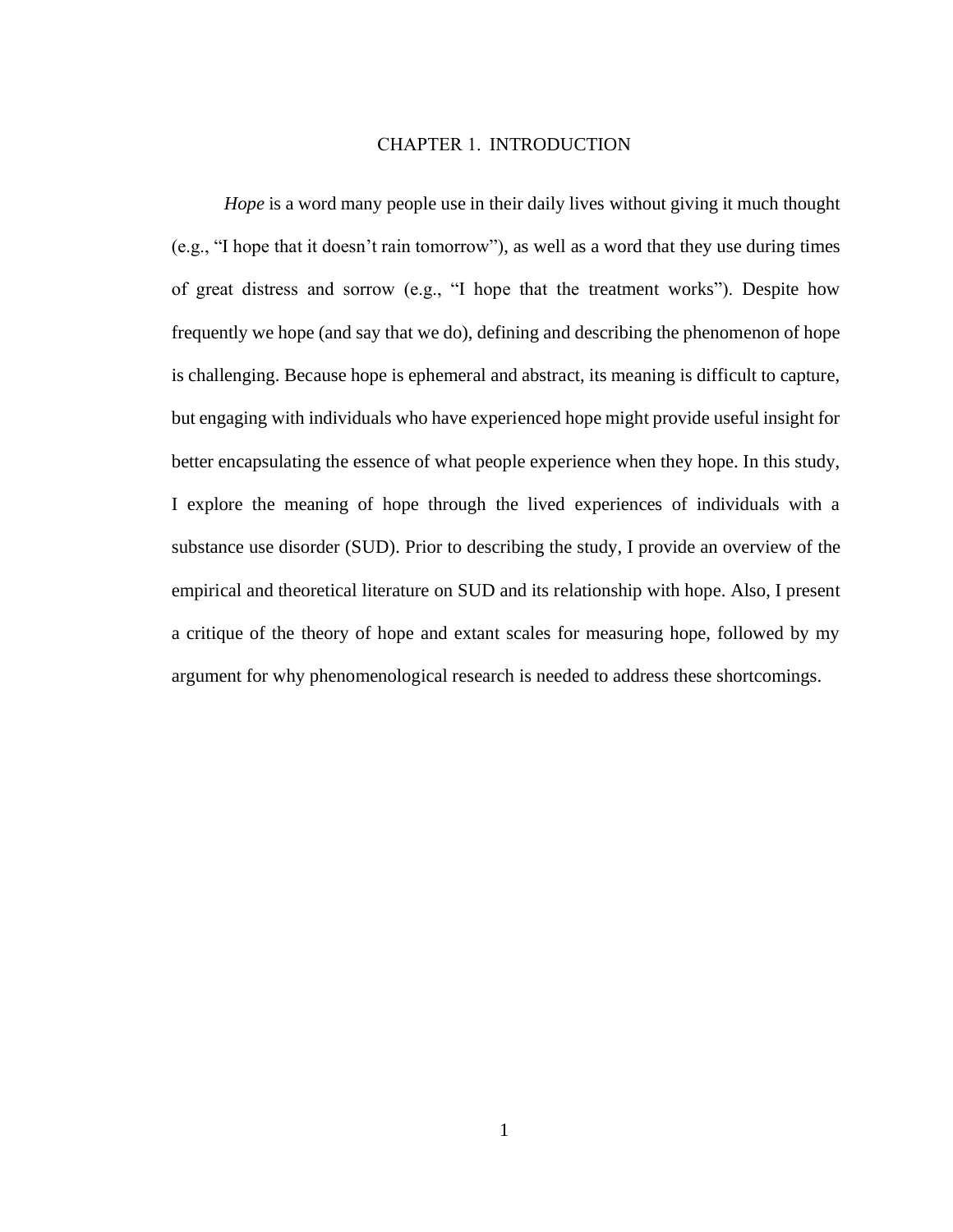#### CHAPTER 2. LITERATURE REVIEW

## <span id="page-10-1"></span><span id="page-10-0"></span>2.1 Substance Use Disorder

According to the *Diagnostic and Statistical Manual of Mental Disorders* (5<sup>th</sup> ed.; American Psychiatric Association, 2013), "the essential feature of a *substance use disorder* is a cluster of cognitive, behavioral, and physiological symptoms indicating that the individual continues using the substance despite significant substance-related problems" (p. 483). More than 20 million people in the United States, approximately 6% of the population, had a SUD in 2018 (Substance Abuse and Mental Health Services Administration, 2019; U.S. Census Bureau, 2019). Accounting for the costs of healthcare, loss of productivity, and crime, SUD costs the United States more than \$740 billion annually (National Institute on Drug Abuse, 2020), which emphasizes not only the economic impact but also the various institutional and community impacts of SUDs. The cost of SUD taken together with its prevalence and a relapse rate as high as 60% (National Institute on Drug Abuse, 2018) indicates that preventing and successfully treating SUD requires further research. More specifically, identifying factors with the potential to impact multiple facets of substance disorder—including its prevention, development, treatment, and recovery—is essential to more effectively and efficiently reducing the incidence and impact of this disorder on individuals, families, and communities.

#### <span id="page-10-2"></span>2.2 Substance Use Disorder and Hope

One factor with the potential to create effective and efficient change is hope. Being high in hope is associated with several general benefits: more subjective well-being and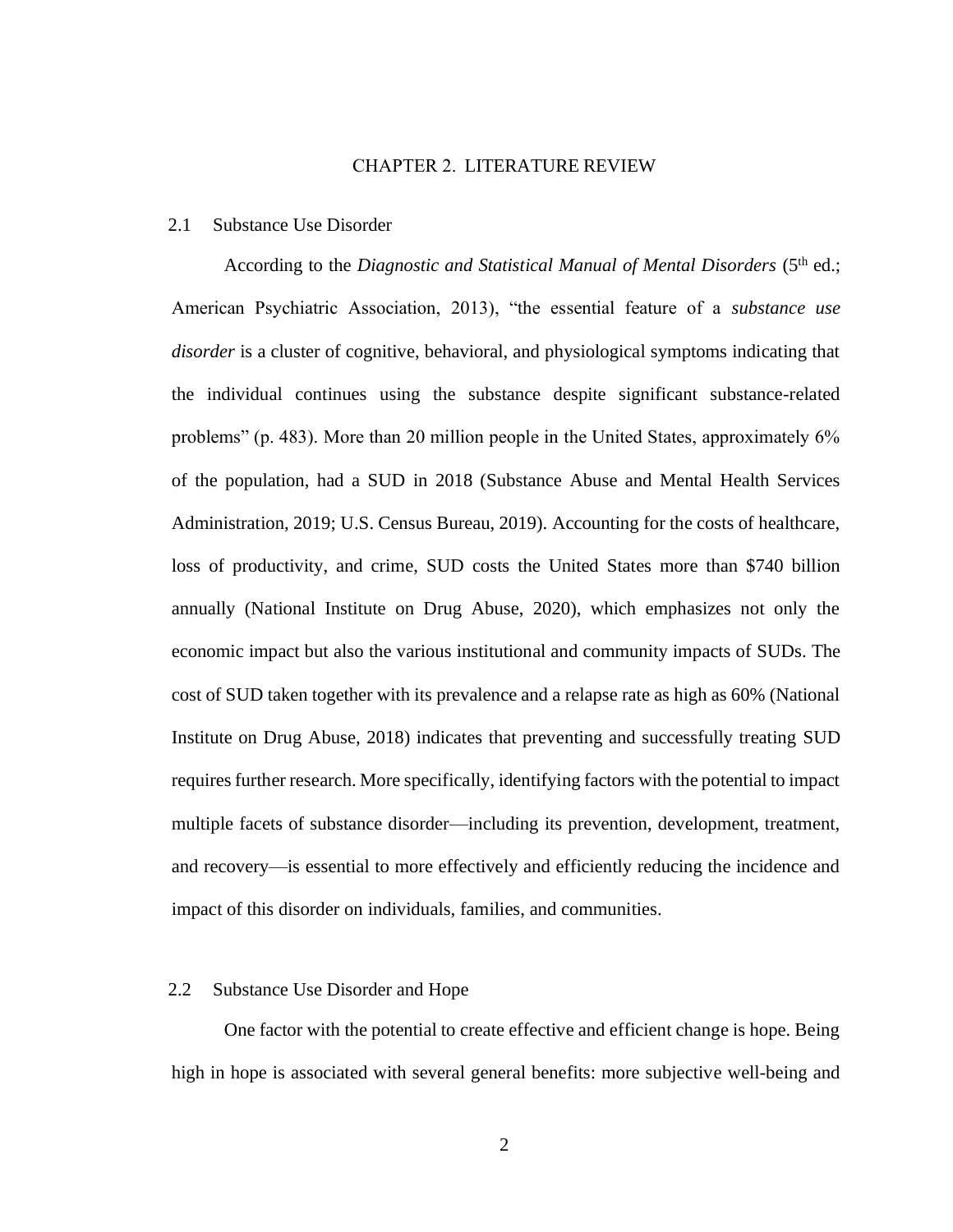resilience (Satici, 2016), more extraversion and conscientiousness, less neuroticism (Halama, 2010), and general and specific coping strategies (e.g., problem solving, positive thinking; Roesch et al., 2010). Hope may also be associated with specific benefits in regard to each stage of the treatment of SUDs: prevention, course, and recovery.

In a study designed to examine various risk factors that lead to substance use in adolescents, both delinquent behaviors and depressive symptoms were positively associated with frequency of substance use in adolescents low in hope; however, these associations were not present in adolescents high in hope (Fite et al., 2014). When alcohol and drug use occur, high levels of hope are negatively associated with the severity of their use (Gutierrez, 2019). Furthermore, when a SUD develops, individuals high in hope– agency (i.e., a type of hope related to determination) experience fewer symptoms of depression and anxiety (May et al., 2015), which are disorders that co-occur in up to half of people seeking treatment for a SUD (Urbanoski et al., 2015). Hope is also positively associated with characteristics that have been found to promote recovery, such as resistance to impulsivity (Ferrari et al., 2012). It is also associated with more positive outcomes after treatment, such as greater well-being, functioning, coping, and emotional regulation (Irving et al., 2004). In fact, hope may play a critical role in recovery. For example, the Substance Abuse and Mental Health Services Administration (SAMHSA; n.d.) calls hope "the foundation of recovery."

Some research, however, suggests that the relation between hope and SUD is quite nuanced. Although hope appears to aid individuals who are seeking or have sought treatment, those high in hope may be less likely to seek treatment in the first place. Jackson et al. (2003) found that hope is negatively associated with the likelihood that an individual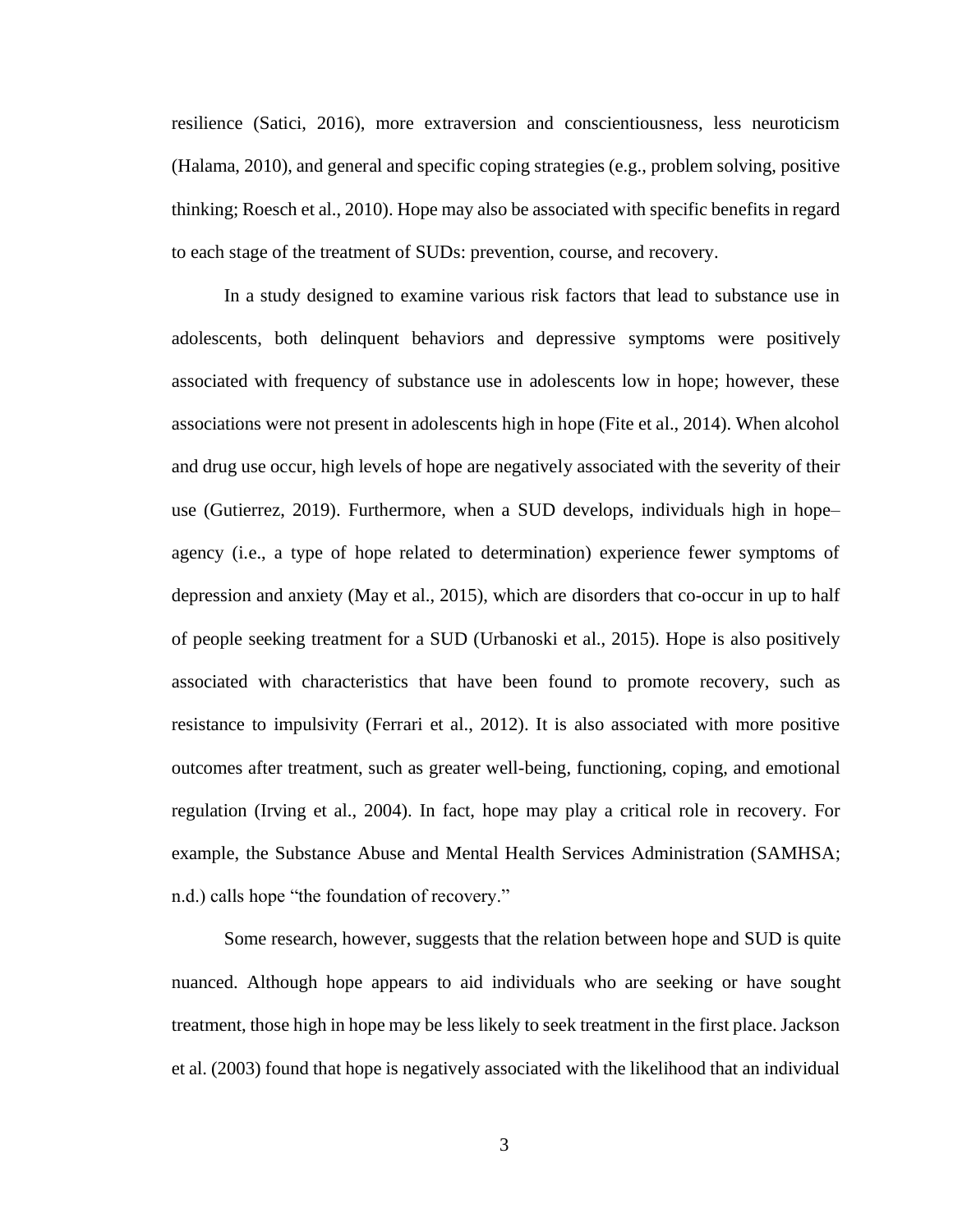enters into treatment. They suggested that excessive hope may be accompanied by overconfidence and self-reliance, and therefore counterproductive. The research by Jackson et al. (2003), however, had significant limitations. The sample was drawn from a population of federal prison inmates, and available treatment was limited to that offered by the prison. Moreover, although incentives could be achieved as an inmate progressed through the program, enrollment carried immediate disincentives, such as the loss of the ability to work full-time.

Further, research findings by Gutierrez et al. (2020) are in opposition to the findings of Jackson et al. (2003). In the interviews Gutierrez and colleagues (2020) conducted with individuals in recovery, hope was described as not only helpful but necessary in order to enter into and commit to recovery. For example, one informant described how it was not until they felt renewed hope that they were able to fully be "all in" (p. 9) on treatment and recovery. Additionally, there was a distinct difference in how Gutierrez et al. (2020) and Jackson et al. (2003) approached hope: Whereas Gutierrez et al. (2020) relied on the language of the informants, Jackson et al. relied on the scales developed by Snyder et al. (1991; 1996). In the next section, I argue that the scales developed by Snyder et al. (1991; 1996) may lack face validity. In other words, they may not accurately measure hope. If that is the case, the discrepancies in the findings of Gutierrez et al. (2020) and Jackson et al. (2003) may not only be due to the limitations of the latter's research design but also due to an insufficient conceptualization of hope.

#### <span id="page-12-0"></span>2.3 A Theory of Hope

In an effort to conceptualize hope, Snyder and colleagues developed a theory of hope—or that which "lifts our spirits and makes us think of what is possible" (Snyder,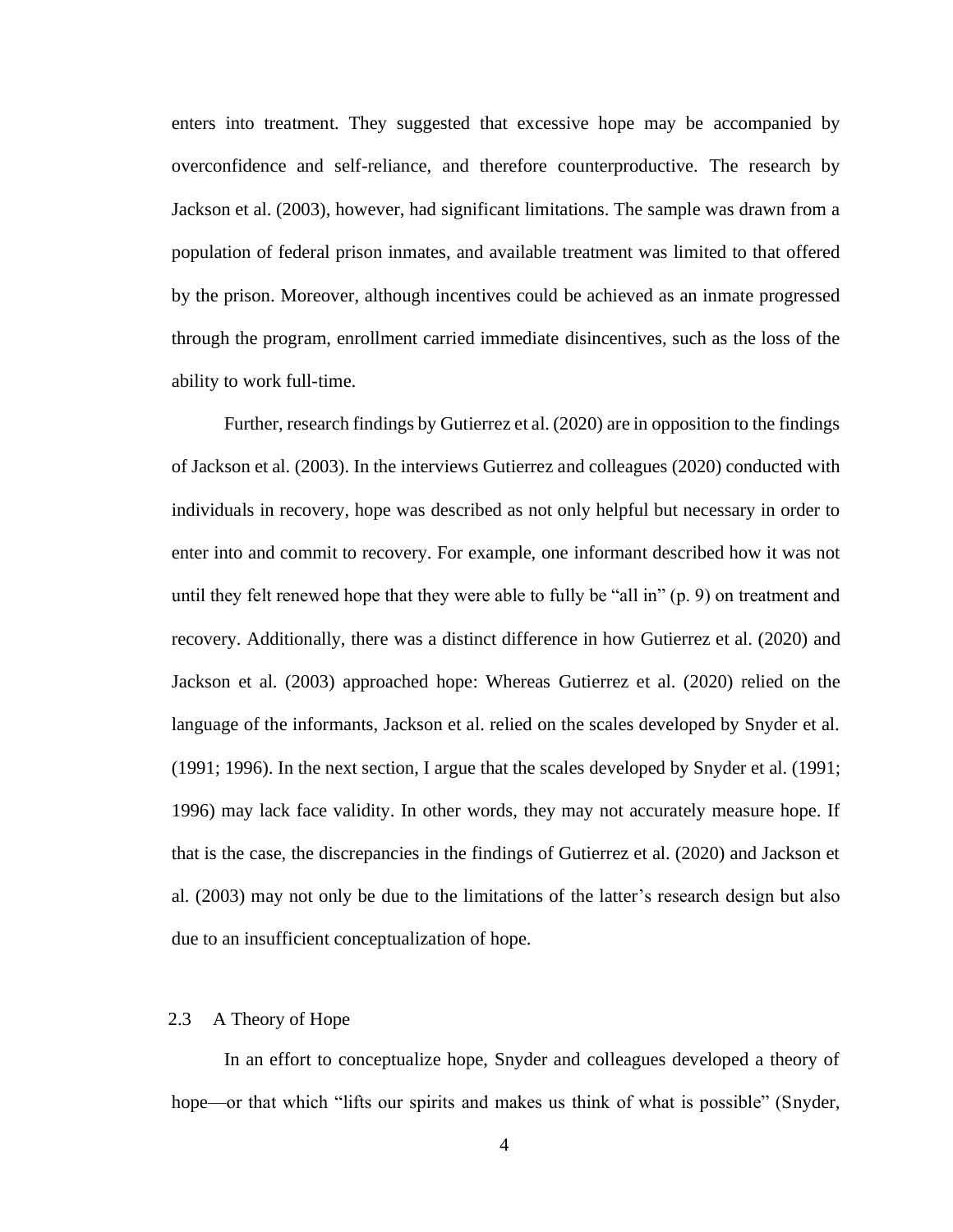2002, p. 269)—in which they suggested two types of hope: dispositional (i.e., hope that remains stable across time and circumstance) and state (i.e., situational hope that varies according to time and circumstance; Snyder et al., 1996). These two expressions of hope are distinct; however, an individual with high levels of dispositional hope typically has high levels of state hope as well. Additionally, each type of hope has three components: "goals, pathways, and agency" (Snyder, 2002, p. 250). The goals of hope are the desired outcomes, the pathways of hope are the "planning of ways to meet goals," and the agency of hope is the "goal-directed determination" (Snyder et al., 1991, p. 571).

In conjunction with the theory of hope, Snyder and colleagues developed measures of dispositional hope and state hope, which each have subscales that measure agency and pathways. The Hope Scale (Snyder et al., 1991) was designed to measure dispositional hope agency (e.g., "I meet the goals that I set for myself") and dispositional hope pathways (e.g., "I can think of many ways to get out of a jam"). The State Hope Scale (Snyder et al., 1996) includes the same items as those found on the Hope Scale with minor adaptations to account for the circumstantial nature of trait hope (e.g., "At the present time, I am meeting the goals that I have set for myself" and "If I should find myself in a jam, I could think of many ways to get out of it"). Concerning the development and validation of the Hope Scale, Snyder et al. (1991) explained how items were chosen from a larger list (i.e., to achieve internal consistency) but not how items were developed to become the list. Additionally, the authors demonstrated construct validity through scales measuring concepts similar or adjacent to hope (e.g., esteem); however, even the decision of what constitutes a similar concept is inherently biased by the researcher's conceptualized and operationalized definition of hope.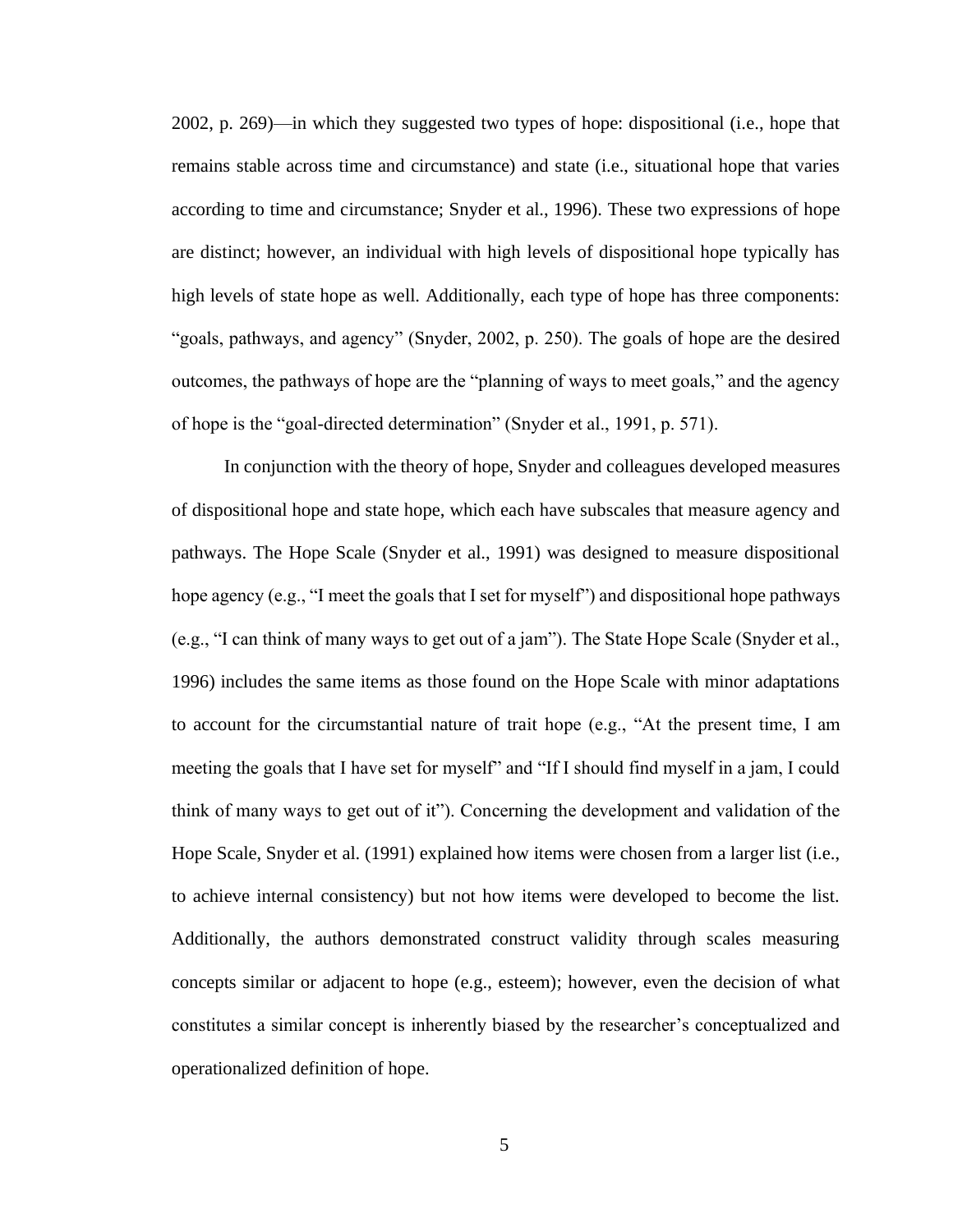As evidenced by the example items, by operationalizing hope, Snyder's hope theory and subsequent scales offer a pathway for removing much of the ephemerality and ambiguity of the construct. Shifting from the abstract to the concrete, however, entails a demarcation of boundaries that may not be inclusive or fully aligned with lived experiences of hope. In particular, although Snyder and colleagues' conceptualization of hope revolves around aspirations toward goals, not all accounts of hope include any mention of goals. For example, in her poem "Still I Rise" Maya Angelou (1978) wrote, "Leaving behind nights of terror and fear / I rise / Up from a past that's rooted in pain / I rise  $/ \dots$  I am the dream and the hope of the slave / I rise." As another example, Anne Frank (1952/1993) wrote, "Cherished hopes rise within us, only to meet the horrible truth and be shattered. … Yet I keep them, because in spite of everything I still believe that people are really good at heart" (p. 263). Neither used hope in these writings to convey aspirational goals; rather, they used hope to express a deep emotion, perhaps something akin to desperation or even defiance. This abstract meaning of hope is not represented by the concrete theory and scales developed by Snyder and colleagues.

## <span id="page-14-0"></span>2.4 The Present Study

In this study, I take a phenomenological approach to explore the essence of hope via lived experiences in the lives of individuals with a SUD. My hope for this research is that it will contribute new language and new understanding to what it means to hope.

I chose to interview individuals with a SUD who are in recovery for a few key reasons. In a general sense, SUD poses an increasing problem for society, and the literature suggests that hope might be a resource for this population in particular. There were a few advantages to interviewing individuals who are in the recovery stage of their SUD. First,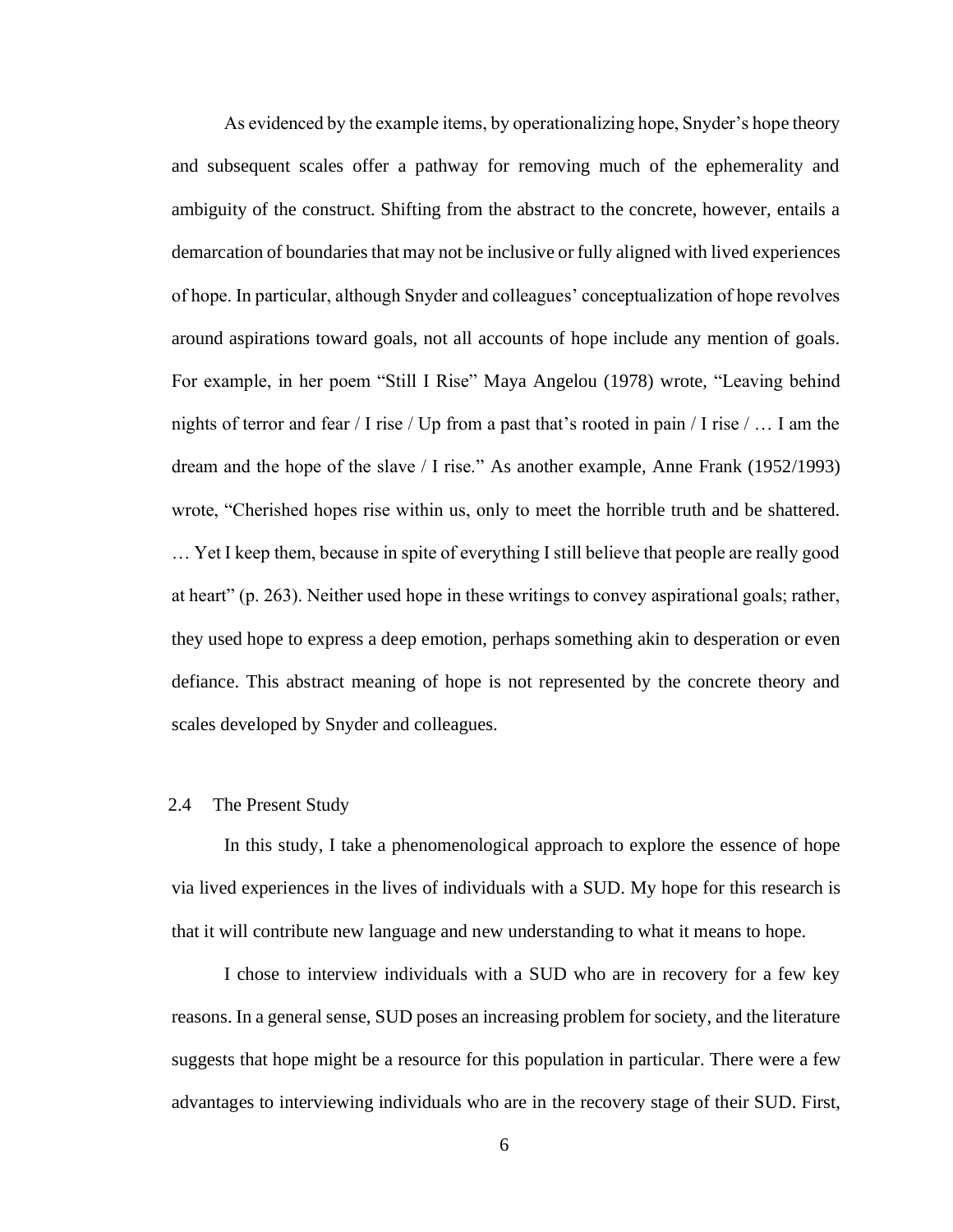it provided the opportunity for individuals to reflect on their experience of hope throughout the entire course of their experience with SUD. Additionally, hope may be particularly potent and visible during the recovery stage of SUD. For example, in a qualitative analysis of recovery from prolonged psychiatric disability, Ridgway (2001), recovery emerged as "the reawakening of hope after despair" p. 337).

On a more personal level, I chose this population because I have observed the hopelessness and despair SUD can invite into the lives of individuals affected by it. An analysis of online posts in a recovery forum provides evidence that hopelessness is a common experience during recovery (Worley & Krishnan, 2020). Additionally, in a poem about addiction written nearly a century ago by an anonymous author who was being treated for their own SUD, the despair associated with the hopelessness of SUD was profoundly conveyed: "We  $-$  / Who in this Darkness  $-$  / Sobmre,  $-$  / Lifeless,  $-$  / ... Seeing others Hope, and Hoping not — /  $\dots$  We — / Dissenting Acolyte — / To Life — / and Love — /  $\ldots$  And Drifting — / Onward" (Anonymous, 1935). It is left unsaid whether they drift onward in hope or are hopeless because they drift onward. Regardless, it seems reasonable to speculate that such deep despair must be counterbalanced by something equally powerful: hope.

Despite the potential of hope, there is little research regarding the *experience* of hope specifically. In particular, although searching databases can produce many results, the word "hope" is often used only to lend a poetic tone to the title without a clear discussion of what hope means or entails. For example, Dentrea et al. (2020) wrote the meaningful article "Hope, dignity, and oral health for women in recovery" about the stigma of dental decay resulting from drug use. Despite the use of the word "hope" in the title,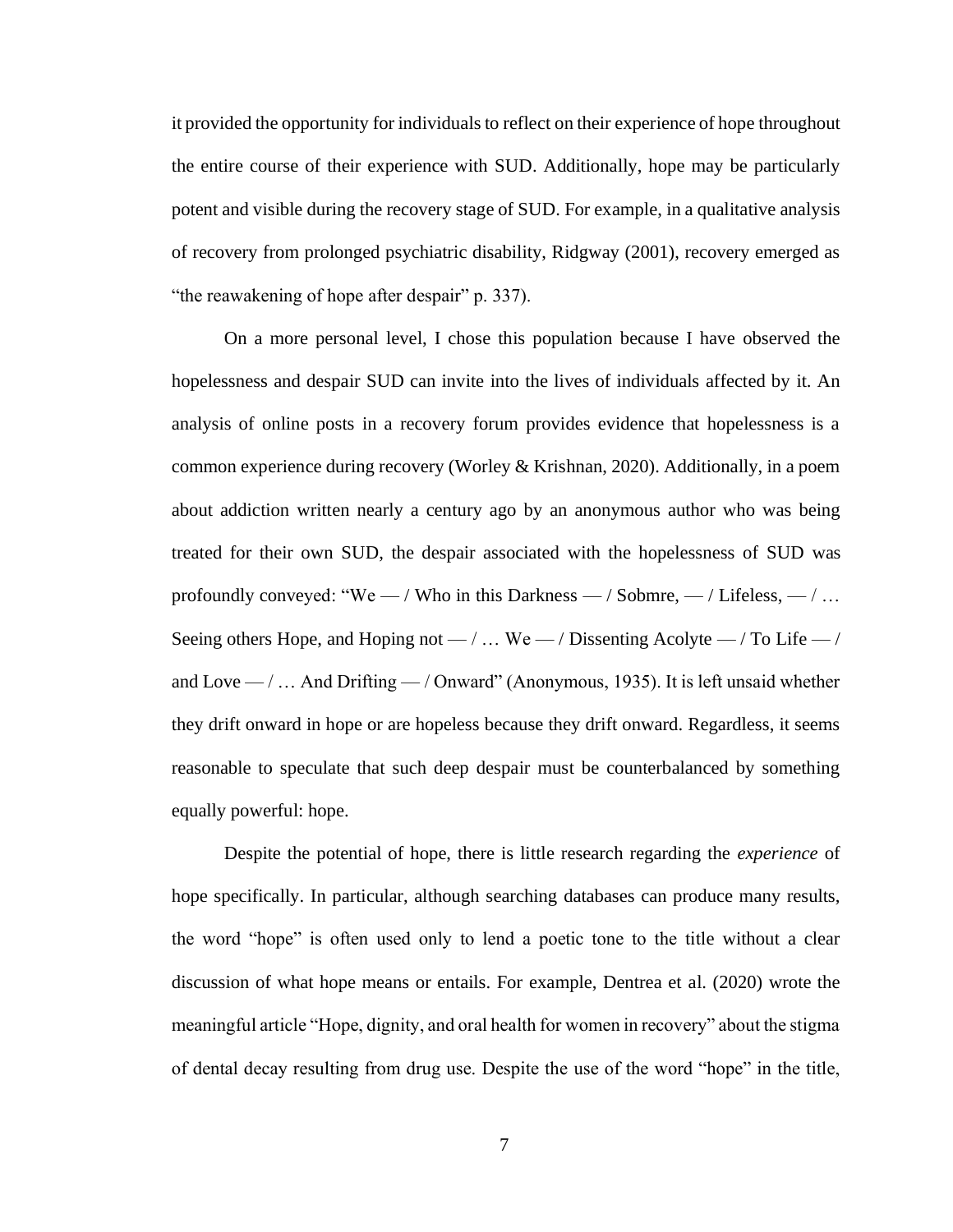hope in various iterations (i.e., hope, hopeful, hopelessness) only appears eight times throughout the article. Hope is used meaningfully only three times, all of which refer to hope for the future. Similarly, in a phenomenology of the support system and hope of incarcerated women, it was the objects of hope—not the experience of hope—that the authors investigated and described (Feoh et al., 2019).

When discussions about hope do occur, rather than being the focus of the study, hope tends to emerge organically. In other words, phenomenological and other qualitative studies are often conducted regarding experiences in which hope emerges as an important theme but is not the experience under investigation. For example, in a phenomenology of mentally ill artists' biographic narratives, hope emerged again and again despite no prompting by the researcher (Sagan, 2015). The way in which hope presents itself in research—even when it is not the focus—highlights its salience in individuals' lives and indicates a need for further, more focused research.

Indeed, there is reason to believe that speaking with individuals about hope is an appropriate way to gain a better understanding of hope. Larsen et al. (2005) reported that speaking about hope in their clinical work, especially with young people, had resulted in fascinating conversations that facilitated understanding of the nuances of hope. One of the nuances that Larsen et al. noticed is the possibility of being hopeful and hopeless at the same time, which is a possibility not accounted for in existing scales measuring hope. Ratcliffe (2013) found a similar idea to be true in his phenomenological analysis of hopelessness in literature, in which ideas about hope also emerged. He wrote about the possibility of removing a certain kind of hope (i.e., a hope for something particular; e.g., "I hope that *p*") and having another kind of hope remain. He described the hope that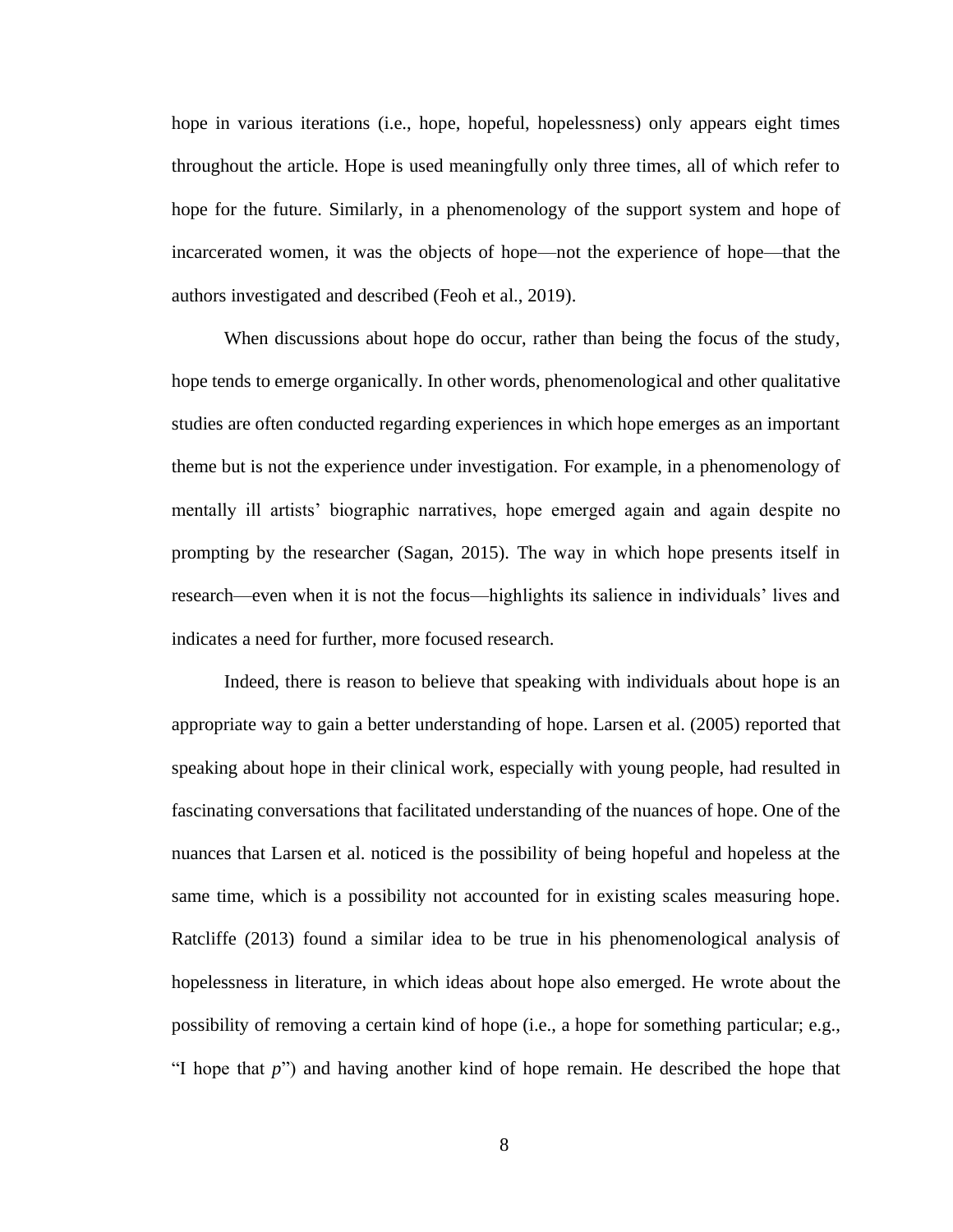remains as "a 'pre-intentional' orientation or 'existential feeling,' by which [he means] something . . . intelligible" (p. 597). These findings lend further credibility to my argument that the existing scales of hope (Snyder et al., 1991; Snyder et al., 1996) do not comprehensively capture the entire spectrum of hope that humans experience. Thus, there is still a need for inductive research to understand the phenomenon of hope more fully.

When Snyder et al. (1991) introduced hope in an early writing, they criticized previous work on hope for failing to consider how the goals of hope are pursued; however, they did not criticize the assumption that hope is goal-directed. In fact, they did not criticize their own assumptions about hope at all. In this phenomenological study, I intend to lay aside assumptions about hope with the aspiration that, by doing so, a more meaningful understanding of hope will emerge. Thus, I ask a broad question: What does it mean to experience hope?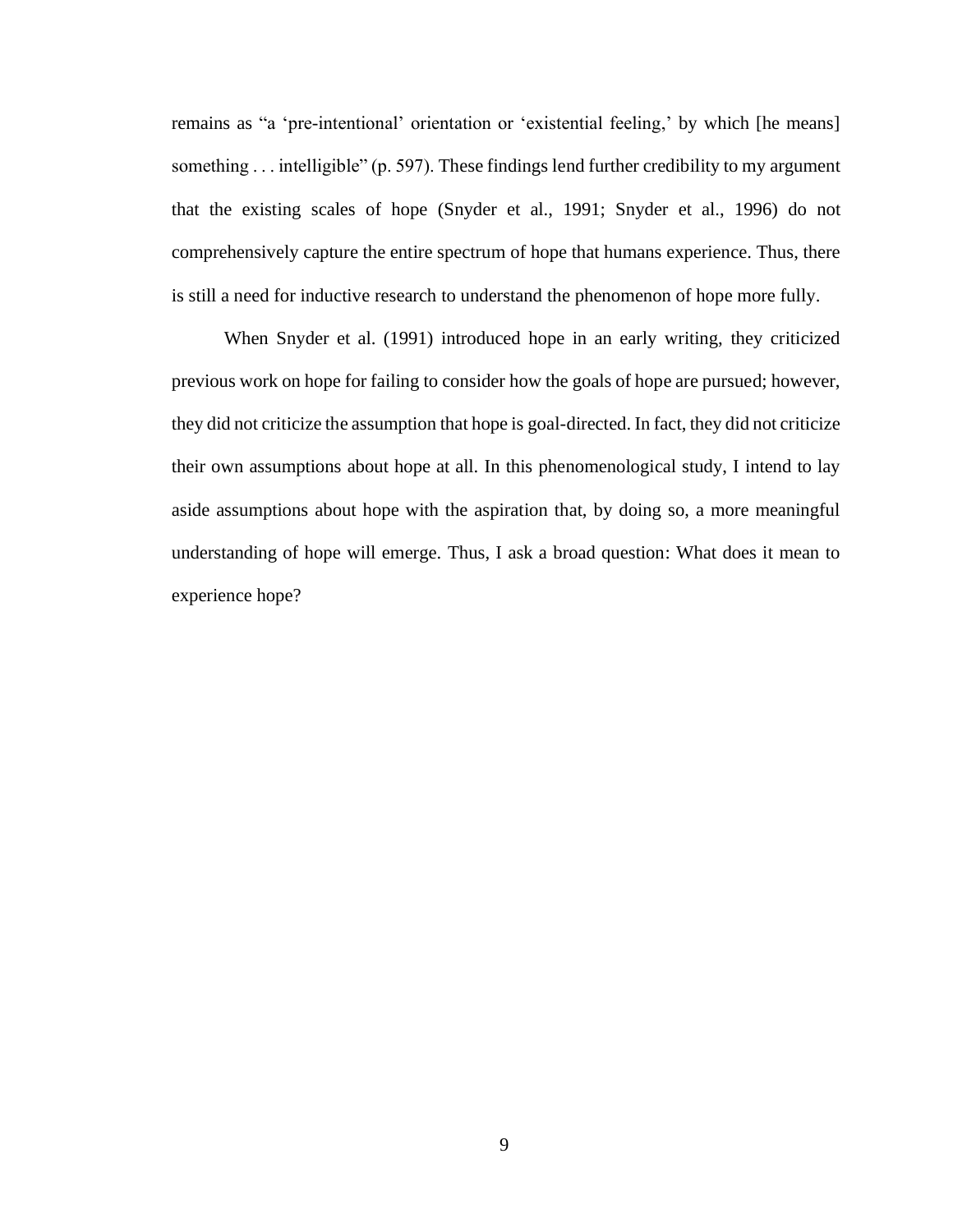#### CHAPTER 3. METHOD

<span id="page-18-0"></span>In the following sections I will describe my data plan. I will provide information regarding my methodological framework (i.e., hermeneutic phenomenology) and my own positionality as is relevant to the study. I will then outline my plan for recruiting informants, generating data, and interpreting that data. Finally, I provide my plan for validating my study and its findings.

## <span id="page-18-1"></span>3.1 Methodological Framework

A primary assumption of all types of phenomenology is that individuals possess consciousness, which allows them to access their own experiences and attribute meaning to them, thereby forming their own reality (Creswell, 2013). For that reason, phenomenological researchers are able to capture the essence of a particular phenomenon by compiling several individuals' unique realities (i.e., experiences and meanings) and examining them for commonalities.

Additionally, all types of phenomenology use some form of bracketing. Often, researchers use bracketing in order to minimalize the influence of their own biases on data generation and interpretation. For this study, I took a hermeneutic phenomenological approach, which uses bracketing for a very different purpose. Hermeneutic phenomenology is a specific type of phenomenology developed by German philosopher Martin Heidegger (1962/1975) and later refined by Max van Manen (1990). According to hermeneutic phenomenology, the interview is created through the collaboration of two people: the informant as the interviewee and the researcher as the interviewer. As a co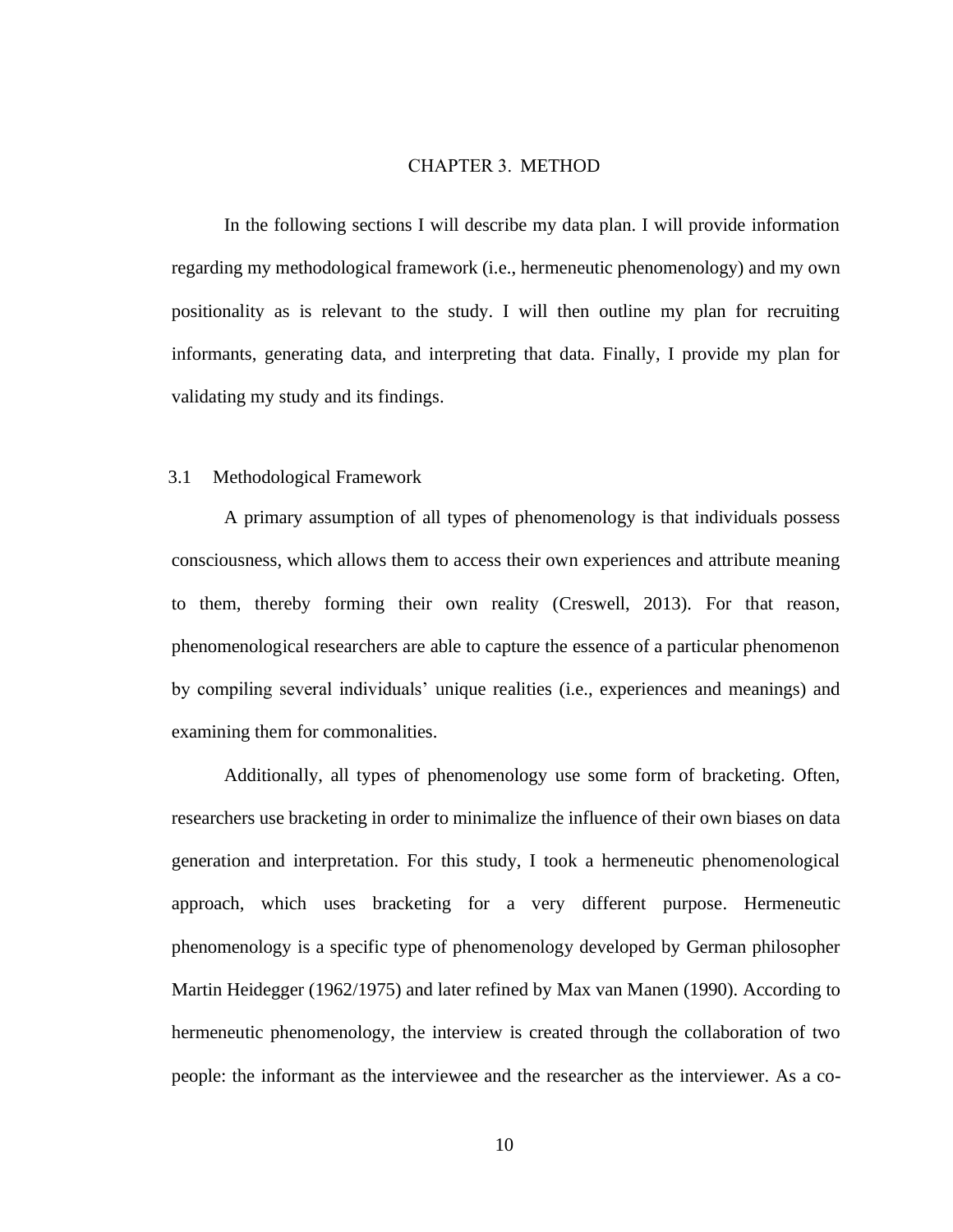creator of the narrative, it is impossible for the researcher to entirely untangle themselves from the findings. Thus, bracketing of one's own experiences does not absolve them of their bias and influence on the data and its interpretation. That said, such influence does not detract from the trustworthiness of the research methodology and findings; instead, such influence adds to and enhances it (Sloan & Bowe, 2014).

## <span id="page-19-0"></span>3.2 Researcher as Instrument

To become more aware of what I may bring to my interactions with informants, it is important that I bracket my own experiences with SUD as well as hope. First, it is important to note that I am a white, heterosexual female in higher education. No matter my personal history, my ability to present myself in a way that society views favorably has afforded me certain privileges. My own experiences with hope have undoubtedly been shaped by these privileges.

I have never had a SUD myself, but I have several family members who have a SUD. I have witnessed the negative consequences of SUD (e.g., losing custody of children, acquiring criminal charges) affect not only those family members but my entire family. I have felt anger, frustration, empathy, pity, hopelessness, and hopefulness as I have asked myself questions such as "Why haven't these family members just given up?" and "Will my family ever recover from this?"

At the time that these questions became especially distressing, I had independently but simultaneously begun questioning my religious upbringing. I grew up in an environment saturated with evangelical Christianity that verged on fundamentalism more often than not. Despite this manifestation of spirituality no longer feeling genuine, I held on to it because I could not comprehend how to understand the world without it. In other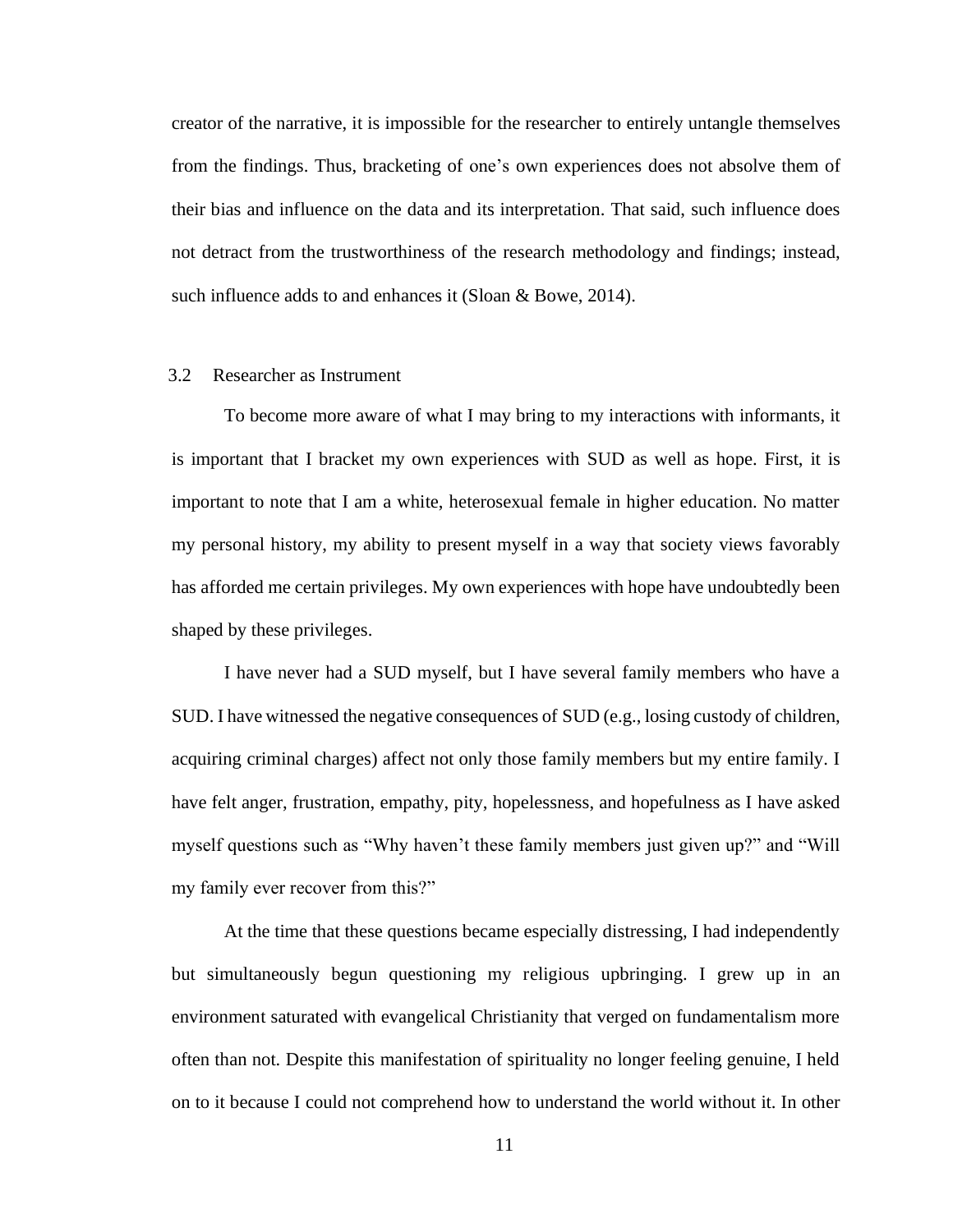words, without religion, I could not find any reason to go on living. Over time, my internal dissonance became too unbearable. Eventually, I found a way to leave behind evangelical Christianity by adopting a spirituality anchored in hope. Now, I would call myself a "hopeful agnostic" because although I no longer subscribe to any certain tradition, I make sense of the world through a lens of hope. I live toward the hope that the world is on a course heading to something better, and that the work I do and the life I live advances it closer to that.

Because hope has played such an important part in how I have made sense of my own experiences, I have developed a belief in the power and potential of hope to help people overcome life's challenges. Not imposing more value upon hope than what actually emerges in the lives and experiences of those who participate in the interviews will be a task I approach with care. Exploring contextual factors that might play a role in experiences with hope (e.g., financial resources that make hope more or less reasonable) could help mitigate any tendency I might have to ignore the limitations of hope.

In addition to my own experience with hope, my undergraduate coursework at Furman University included a philosophy course titled, "Trust, Hope, and Risk." In this course, I explored the concept of hope as described by authors such as Gabriel Marcel, Jayne Waterworth, Stan van Hooft, Jean-Louis Chrétien, Patrick Shade, Richard Rorty, and Aaron Simmons, the last of whom was my professor. This course deeply impacted my philosophical understanding of hope. In addition to particular hopes (i.e., hopes that are specific and finite) and existential hopes (i.e., hopes that are comprehensive and indefinite but imaginable), I also believe there to be eschatological hope. By eschatological hope, I mean hope that directs one's way of being in anticipation of something that cannot be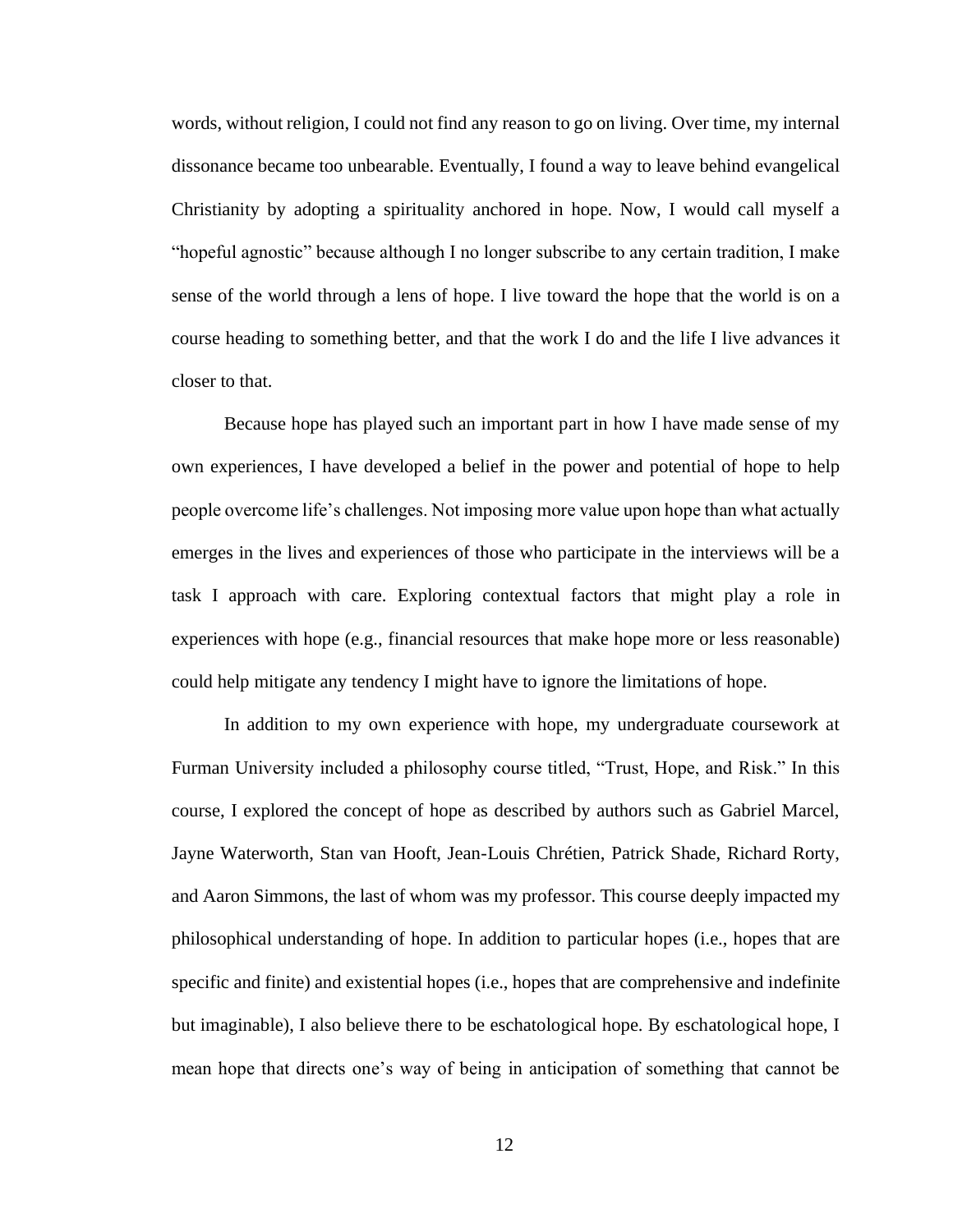articulated because the hope is for something that is greater than the self and the current time. In other words, eschatological hope may be considered the unhoped for or the excess of hope. Accounting for types of hope beyond that which is particular encouraged me to consider the social benefit of hope as well as the necessity of hope to sometimes be incremental in order to be practical and more easily actualized. Additionally, the course also impacted how I understand hope in light of hopelessness and despair. In particular, I believe that hope requires uncertainty, meaning that it can only exist when the potential for despair, and thus the option of hopelessness, exists as well.

## <span id="page-21-0"></span>3.3 Informants

The inclusion criterion for informants was that they have experienced hope since the onset of their SUD and that they considered themselves to be in recovery from their SUD. Recovery, like hope, is a term that is difficult to define. White (2007) proposed the following definition for recovery from SUD:

Recovery is the experience (a process and a sustained status) through which individuals, families, and communities impacted by severe alcohol and other drug (AOD) problems utilize internal and external resources to voluntarily resolve these problems, heal the wounds inflicted by AOD-related problems, actively manage their continued vulnerability to such problems, and develop a healthy, productive, and meaningful life. (p. 236)

This definition encompasses many important elements of recovery, including that it is interpersonal and intrapersonal, ongoing, holistic, and healing. For the purposes of this study, however, informants were not required to meet any particular definition of recovery. Instead, informants only needed to self-identify as an individual in recovery from a SUD.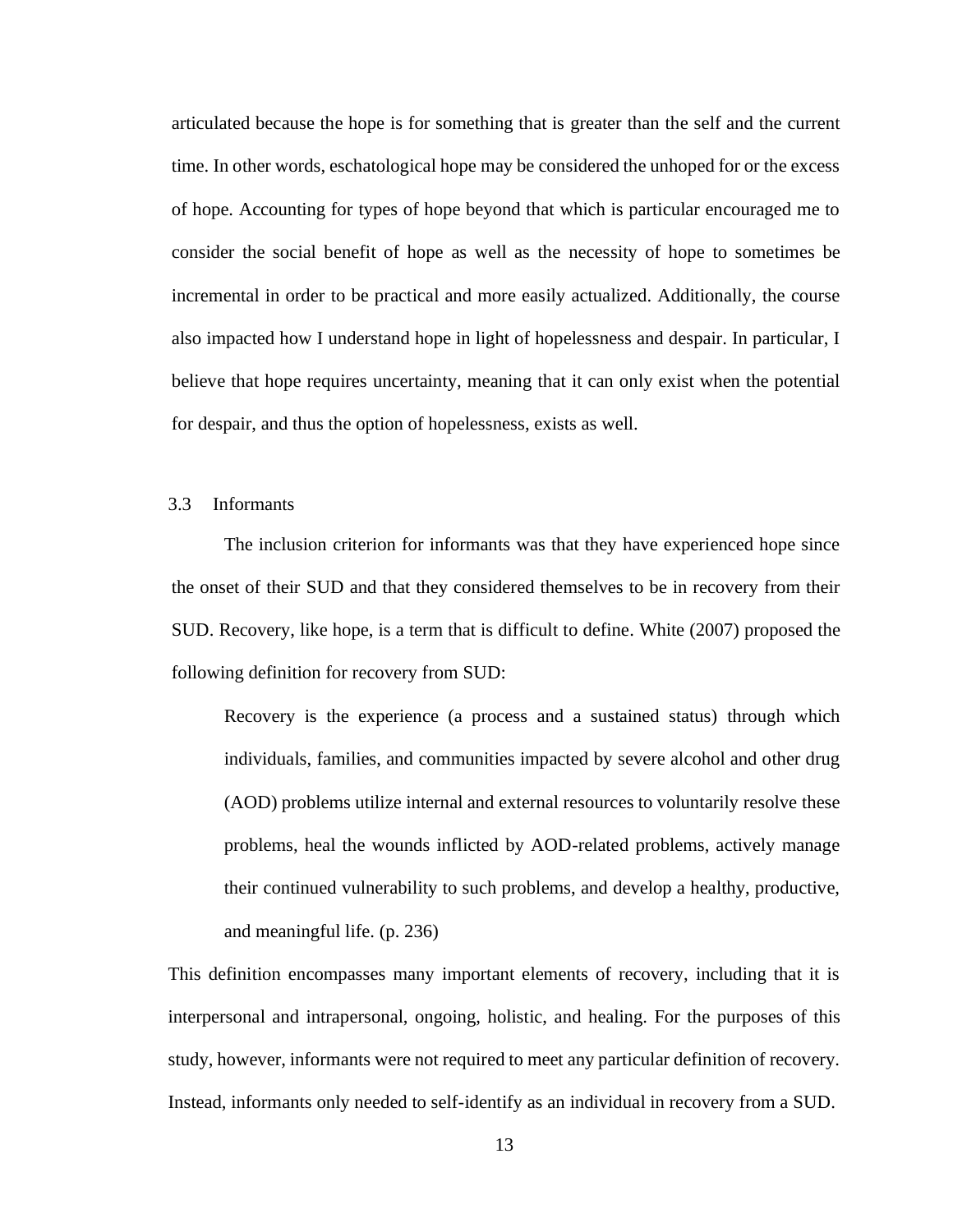I interviewed twenty informants (see Appendix A), who, as compensation for their participation, each received a \$50 gift card to Amazon. Requests to participate were distributed using two recruitment informants: social media advertisement and chainreferral. A flyer with information regarding the study was posted to two Facebook pages: the UK Family Sciences Department and Voices of Hope (n.d.). Individuals were able to "share" the post to their personal Facebook pages as well. Additionally, chain-referral, or snowball sampling, was used to recruit informants. At the end of an interview, I encouraged informants to feel free to share the study with anyone whom they think might be interested. Several informants were made aware of this study in this way. Indeed, when working with marginalized or stigmatized populations (e.g., religious minorities, refugees, or individuals with a SUD), using a community-based approach (i.e., one that directly involves members of the community under investigation) can be necessary to access informants (Griffiths et al., 1993; Johnson & Richert, 2016) as well as to increase trust and decrease suspicion that informants may have toward the researchers (Ryan et al., 2011; Peterson, et al., 2017; Damon et al., 2017; Pettersen et al., 2019).

## <span id="page-22-0"></span>3.4 Data Generation

Individuals interested in the study contacted me, the lead researcher, to schedule their interview. Most communication occurred through emails, which were used to provide more detailed information about the study including the informed consent and list of resources, confirmation of the scheduled interview time, any reminders prior to the scheduled interview time, and the link to the Zoom meeting. Email addresses and phone numbers were used for the purposes of communicating, but I did not collect any identifying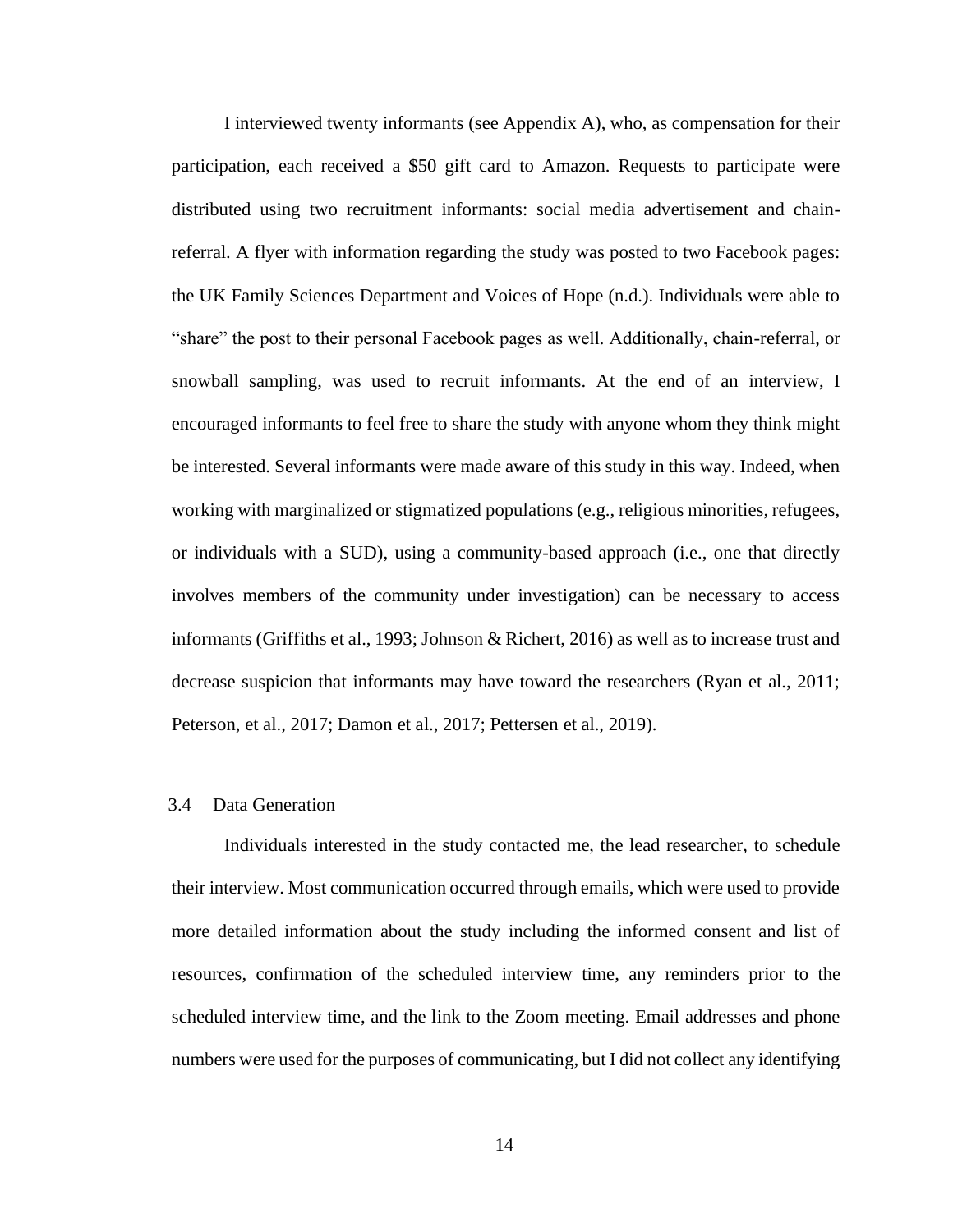information for research purposes. Additionally, I will delete all contact information following the completion of the research project.

Consistent with most phenomenological studies, data was generated through interviews with individuals who have experienced the phenomenon under investigation. Interviews took place over a password-protected Zoom video conference call. All informants were comfortable with a face-to-face interview. Each informant completed a single interview, which lasted about an hour on average. Interviews were audio-recorded using Zoom's recording capabilities and then transcribed by myself and two other transcribers. Transcription files were stored securely via UK OneDrive.

At the beginning of the interview, I asked informants whether they had any questions or required any clarification regarding the informed consent. Because documentation of the informed consent process was waived, informants verbally agreed that they had understood the informed consent and were agreeing to it. Then, informants were reminded that their responses during the interview process were completely by choice. Informants were free to decline to answer any question as well as to withdraw at any time. No informants chose to utilize this right.

Interviews were semi-structured: Although I used an interview protocol (see Appendix B) with pre-prepared, nonleading questions (e.g., "Since your substance use disorder began, when do you remember feeling hopeful?") and probes (e.g., "What was it like for you to feel hopeful?"), the protocol only provided a framework. Questions were sometimes asked in a different order, and, if a tangential but potentially insightful line of discussion emerged, it was pursued further. Throughout the interviews, I made handwritten memos in real time. Following the completion of the interview, informants received the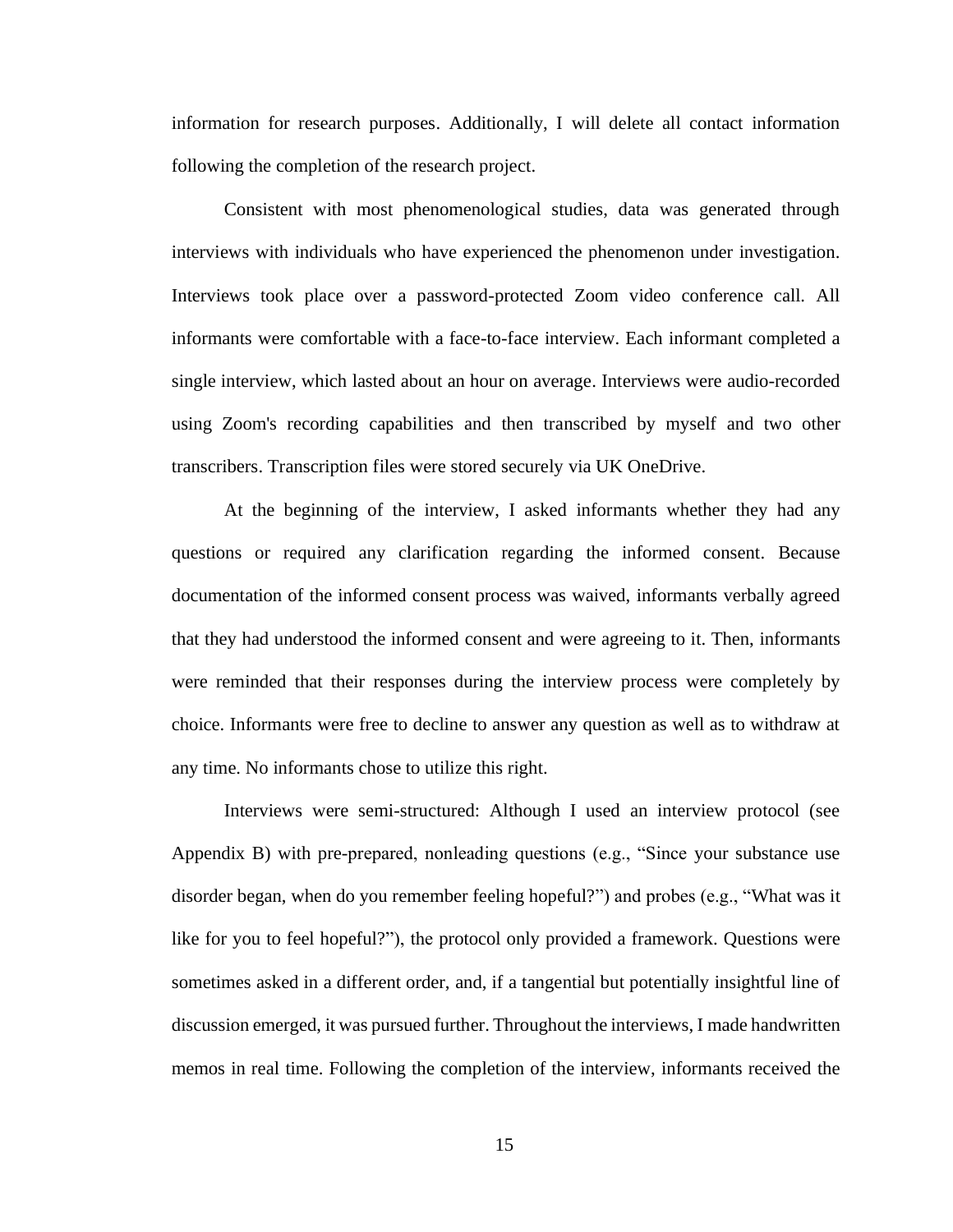Amazon gift card via email. One informant did opt to receive the Amazon gift card via regular mail.

#### <span id="page-24-0"></span>3.5 Data Interpretation

Using the transcribed interviews, data was organized for interpretation in two ways. First, I created a document which compiled all of the informants' answers to two questions: "How would you define hope?" and "How would you explain hope to someone who has never had or experienced it?" Second, I wrote a summary of each individual's experience of addiction, recovery, and hope using the language of the informant and a loose template (see Appendix C) in order to create a sense of conformity and make comparison easier in the future.

I used the summaries first. The use of summaries is an important step of the hermeneutic phenomenological approach outlined by Cresswell (2013) and Crist & Tanner (2003). I used printed copies of the summaries to identify themes, which hermeneutic phenomenology also refers to as meanings. As I read each summary, I highlighted content that seemed to describe the essence of hope, and I assigned it a word or phrase. When I found that idea repeated in another summary, I assigned it the same word or phrase. Through this comparative interpretation, shared meanings began to develop. As I read more summaries, new meanings—some shared and some unique—continued to emerge. Additionally, I edited some meanings. For example, whereas the summaries I read early in the process led me to the meaning "beyond expectations and/or regardless of outcome," later summaries clarified that "beyond expectations" needed to stand alone and "regardless of outcome" needed to be incorporated into "everything okay."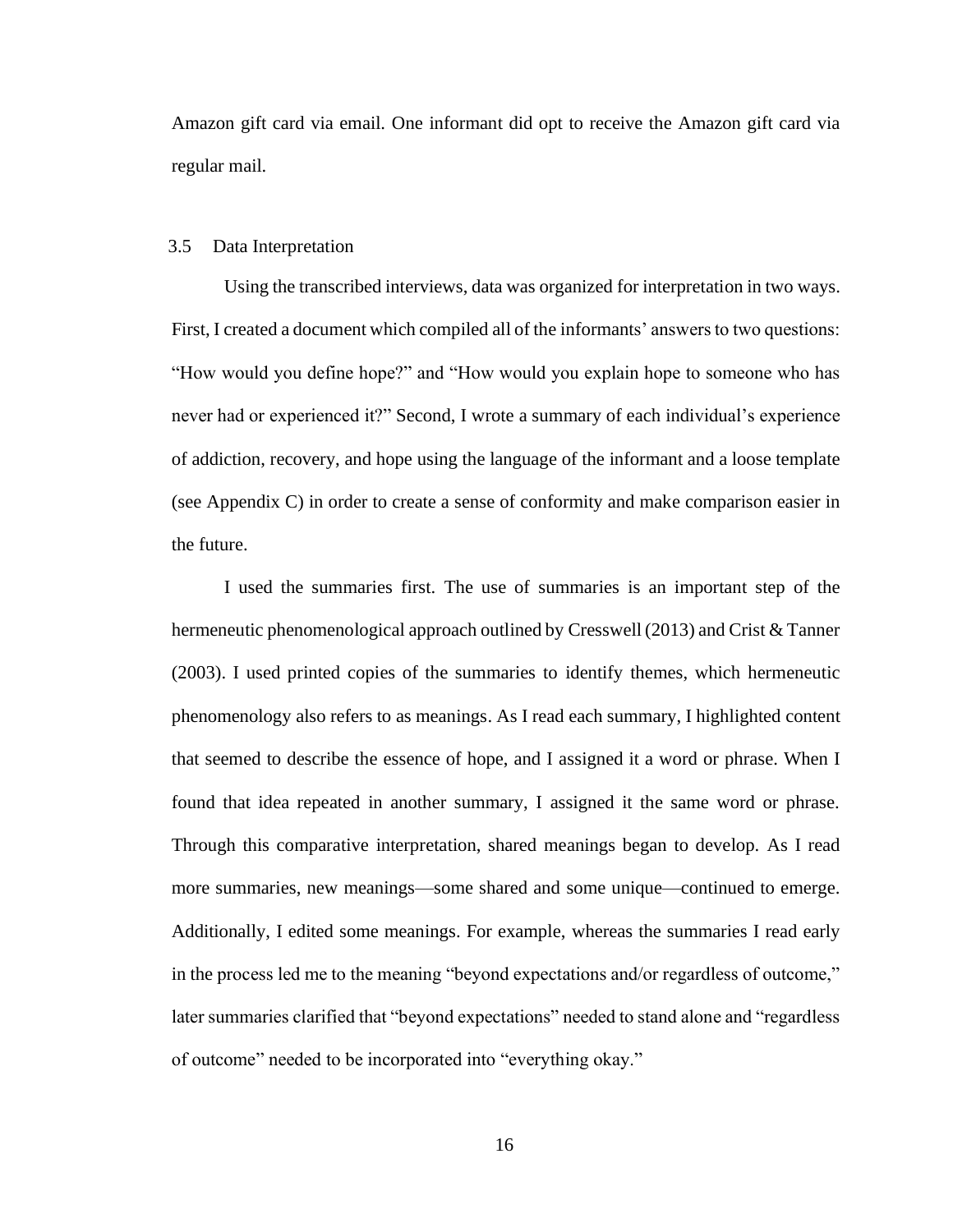Then, I compiled a list of all meanings. I assigned meanings 'points' according to the number of informants for whom that meaning was present. For example, if twelve informants spoke about "everything okay," I gave that meaning twelve points, regardless of how many times those twelve informants spoke about it. By doing so, I was able to ascertain which meanings were shared by the most informants. If a meaning received very few points, I asked questions such as the following: Does this meaning describe a nuance of another, more prominent meaning? Does this meaning describe the essence of hope, or does this meaning describe a different experience or phenomena? Through this process, I developed a list of meanings portrayed in the experiences of multiple informants as well as described with detail and nuance.

Next, I returned to the spreadsheet I had previously created. I read each definition and description of hope, and I determined which denoted meaning(s) best described it. The purpose of this step was to ensure that I had created meanings which not only described the experience of hope as the informants had described it in their stories but also accurately represented the definitions and descriptions of hope that informants had given me.

Finally, using the list of meanings I had compiled, I created a preliminary conceptual map to organize the meanings in a cohesive way. Later, as I drafted the 'Findings' section of my thesis, I continued to edit the conceptual map and amend the list of meanings. In that process I did not identify new meanings, but I did expand and condense meanings (i.e., separate one meaning into two or join two meanings into one). Generally, I made such a decision when I revisited exemplars and realized that their contexts connected them to other meanings in ways I had not previously noticed.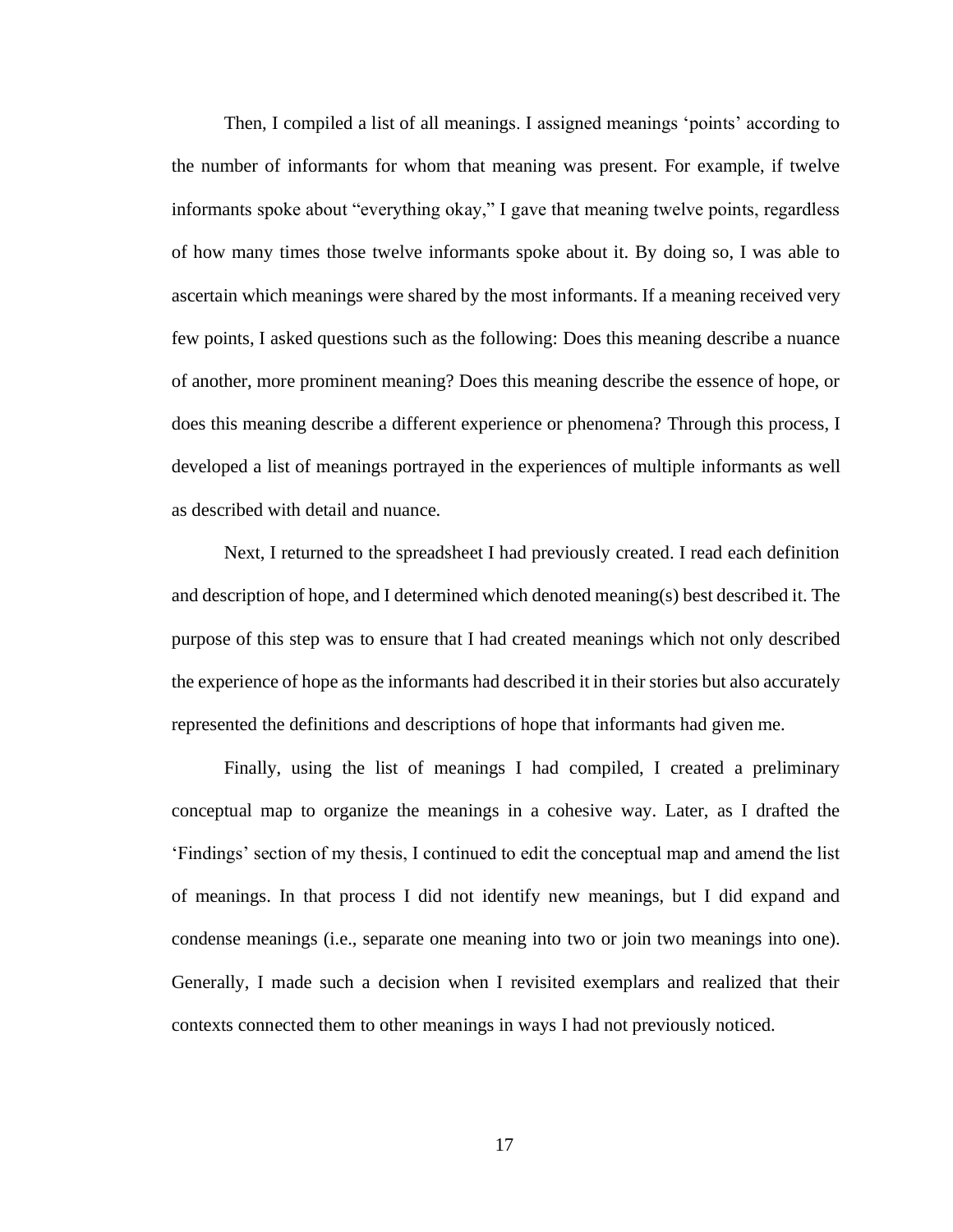### <span id="page-26-0"></span>3.6 Strategies for Trustworthiness

I used a few strategies (Creswell, 2013, Chapter 10) to enhance the trustworthiness of my research. First, prior to data generation and interpretation, I bracketed my own experiences with hope and SUD in order to clarify researcher bias. Throughout data generation and interpretation, I continued to use memos as a way to continue the process of reflexive and iterative bracketing. In my memos I acknowledged moments I noticed my own assumptions and expectations emerging. In accordance with hermeneutic phenomenology, I did not bracket in order to eliminate my biases, but, instead, to illuminate them so that they could be minimized where necessary and utilized where possible. I also recorded my emerging ideas of hope. By doing so, I was able to ask informants' clarifying questions that, at times, began to confirm or deny an idea but always led to a more detailed account of their story. Additionally, I enhanced trustworthiness by using an iterative interpretation process that required me to be deeply engaged with the data and allowed me to be able to report my findings with rich, thick description. More specifically, I incorporated many details, made explicit connections between findings, and used ample quotations and exemplars.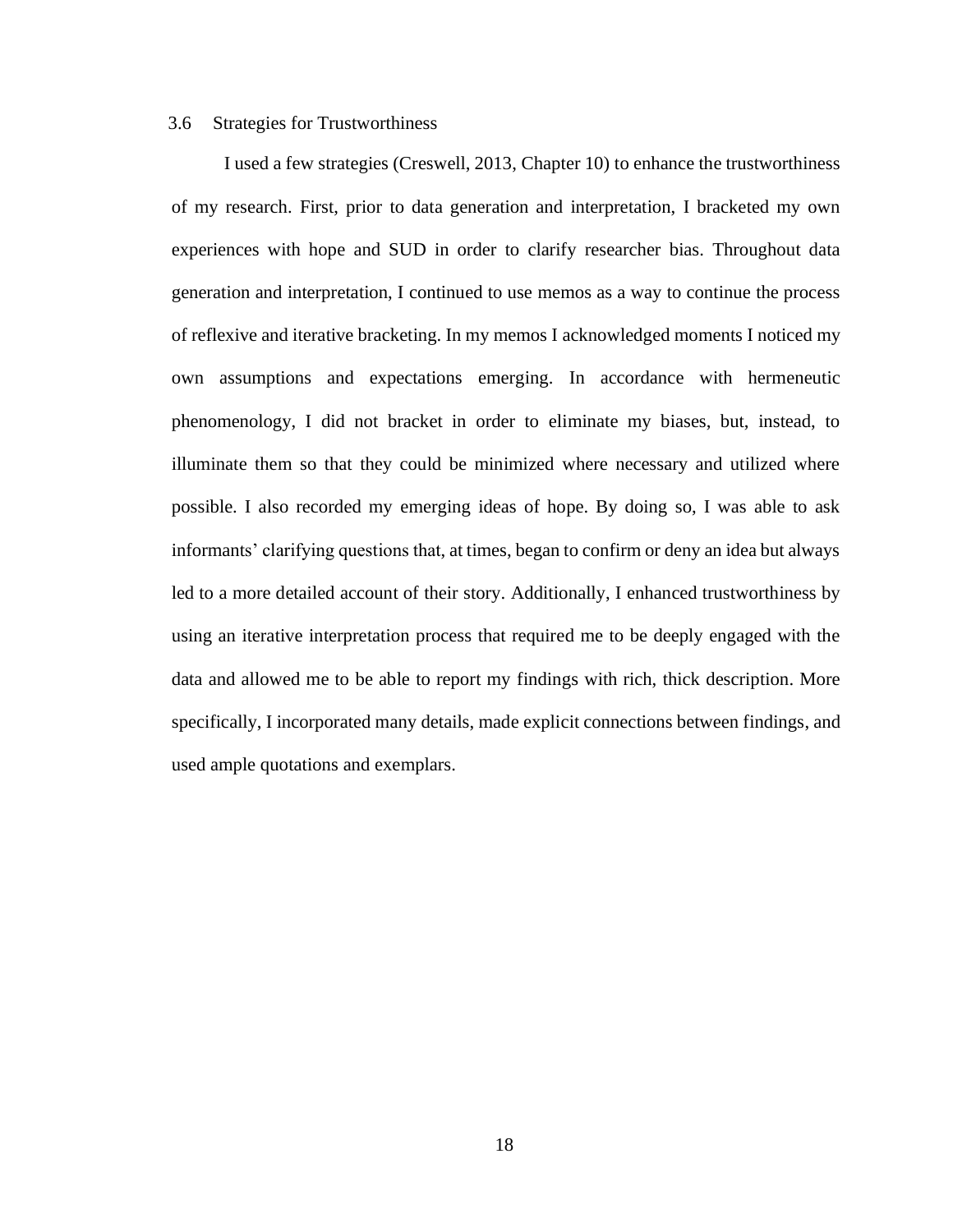## CHAPTER 4. FINDINGS

<span id="page-27-0"></span>With voices full of wonder and occasional glee, informants painted a vivid picture of hope. As one informant described it, hope is the light coming on when there has been only darkness. In this idea and others, hope takes on a transformational quality that, at times, becomes revelatory. In the following, I expand on the idea of hope as transformational as I describe, through the words of the informants, the experience of hope as lived, spiritual, revivifying, relational, and felt.

<span id="page-27-1"></span>Figure 4.1 *A Conceptual Map of Hope*

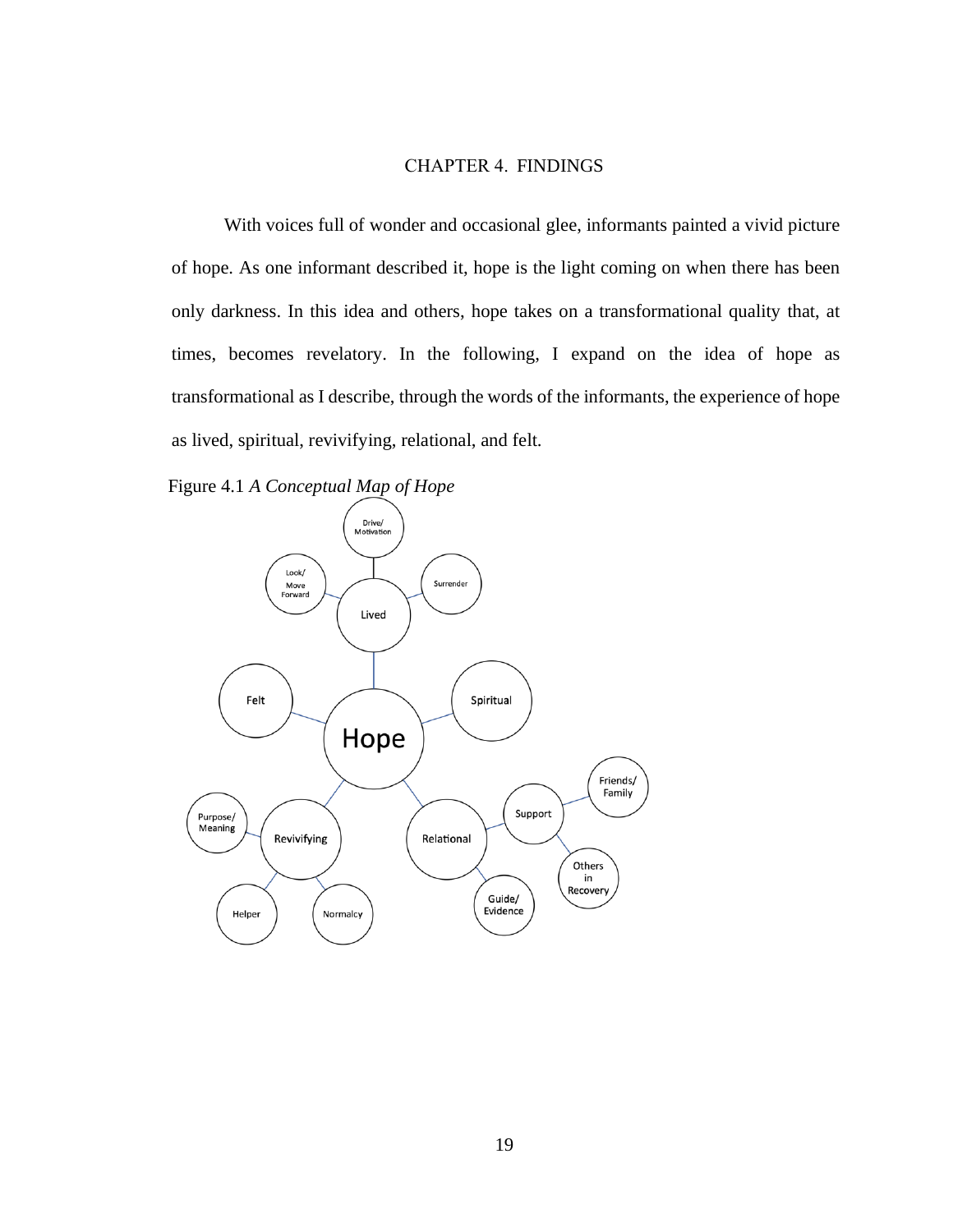#### <span id="page-28-0"></span>4.1 Hope Is a Lived Experience

Many informants emphasized that hope is an action word. In other words, hope does not manifest itself as a passive state. For example, one informant insisted that they could not define hope; they had to live it. Others agreed:

Ben: *It's not just words, it's how we—how I—live it. I can tell you a lot of words, but if I don't live by them, I'm not gonna have this hope.*

Furthermore, it is the active nature of hope that separates it from something else, like an expectation:

Phillip: *If I'm hopeful for something, I'll work for it. Hope implies value. To me, it insinuates that there's value involved with an expected outcome, or a hypothesized outcome—not expected necessarily. But, I have an educated guess this will happen, and it'll be the positive result of, of actions. I would say, expectation is a lazy hope.*

Although one informant did not use any words like "action" or "lived" to describe hope, they still expressed the idea when they were trying to decide whether a moment they were narrating was one of hope or hopelessness. Ultimately, they determined that it was, indeed, a moment of hope because it was a moment marked by action: "If it was hopelessness, I would have just stayed there."

In order to explore the lived experience of hope as informants described it, it is critical to understand that informants viewed hope as more than just *what* they described or even what they lived. Rather, hope is also *being able* to live and experience hope as they described it. For example, in the excerpt above, Phillip described having an educated guess about what will happen. Without hope, informants emphasized that they were incapable of conceiving any kind of outcome worth their effort. They were sure that their destiny was already determined.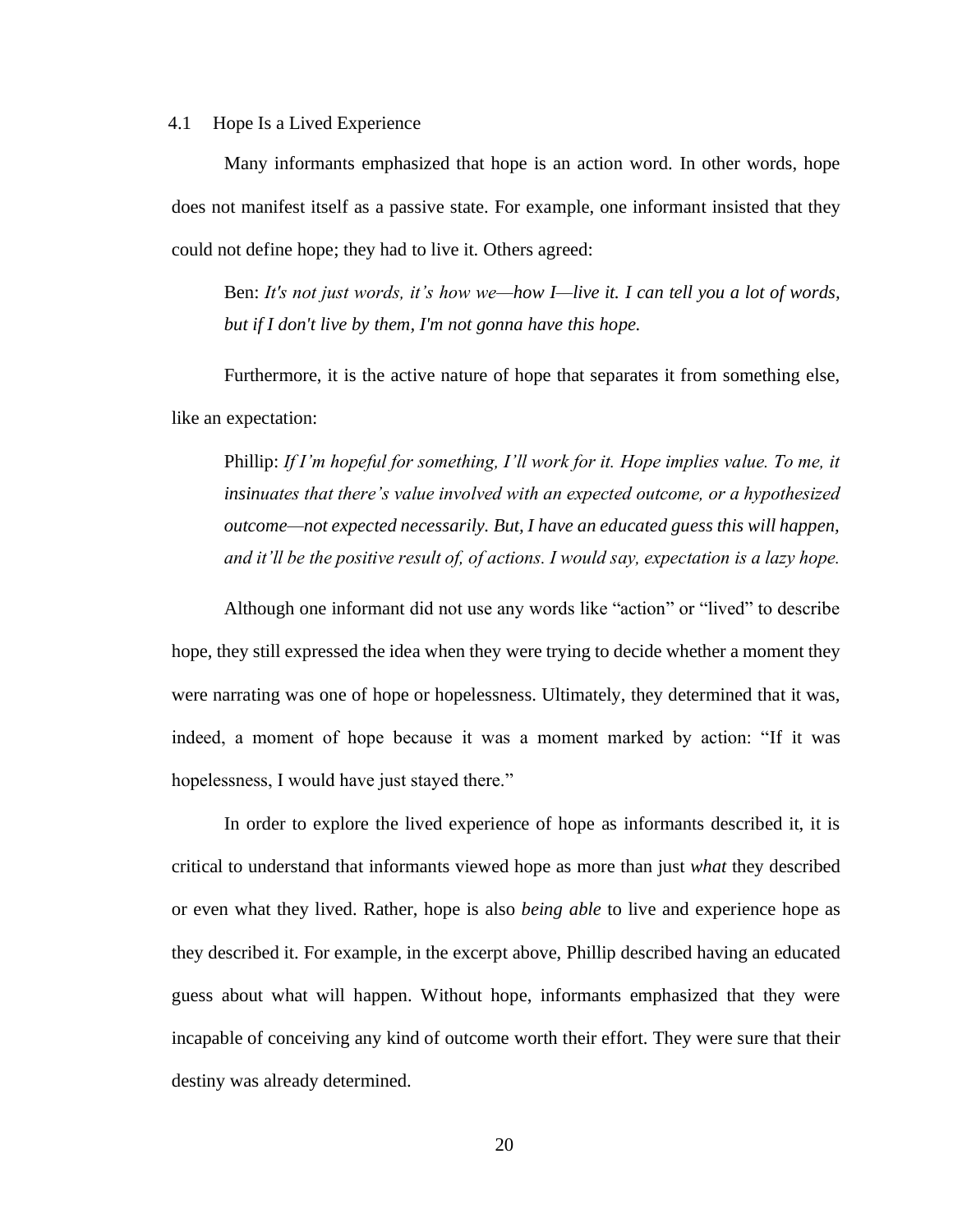Katie: *You have no hope for the future. . . . You feel like, you honestly feel like, 'This is going to be my life for the rest of my life.' . . . . I had resigned myself.*

Hillary: *I thought I was, like, destined for that. I was, like—Man, like, there had been something instilled in me during my time of using that I was, like, 'I'm just gonna die an addict.' Like, I'm probably gonna die with a needle in my arm, and that's just that, you know.*

Matthew: *What it means not to have any hope… you know, just to feel like 'This is what life dealt me. This is the hand I was dealt. These are the cards I have. Nothing's ever gonna change,; you know. 'I'm just going to be in prison,' or 'I'm just going to be an addict,' or 'I'm just gonna one day overdose,' or, I'm, or whatever.*

After being incapable of seeing nothing in the future but more of the same, informants felt reinvigorated by the arrival of hope and a new outlook.

Josh: *It was, like, the first time in, like, 15 years where I felt like, like I could actually have a happy life, get through everything, and, and not have to use [a substance] to do so, and at that point, everything in me changed.*

## 4.1.1 You Can Look and Move Forward

<span id="page-29-0"></span>With hope, informants experienced not just a new outlook but a new skillset. Now, informants could both look and move forward. For one informant, even the opportunity for a path forward was hope, and that opportunity was critical. In the following, Jennifer described why the ability to look forward is exactly why hope is so necessary for recovery.

*[Without hope] I wouldn't have had any recovery, you know what I mean? Or, wouldn't have, I mean, nothing would have changed, you know. . . .I mean you gotta have, you gotta have something look forward to, you know. I mean, hope, hope is like, if there's nothing to look forward to, you're—if you don't see yourself gaining anything, like, why?*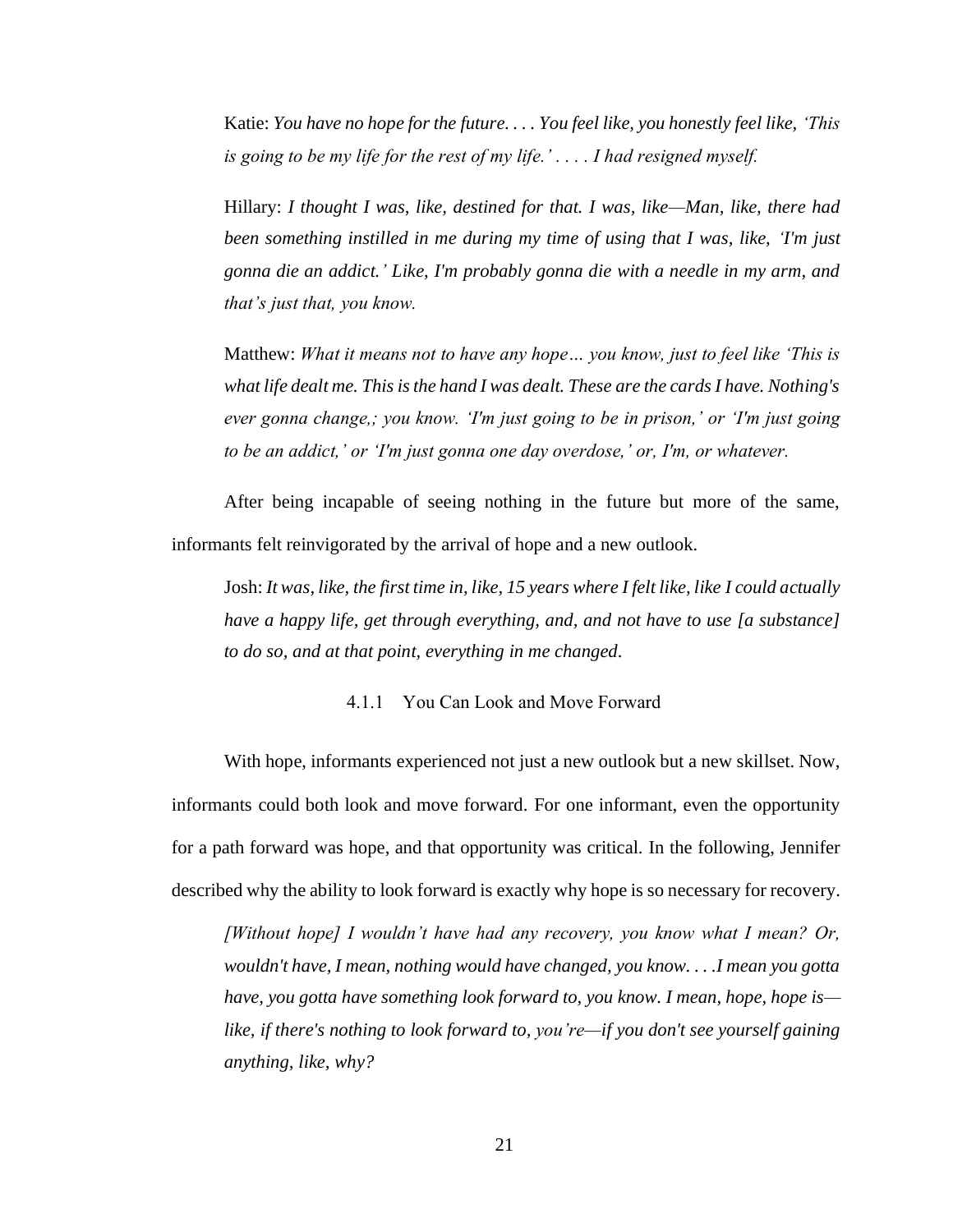Informants also found that hope, through the ability to keep moving forward, is what sustained their recovery:

Laura: *There's been a few other times when I've, throughout my sobriety, where I felt like everything was like crashing down around me, and I was like, 'How, I mean, I might as well just use,' you know. 'How am I going to get through this?' Or, you know, things like that, but I don't—you know, honestly, I don't even know why I have continued to move forward at some times, you know. I can't really explain it. . . . But, there's something within me that is, like, almost some kind of a stubbornness, or, too, where I'm like, 'No.' You know? 'I'm not doing that. It's not happening. I have to keep moving forward.'*

Furthermore, once informants knew that it was possible to look forward and knew what it is like to do so, informants began to hope for the ability to keep looking and moving forward.

## 4.1.2 You Can Have the Drive and Motivation

<span id="page-30-0"></span>Informants now knew that there was a direction forward, and hope gave them the motivation to try for it and the drive to keep trying for it. Informants referred to the propulsive nature of hope in different ways: Hope was "desperation turned into drive" or their "daily motivation." One informant called it "the inspiration and drive to be better," and another called it the "courage" to do so. With this element of hope on their side, informants became able and willing to do life differently.

Jacob: *And when it started coming back, when I got the hope, the hope to know that something could change, that was great, and that, that gave me a drive. But the feelings and stuff that came with it, hurt. . . . It's, it's very painful So, when I realized there was hope, I got real happy because I was willing to do this differently, but when I started it, it was hard. Very hard. . . . At first I feared it, you know, just because of the change, but I look forward to it now, you know. I have hope.*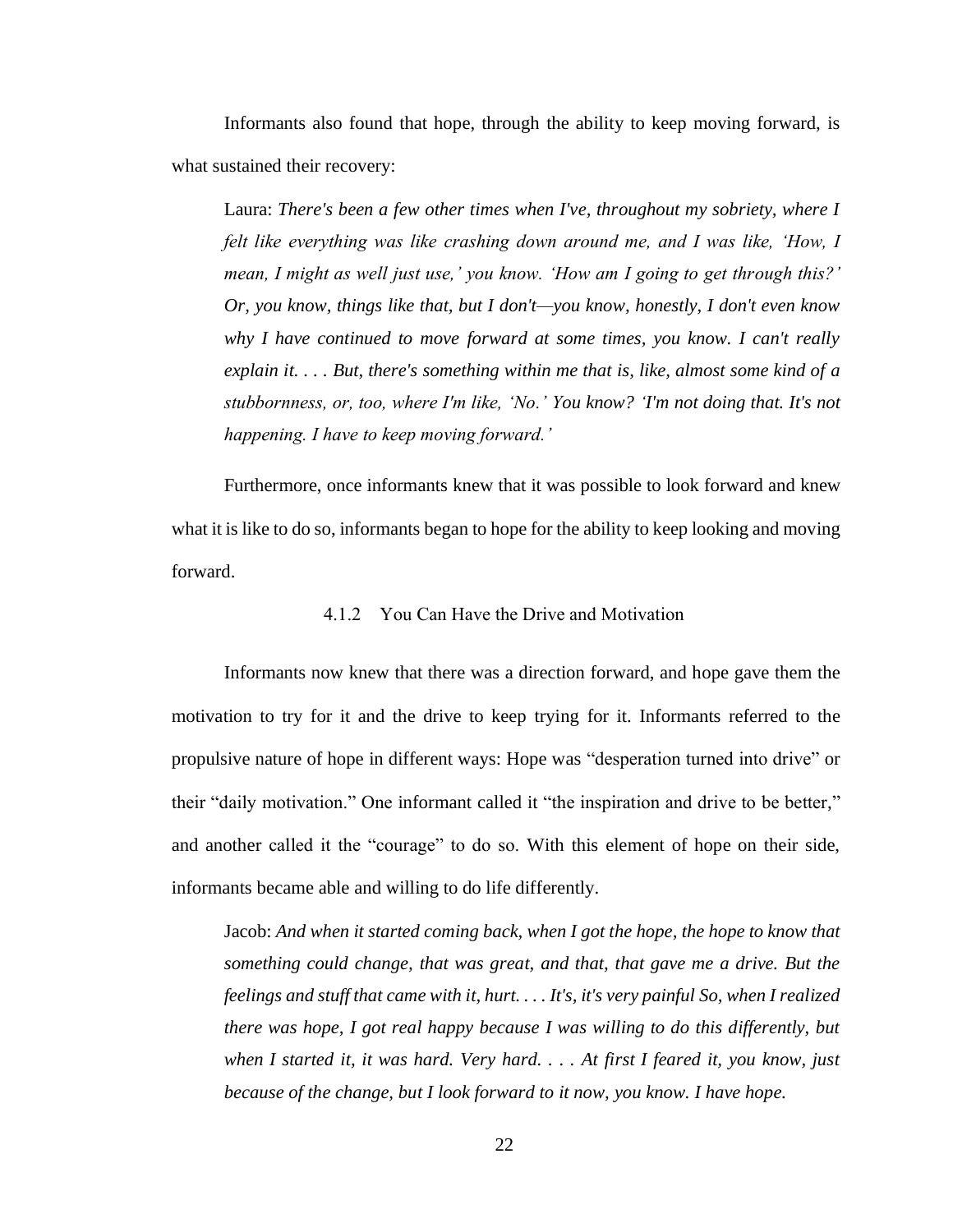This was another crucial role of hope for informants. Without the drive and motivation that hope allowed them, informants would have given up.

Matthew: *If I couldn't imagine and trust that life would get better, I would have just given up, you know. If you can't, to me, if I can't hope for something, then I, you know, I'm not able to fight for it. . . . If, if there's absolutely no hope, and if I can't find at least one smidgen of it, then I have no wheel, you know, to push forward: I just kind of, at that point, just kind of lay down and surrender. Hope, to me, is the driving force, you know, behind everything else.*

4.1.3 You Can Surrender

<span id="page-31-0"></span>Be all of that as it may, hope is a bit paradoxical. Living into hope requires action and individual effort, but it also requires surrendering.

Ashley: *It took a lot of hard work and a lot of surrender to get to this space, but it was so worth it.*

The experience of surrender varied: Some described the difficulty of surrender after being so accustomed to trying to stay in control of everything, others described the ease of it after becoming so resigned and desperate. One informant pointed to the moment in which they said, "I can't do this. Like, I put my hands up. Like, 'I can't do this. Take me or help me'" and another described a moment in which they felt a tingling and just gave into what it was calling them to do. Regardless, hope was a necessary prerequisite for surrender, and surrender turned out to be a necessary prerequisite for recovery.

Wanting to understand the purpose of surrendering better, I asked Ashley, quoted above, whether surrendering gives a person power or takes it away from them. She answered, "I feel like that's, that was me taking my power back. . . . Surrender's so important." When I asked a similar question to a different informant, they clarified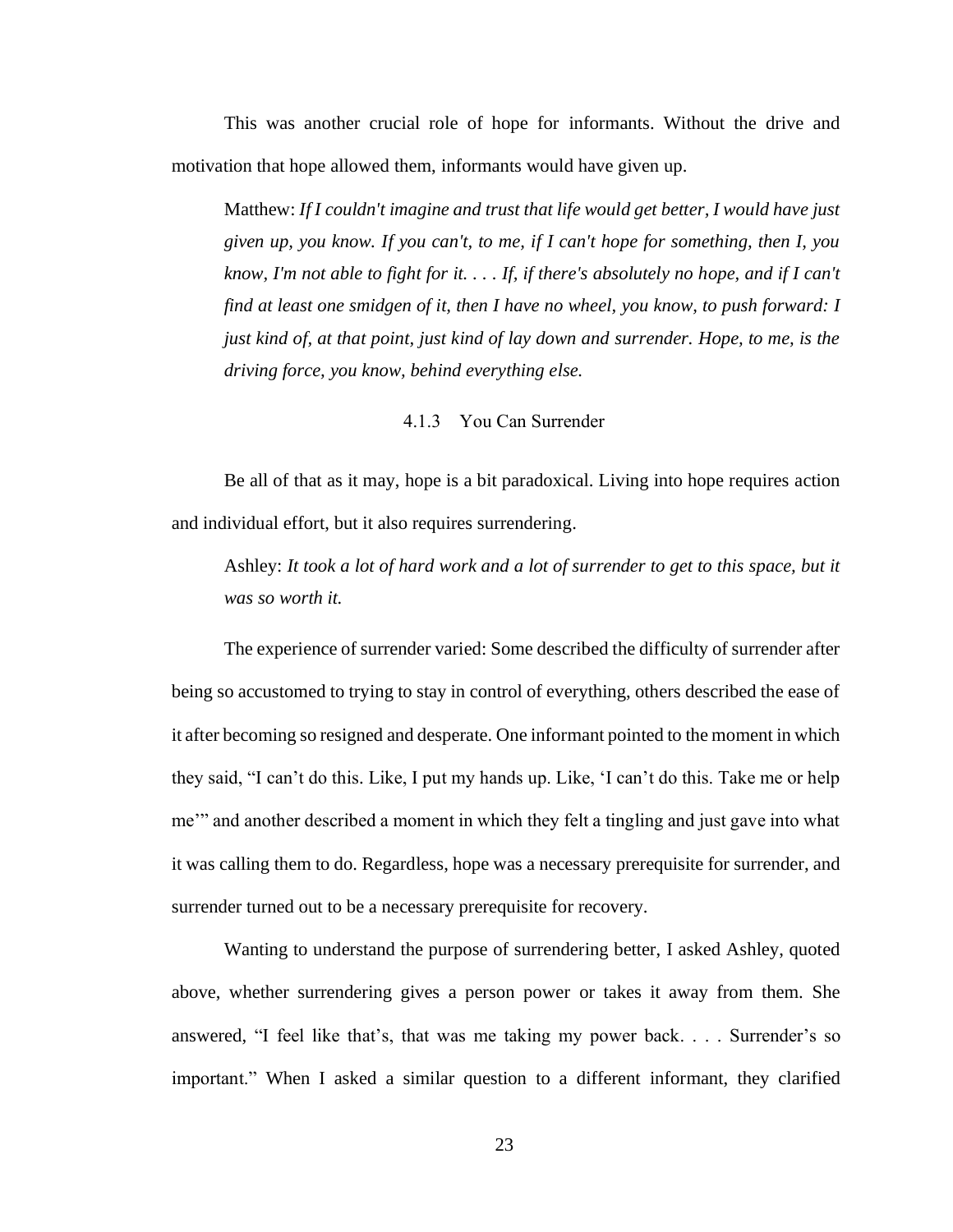"[Surrender] gives me the freedom to not have to control." By surrendering, informants were able to let go of their efforts to manage and manipulate that which was beyond their control. In doing so, informants experienced an overwhelming kind of peace and relief.

Laura: *I would want to like do everything my way, and I'd go behind people and fix things, and I realized that I had not, like, fully surrendered like I had been being told to do to this… whatever… and just kind of relax and take it easy. And I, just one day, I had, like, I was in my room, and I just cried and cried, and I was so tired of still trying to, like, manage things unhealthily. And, from that point forward, it was a lot—like, it was like a weight had been lifted off me.*

## <span id="page-32-0"></span>4.2 Hope Is a Spiritual Experience

For many informants, surrender was possible because the experience of hope is a spiritual one. As one informant explained it, if you can find that Power, "you have all the hope in the world." In other words, hope happens when you find a "a Power greater than yourself," or, conversely, you find "a Power greater than yourself" when you find hope.

Ben: *No matter [what], God's going to give you hope. He is going to show it in front of you. It's whether you accept it and move on with it and carry it with you*.

Matthew: *Hope for me is, it's not me. . . . I mean, I have to have hope inside of myself, but my hope is really affected by allowing something much bigger than me.*

Some informants were more direct about the interaction between hope and spirituality. One informant called hope the precursor to faith, and another called hope faith itself. In any case, many insisted that it was impossible to have one without the other.

Alex: *You jump out of an airplane . . . . but you got this thing on your back, so, you hope, really hope that when you pull on this cord, it's going to open, and then when it opens, now, you put all your faith into it, you know.*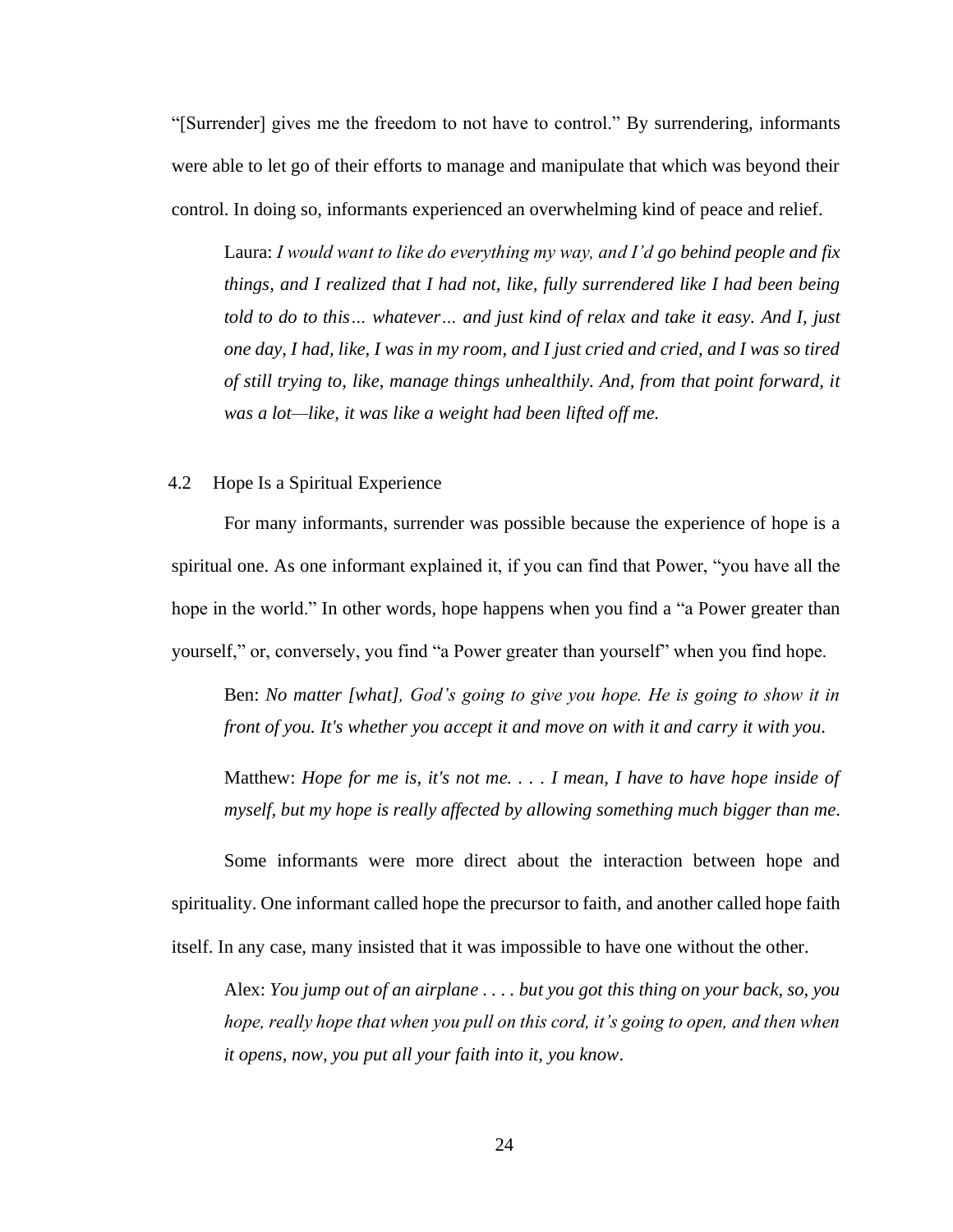Informants encountered the spiritual nature of hope in different ways. For one informant, God's intervention is the only explanation for why they sought recovery. More specifically, God intervened and forced moment of hopelessness to be one of hope after being brought back to life following an overdose. Another informant knew it was God when they were arrested three days after crying out to God and saying, "'Look. Please. I can't do this.'" Another informant described their spiritual encounters as more mundane but just as powerful. For them, God happened when their needs were met, like a donation of deodorant on the day they ran out. Others informants described the spiritual experience of hope as a spiritual awakening in a way similar to how Laura described surrendering:

Joseph: *A spiritual awakening is, you know, it's different for different people. . . . I just had like a, you know, it wasn't, a, like, a burning bush or nothing like that, but it was more like a, a, a sense of ease and comfort come over me. You understand what I'm saying? It was just, I just felt so much like I lifted a ton of bricks off my shoulders when I got done with that. . . . I'd heard that over and over about, about that, but [until I experienced it myself] I thought, you know, these people are crazy.*

That being said, informants were eager to let me know that finding a Power is not about finding a religion.

Alex*: I did not have much belief in a power greater than myself. . . . If there is a God, he ain't fucking with me . . . . [In AA], they only say God because we speak English. People need to understand that they're not saying Jesus or Buddha, or, or, Allah. They're not saying any of that, they're just saying… I, I prefer the term—the unmoved mover is the term. Whatever got all the shit rolling is what I'm talking about.*

Laura: *I wouldn't consider myself religious but definitely spiritual. I believe that there is, you know, my God, and I call him God, maybe not other people's version*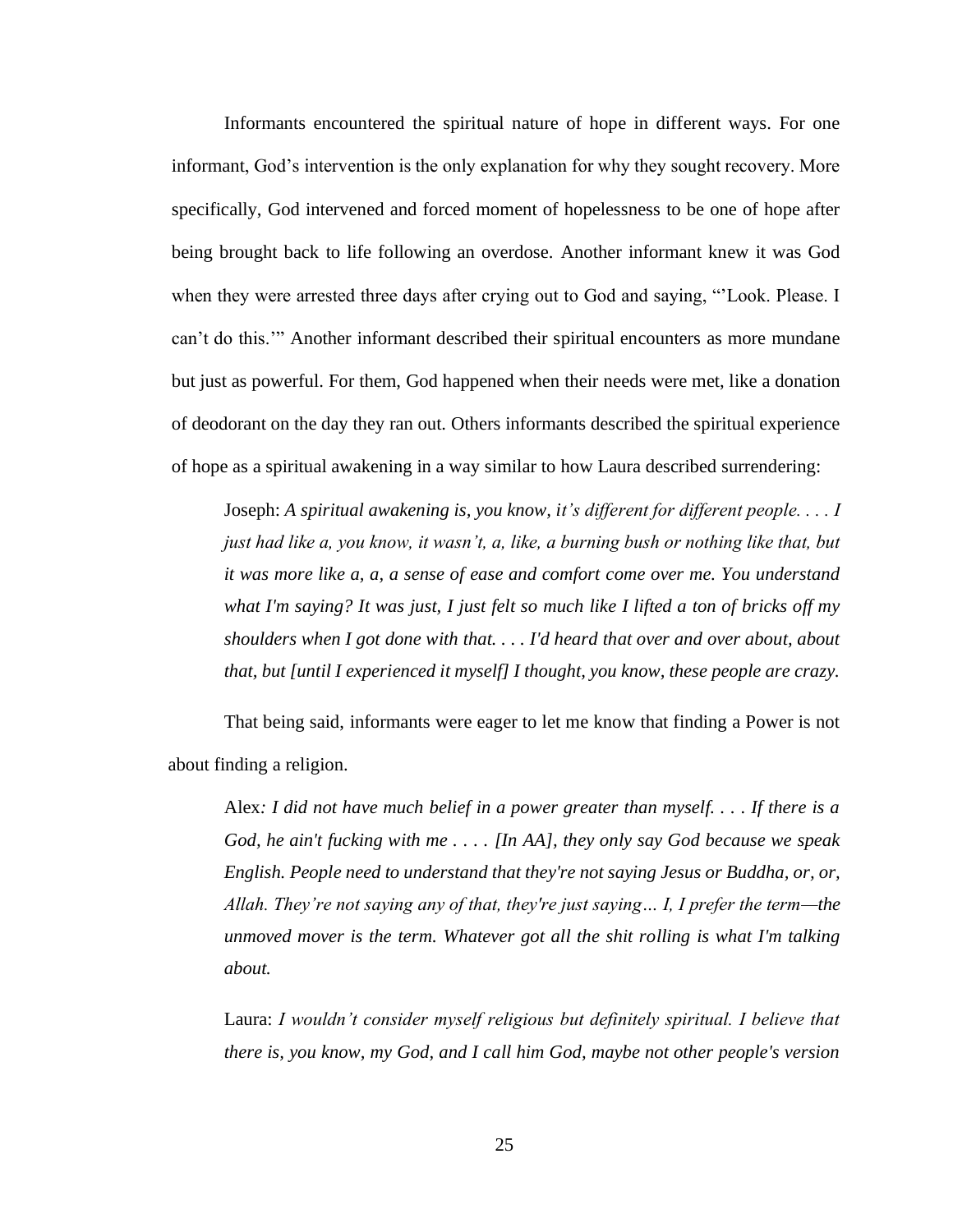*of God, but, you know. We meditate, we burn things in our house, you know, for different energies and, you know, all that kind of stuff.*

Informants described their Power as everything from "whatever power there is out in the universe that kind of guides the rotation of the planets" to "the spirit of the universe" or "a set of laws by which, if we choose to, to give our wills over to "something that I could connect with." Other informants acknowledged that such a Power may not even exist, but it does not negate how important it is to believe in one.

Katie: *I can be completely absolutely wrong. Like, what if there's not a god out there, so what. What am I losing by believing in God? I'm gaining. . . . In my mind, like, there's this bottle of alcohol, but then there's God, which is so much bigger and stronger than this bottle of alcohol. . . . When I'm too weak to fight, then there's God behind me fighting for me until I'm strong enough.*

Hope allowed informants to surrender and find a Power greater than themselves, both of which served a similar purpose: to allow informants to rest in being okay with what was outside of their control. More specifically, having a Power greater than themselves, informants could take comfort in knowing that, regardless of the recognized or actual outcome, everything was going to work out.

Laura: *That's where I started building up a little like faith and trust that maybe there was something that was kind of looking out for me and guiding me.*

Darren: *I guess I wake up not worrying about anything, and that, that's kind of, you know, the hope. I know everything is going to be okay*

Hannah: *Everything's gonna be okay. . . I mean, that honestly gives you hope . . . It's like, when you just trust this process that God has for you, it's, it's there no matter what. Even if it ain't, it's still there.*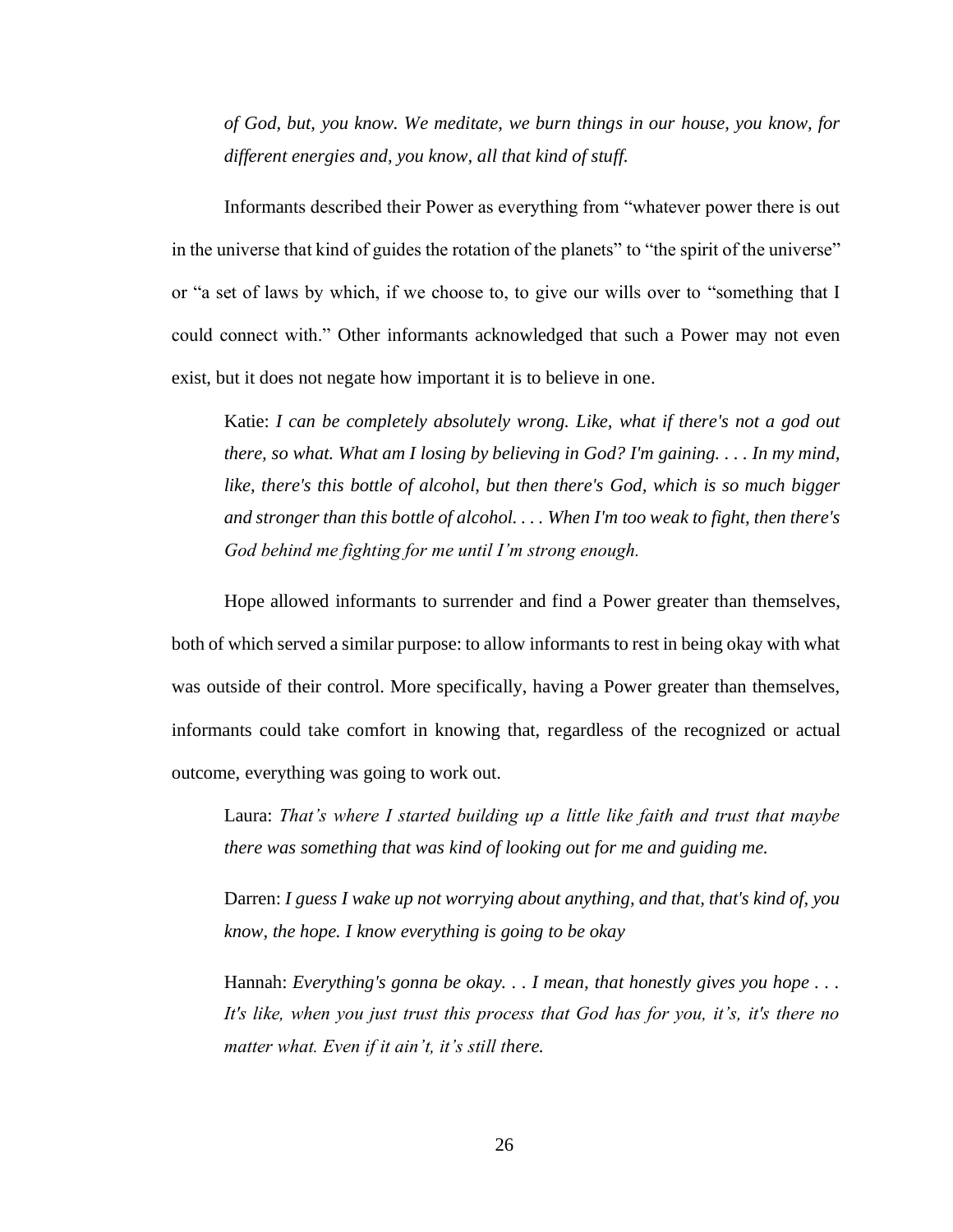Jacob: *I have hope. I have faith that things are going to go the way that that they're intended to go, and I let go of them. . . .Whatever happens tomorrow is going to happen.*

Furthermore, like continuing to look and move forward, informants not only lived into the hope of that everything would be okay but they also hoped for it. Informants preferred to keep their hopes ambiguous and hoping for "things to be okay" was often exactly how they did that. One informant, Caleb, described why it was important to keep his hopes ambiguous.

*I was very careful to put too much into the ideas of things I wanted. . . . One thing I've noticed about myself is, if I say, if I say I want this, I'm going to go 100% to try to get that, and I'm going to make bad decisions. . . . So, I try not to do that. . . [Hope is] kind of, like, sitting in the backseat of the car, and the car is on autopilot, but you don't know where it's going.*

Caleb did clarify to me that he did have goals. He had plenty of goals, and he would set specific ones. When it came to hope, however, he kept it ambiguous. Many other informants also kept their hopes ambiguous, but some of them were willing to venture out a bit further than 'okay.' Some found hope in the idea of different, or even better. Still, they avoided too much specificity.

Laura: *I was like, 'Okay. Here's your sign.' Like, 'Here's your opportunity,' you know, to change and to do something different. . . . There has to be something different.*

Katie: *Even if it's a little bitty bit, you have to cling on to hope that there's, that there is a different life, there's a different way, there's a different feeling than the darkness that you're in at that moment.*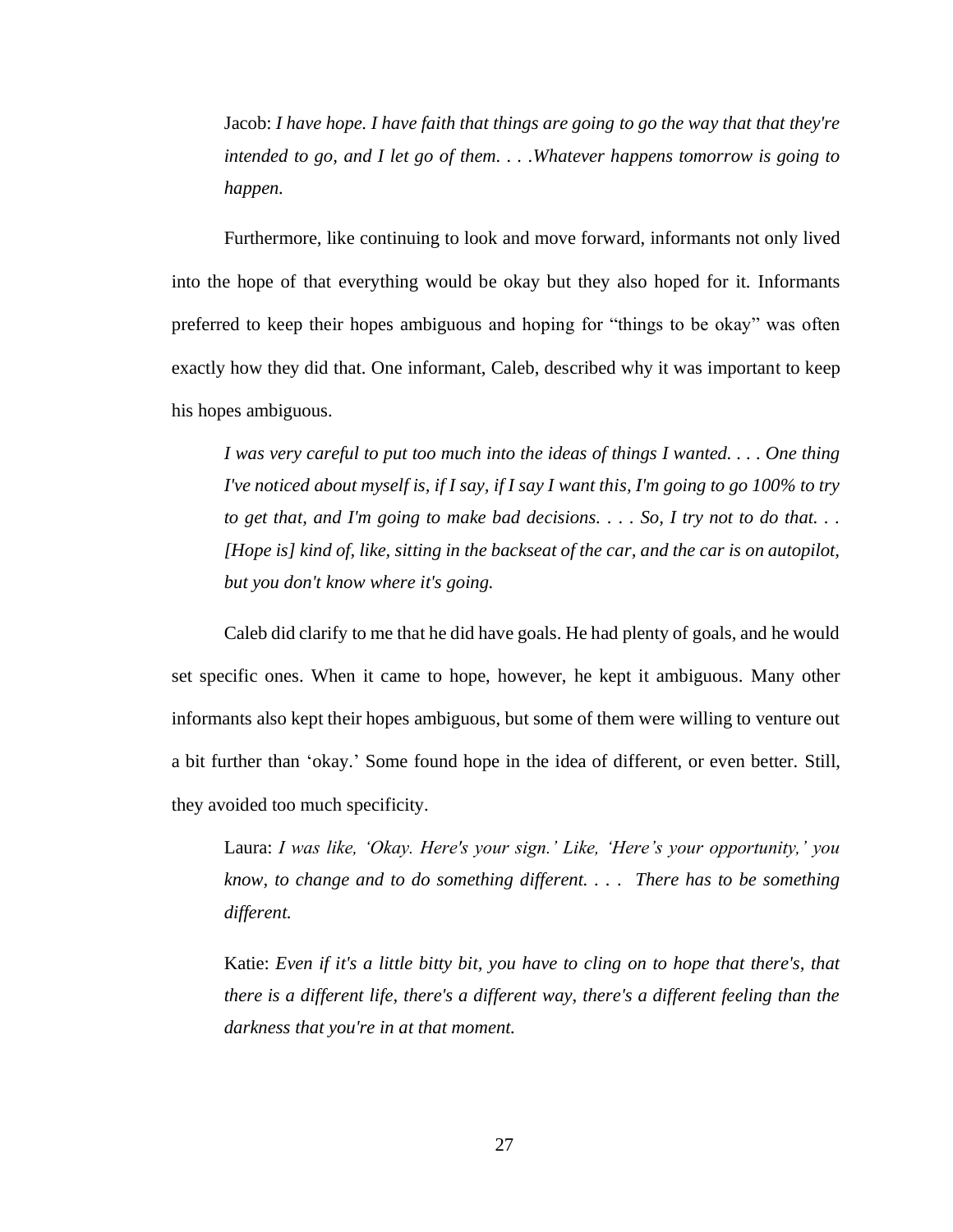Jacob: *It showed me that there's something different. There was hope. . . . I know that things are different now and they're better. And I know that there's hope out there that things will still get better.* 

Informants described the hope of something better or different as another way that hope propelled them toward action. Hope illuminated that 'something different' also required *doing* something differently.

Heather: *I'm like, 'I have a choice to make. Like, I could, you know, best case scenario if I keep on this path, maybe I'll still be here five years from now, like, doing the same fucking thing. Or, I can try for something different, even though it's going to be hard, but, you know, what do I really have to lose?' I did not believe in myself. I didn't really totally believe in the recovery process. . . . I just knew I wanted my life to, I didn't want my life to keep going down that road. I just wanted something different. I didn't want my life to look like that anymore.*

Although informants purposefully kept their hopes ambiguous in order to avoid placing expectations on the future, they remained able to see how their hopes were consistently exceeded—even their most wild of hopes.

Hillary: *I would say it is knowing that there's greater things in life than what you've seen.*

Hannah: *Like, I did not know what to expect.. . . I never thought my life would be where it is today. . . . I'm here. It's absolutely amazing.*

Phillip: *The hopes have been just, like, blown out of proportion.*

Jonathan: *Hope is a gift that's been given to me that firms up my foundation and understanding that if I continue to do the next right thing, you know, my life is, I'm going to live a life beyond my wildest dreams.*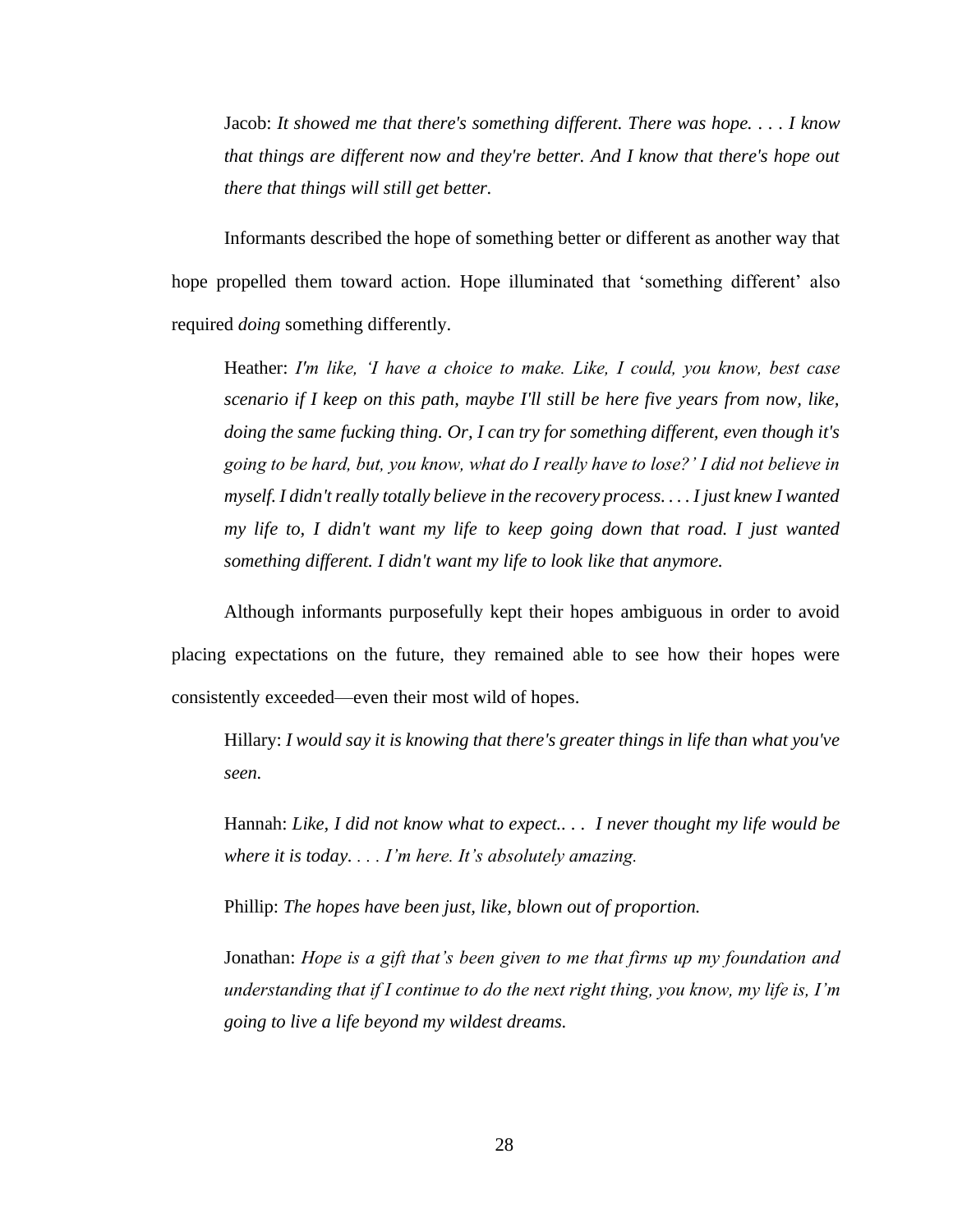Informants gave different reasons for why their expectations were so transcended. Some informants turned back to the ambiguity of their hopes, but there were a few who highlighted the importance of having gratitude. Others, like Hannah described above, just, quite frankly, had no expectations because they did not even know what was possible.

Laura: *They asked me, 'Where do you see yourself in five years?' and I said, 'Well, you know, hopefully sober,' and I still couldn't fathom life as it is now. Like, it was still so simple of things like, 'Oh, I just want a nice little quiet apartment, and I just want a little job to go to every day' . . . I couldn't imagine, you know . . . My mind couldn't really fathom much more, you know, beyond that, but I still hope for it I think though, you know.*

On the other hand, one informant emphasized how important it is to paint hope as the accumulation of little things exactly because hope needs to seem possible and realistic.

Matthew: *Somebody that has, that feels hopeless, that there is no, no indicator that life's gonna get better… it's really just those little tiny things that begin to accumulate. And so, when we're talking about hope to somebody else, that's what we have to remember. You can't go from rock bottom to pie in the sky, you know. That's, that's unrealistic, and so, but, to look at it, like, in little gradual steps, because then I can visualize that.*

### 4.3 Hope Is a Relational Experience

In addition to being a lived experience and a spiritual one, hope is a relational experience. As I conducted interviews, the deeply relational nature was one of the most dominant themes I observed. Over and over, informants described hope as happening through connection. In fact, the role of others was often an integral part of the story for many of the informants who described a 'turning point.' For example, Ben told the story of when he knew that hope was real again, which he also called the moment his life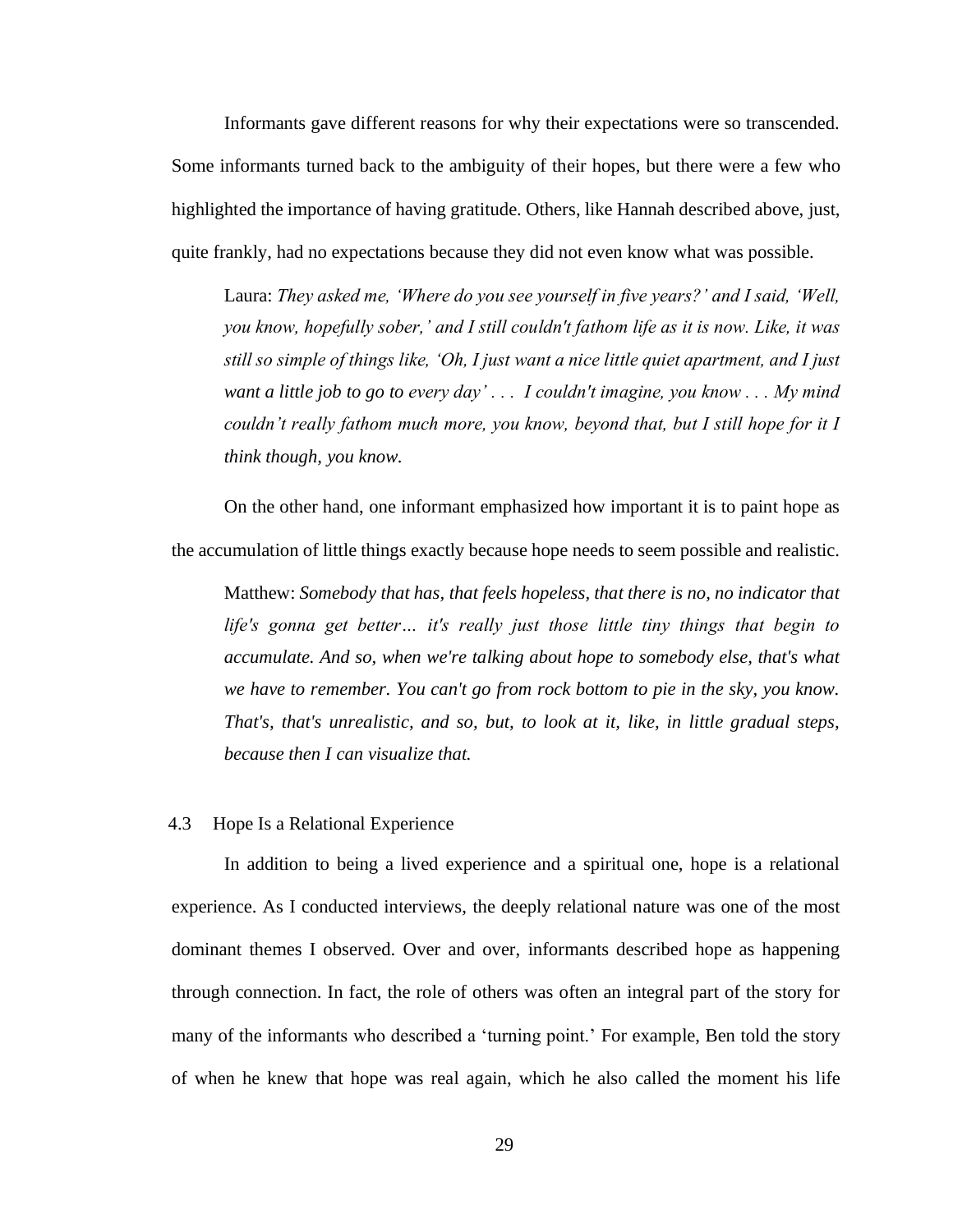changed. It happened when someone at his recovery center noticed he was in a bad mental spot. That person pulled him aside, sat down with him, and declared they would not be leaving until Ben talked about what was going on, so they did. It meant everything to Ben that someone noticed him and saw him worthy of their time.

Similarly, another informant, Josh, explained that his 'aha moment' was when the treatment center's director reached out to him, paving the way for an open and frank conversation.

*I mean, it was just… it's really indescribable. It's just something I'll never forget. Like, I'll never forget that conversation. And, I think, I think there had been little spots in my story where I had seen little glimmers of hope, but, like, that was, like, the most prominent one, where like a beam of hope shot into my life. Like, where I really understood, okay, we can do this. Like, I've got somebody that can really do this and help me and, you know, I mean, it's just a breath of fresh air. I mean, it was, was amazing.*

4.3.1 You Have the Support of People Around You

For some informants, an action as simple as someone taking the time to get to know them and 'showing they gave a shit' was important evidence to them that they had the support of those around them. Informants explained that the process of recovery cannot be a solitary one. Thus, regardless of its form, support is a crucial component to recovery, and it is also a source of hope.

Ben: *I have a choice today to . . . who is in my support group, and who is surrounded around me, you know, and that's hope, you know. That is pure hope.*

Hillary: *I think also having support and love from people… it lifts you up, and you, you believe, like, success is there, and it can be attainable.*

4.3.1.1 Friends and Family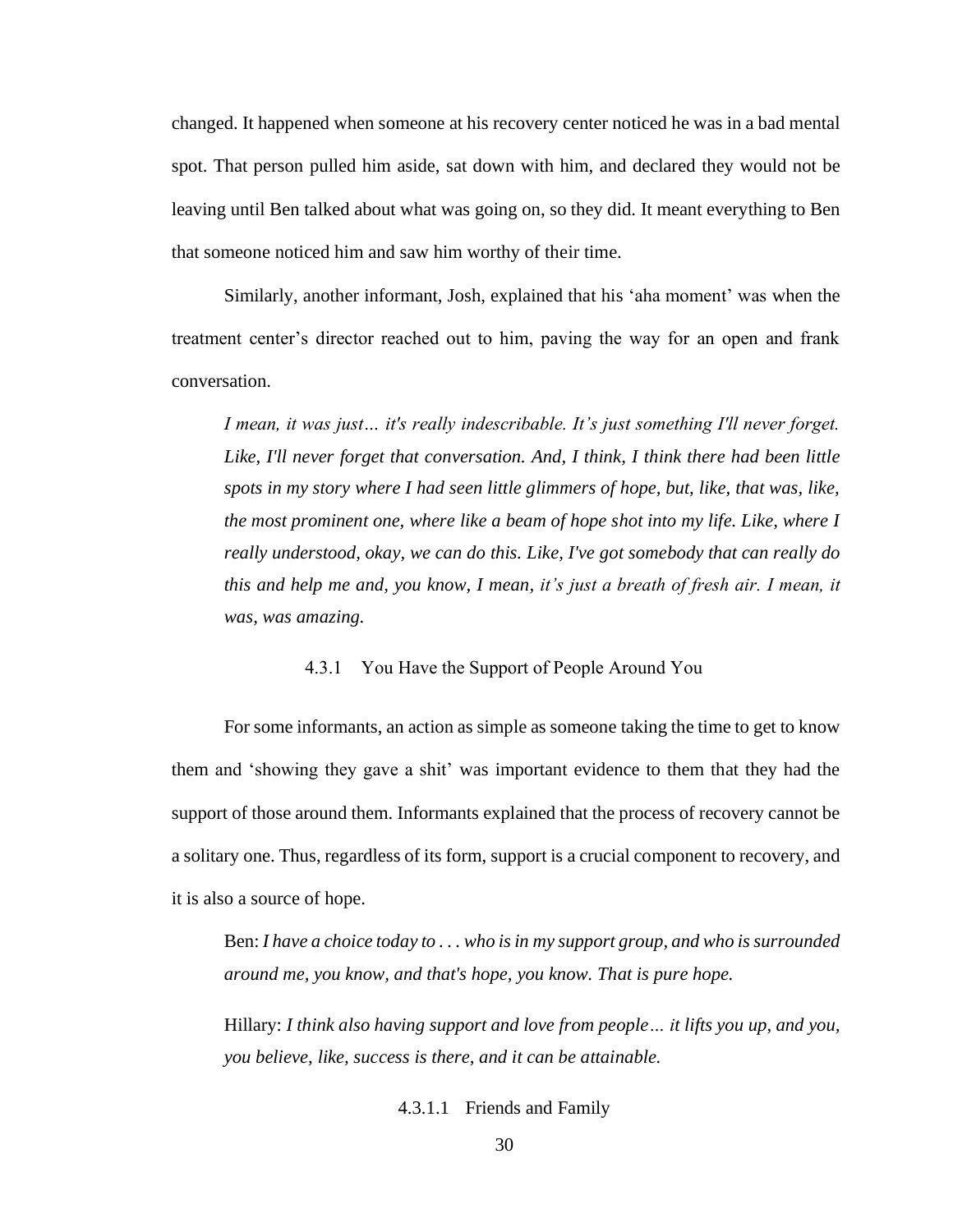Support sometimes came in the form of friends and family, playing a vital role in the informants' experience of hope and recovery. When asked to describe intense moments of hope, many told stories involving their friends or family who, in one way or another, gave them what they needed to pursue recovery.

Olivia: *I was going to do the time. That's what I've always done. Like, fuck it, I'm just going to take the time. I want to sit here. . . . [My now husband] asked me to take drug court. . . . I did have somebody out there, like, encouraging me. . . . I think I just needed that one person to just believe in me. Somebody who had seen the bad and believed that there was something better. And that was enough to just kind of push me.*

Jonathan: *They were taking us to a [twelve-step] meeting . . . and I was like, 'Ugh, I don't want to go. I'm gonna know people there. I'm not ready.' And, I walked in the room and a friend of mine that I'd known for years saw me and hadn't seen me in years, and was, like, so unbelievably, undeniably over the top emotionally happy to see me and just gave me the biggest hug. . . . I was like 'Yes, I'm home. This is where I'm supposed to be. I'm gonna be okay.'*

When I asked one informant, Matthew if there was a moment of hope that stood out above the rest, he described a similar experience. He told me about the day he left jail to go to a treatment center. With some hesitancy, his mom agreed to give him a ride there. They ended up spending the day together, and they had a chance to talk.

*She shared with me how she loved me, how she, you know, accepts me, you know, that she had forgiven me for all the stuff I did in the past, and that she believed in me. And so, that was probably the most energizing, so to speak, because suddenly some, you know, someone that I needed more than anything cared and wanted, wanted me to be okay. And, I had never really heard it from her perspective. . . . She was so scared that, you know, my decision was going to cost my life. . . . It gave me a lot of hope . . . . that she wanted and needed her son.*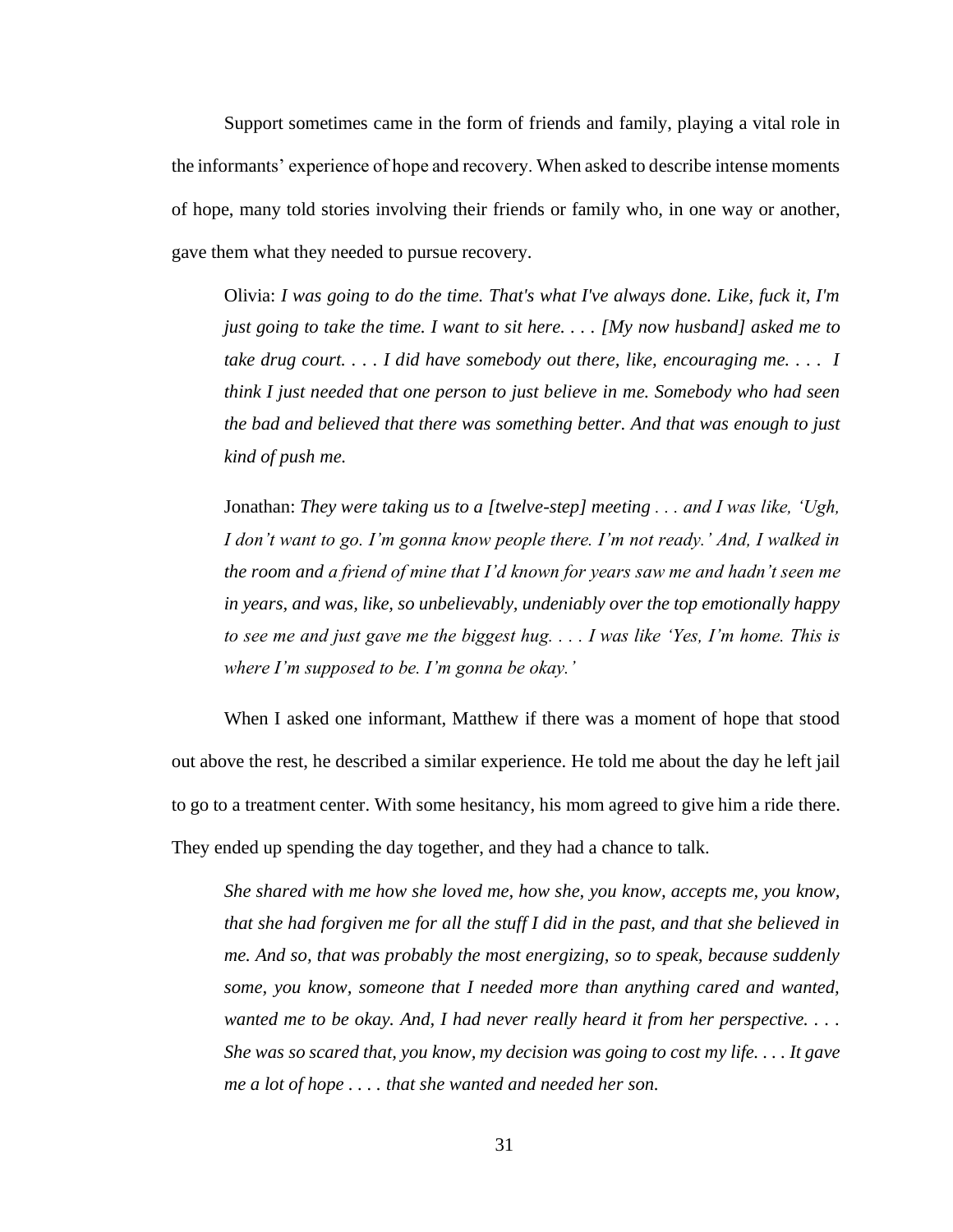Later in the interview, Matthew opened up a bit more about why that conversation was so impactful. Less than six months prior, Matthew was intending to take his own life. That day, his mother called to check on him. Matthew looks back on that moment with overwhelming gratitude.

*Honestly, just really what I needed that day was just somebody to say, 'we love you and we're going to get you through this.' That's, you know, um, you know, that's what I needed to hear.*

Furthermore, as informants made progress in their recovery, the relationships they were repairing nurtured their hope. They watched in awe and gratitude as their families welcomed them back into their lives: Informants were invited to family holidays, left alone in a house, even given the codes to the security system that was installed because of them. Parents gave informants access to their end-of-life documents, and siblings cosigned for apartments when informants did not have sufficient credit. Many informants gained back custody of their children and managed to gain their forgiveness. For these informants, after having lost everything and everyone and feeling very alone, it meant the world to regain their families' and friends' trust.

For some informants, however, certain relationships were yet to be restored, and this remained a hope of theirs. One informant described hoping for their children to respond to the letters he was sending, another hoped to find love again, and another hoped, simply, to not ever have to be alone again.

### 4.3.1.2 Others in Recovery

Although informants were overjoyed to have the support of their family and friends, they were adamant about the hope in having the support of people who know the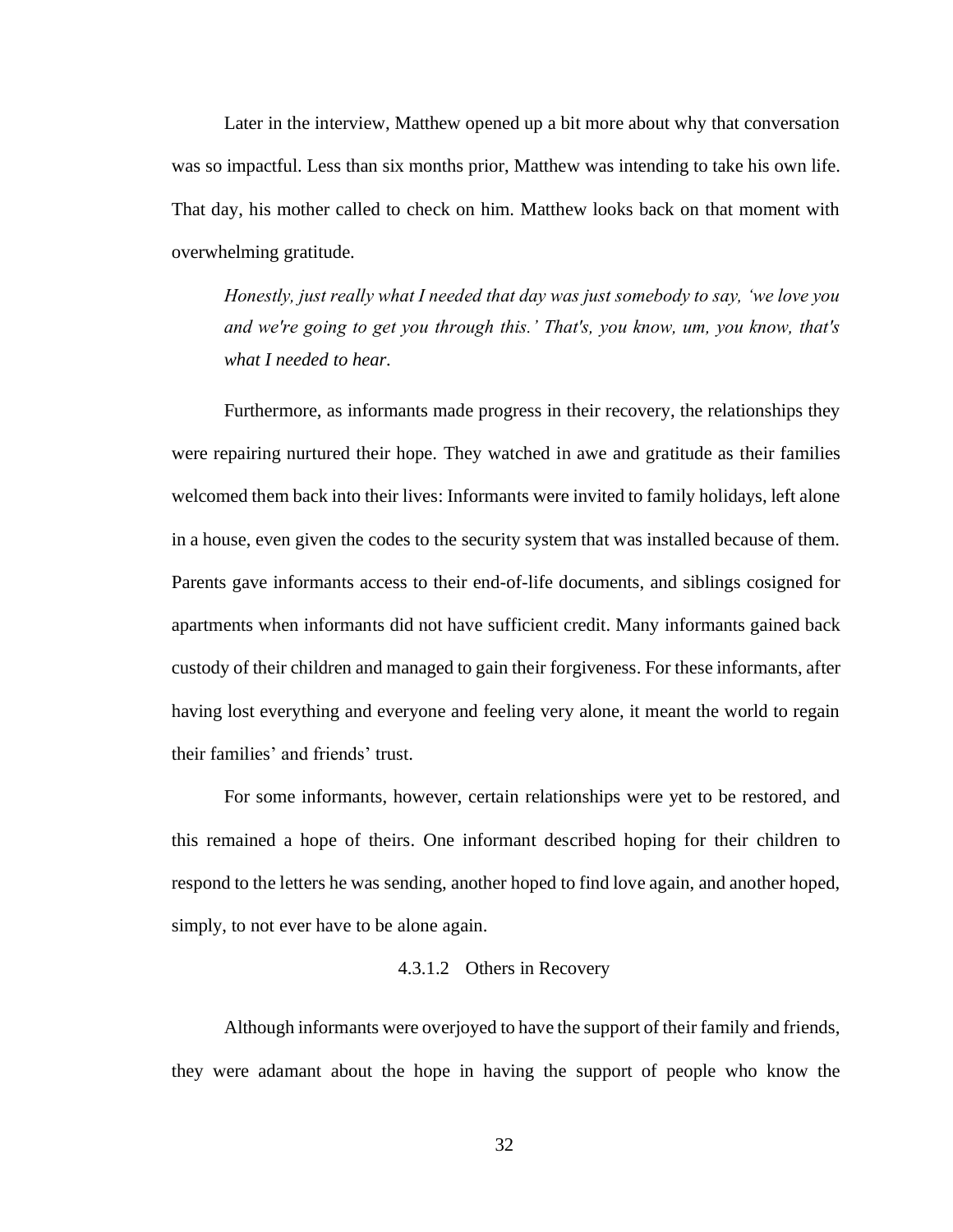experience of SUD and recovery. For many informants, finding others who knew exactly what the darkness was like was a salve for their loneliness.

Katie: *Like I can sit here and talk to you 'til I'm blue in the face, but you don't know exactly what it's like, you know what I mean. Like, I can try to explain the darkness and this, that, and the other to you, but, like, to another alcoholic or an addict, they're like, 'Yeah, I know exactly what you're talking about,' you know what I mean.*

Katie: *You know, you feel like you're alone. You feel like there's nobody out there that is going through what you are going through, you know. You feel so low about yourself.*

Hannah: *I was on the streets so much. I didn't have good relationships with women. . . . I was like, 'I'm probably gonna get in a fight my first day here,' you know. And that was the only thing I was really focused on when I got there. I just— I think they told me, 'Welcome home,' and I hadn't been told that in a, a very long time. And it was just, like, a sense of relief.*

Finding others also created a safe haven free of shame. Darren described how, after he relapsed, he suffered extreme withdrawals that required medical attention. After leaving the hospital, while on the way back to the treatment center, he drank again. When he showed up to the treatment center, he was drunk.

*I get back in there, and they're like . . . 'Are you already drunk?' I'm like, 'Yeah, I don't wanna talk about it.' . . . . You got guys, instead of judging me and giving me a hard time or turning their back on me—you know, here's me in my, my shittiest form, you know. Just beat down. And, they're, they're grateful to see you, you know, and they're hugging you. And that, that… you just break down and cry. Like, you know, it's like, the first time in a long time, I felt safe again. I was like, 'It's over,' you know.*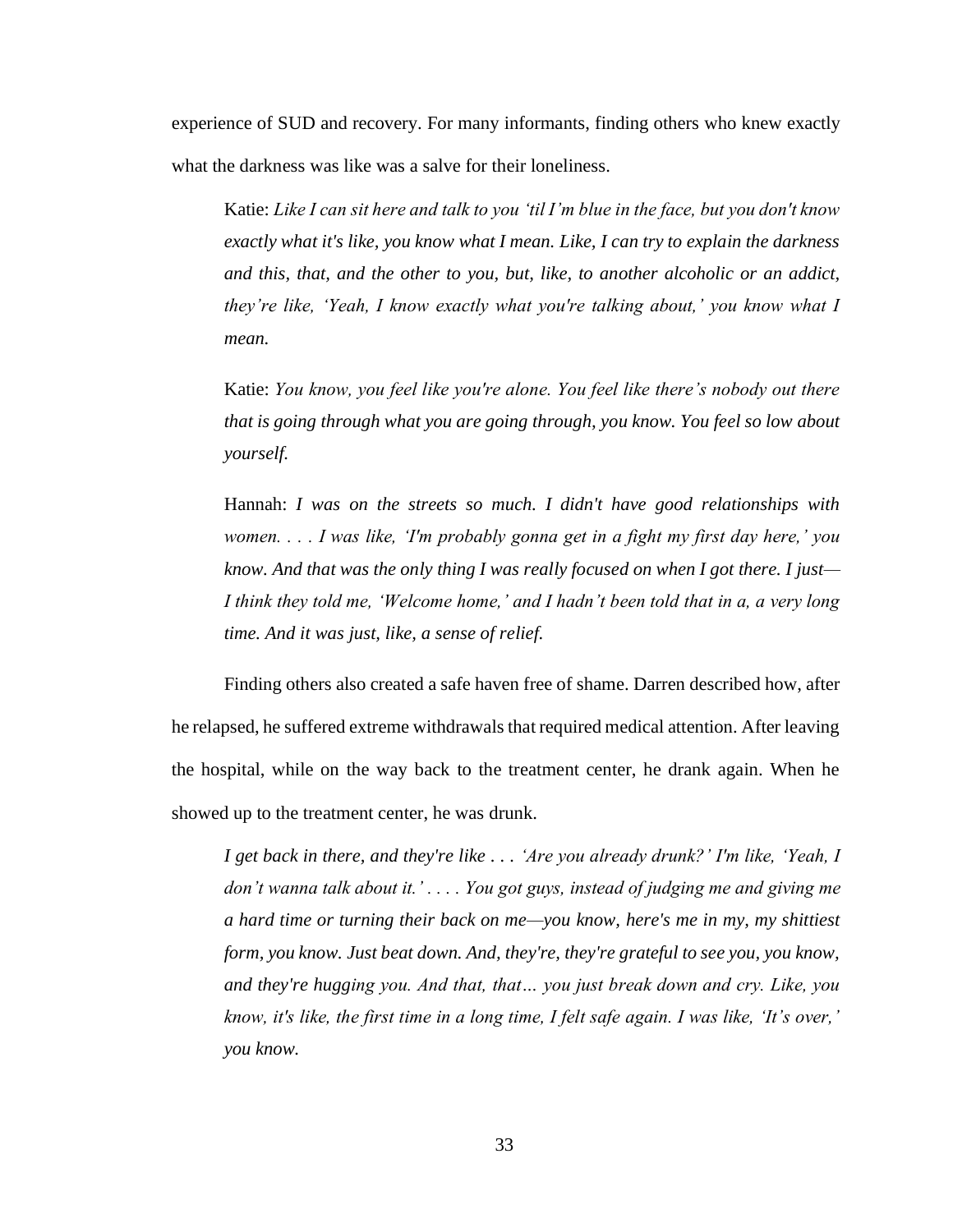The support, and the hope that comes with it, does not stay within the walls of treatment centers. Informants described the recovery community as large and connected.

Alex: *I got about 300 contacts in my phone… and maybe not that many… but if I spun my phone like a little roulette wheel, I stopped my finger anywhere in there, and if I need help, then they're gonna come help me with no expectation of anything in return.*

When informants did ask for help, they always found it. Many times they received more than they asked. For example, if they asked someone for advice, but that person lacked experience with that particular issue, that person would get them connected with someone who could relate better.

Josh: *It's just this huge network of people that before—It wouldn't take a few phone calls, and you're going to find somebody who can tell you exactly that same situation you're dealing with.*

As I conducted interviews, I was able to experience this element of hope in my own way. I often began interviews by sharing about my aunt, who has lost custody of her children (i.e., my cousins) and is currently in prison due to the consequences of her SUD. As I heard many informants explain how they not only overcame their SUD but also repaired its destruction, my aunt's situation, which had long felt so doomed, seemed less insurmountable. At times, that feeling of hope was so overwhelming that I was compelled to express my gratitude to the informants for giving me a new perspective on her future. Informants often offered their encouragement, prayers, and advice. A few informants gave me messages to pass along to her, and some informants named resources. One informant was even willing to find contacts for people who have had experiences similar to hers, so that they could provide her with their support.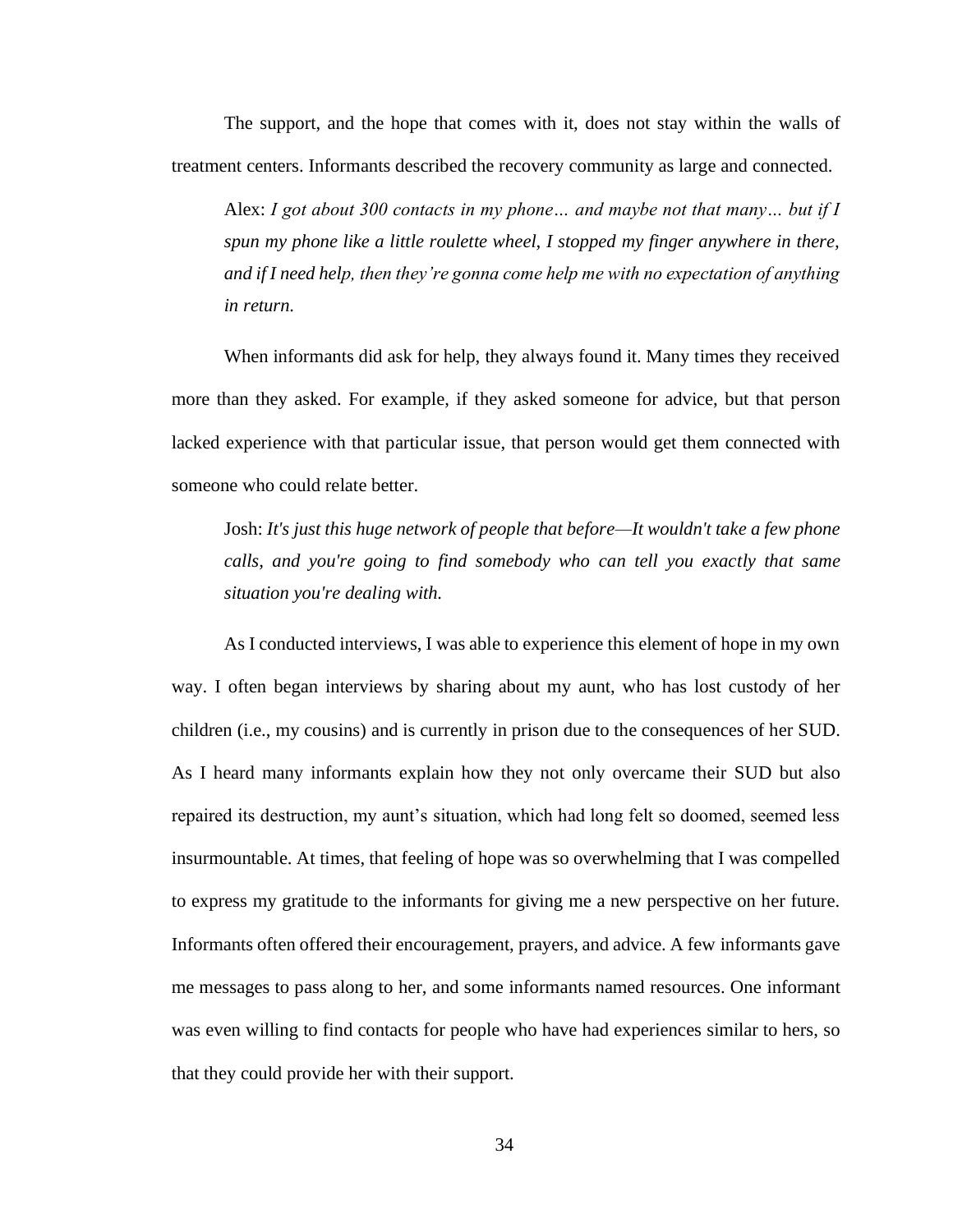#### 4.3.2 You Have Others in Recovery As Your Guide and Evidence

In addition to the hope informants found in the support they received from others in recovery, informants described the hope they found in the stories and observation of others' recovery.

Jacob: *I think seeing people that, that have gone through the same thing, and I see what they have now, made me want it. And it just, it showed me that there's something different. There was hope.*

Hillary: *You know, my whole life I've heard things. So, when I see other people succeed, and I see people happy, and, like, and then I feel that on the inside—Once I see that, I know it's hope*.

Hannah: *I get to see the hope in the women's eyes that was there, that had worked some steps and got where they was. . . . people that would even come and tell their stories. Like, I was like, I was, I'm that person. You know, like, they gave me hope. Like, okay, I don't have, I don't have to be this way.*

Caleb: *It was, it was seeing the people that were further along than me. Seeing what what they were doing with their lives and wanting that. I seen that it is possible to change your life because they are doing it, and that's what I wanted, and that's what kept me going.*

For some informants, before they could find hope for their own recovery, they needed evidence for the reality of recovery at all. In other words, some informants did not even believe in recovery until they saw it working in others.

Jacob: *If I hadn't heard their stories, I wouldn't believe that they knew what I was talking about. But when they start telling their stories, and I feel inside, and I'm thinking to myself, 'That's happened to me, that's happened to me.' And, I see this guy smiling and shaking hands and being happy. Well, that's what I want. How do I get it, you know?*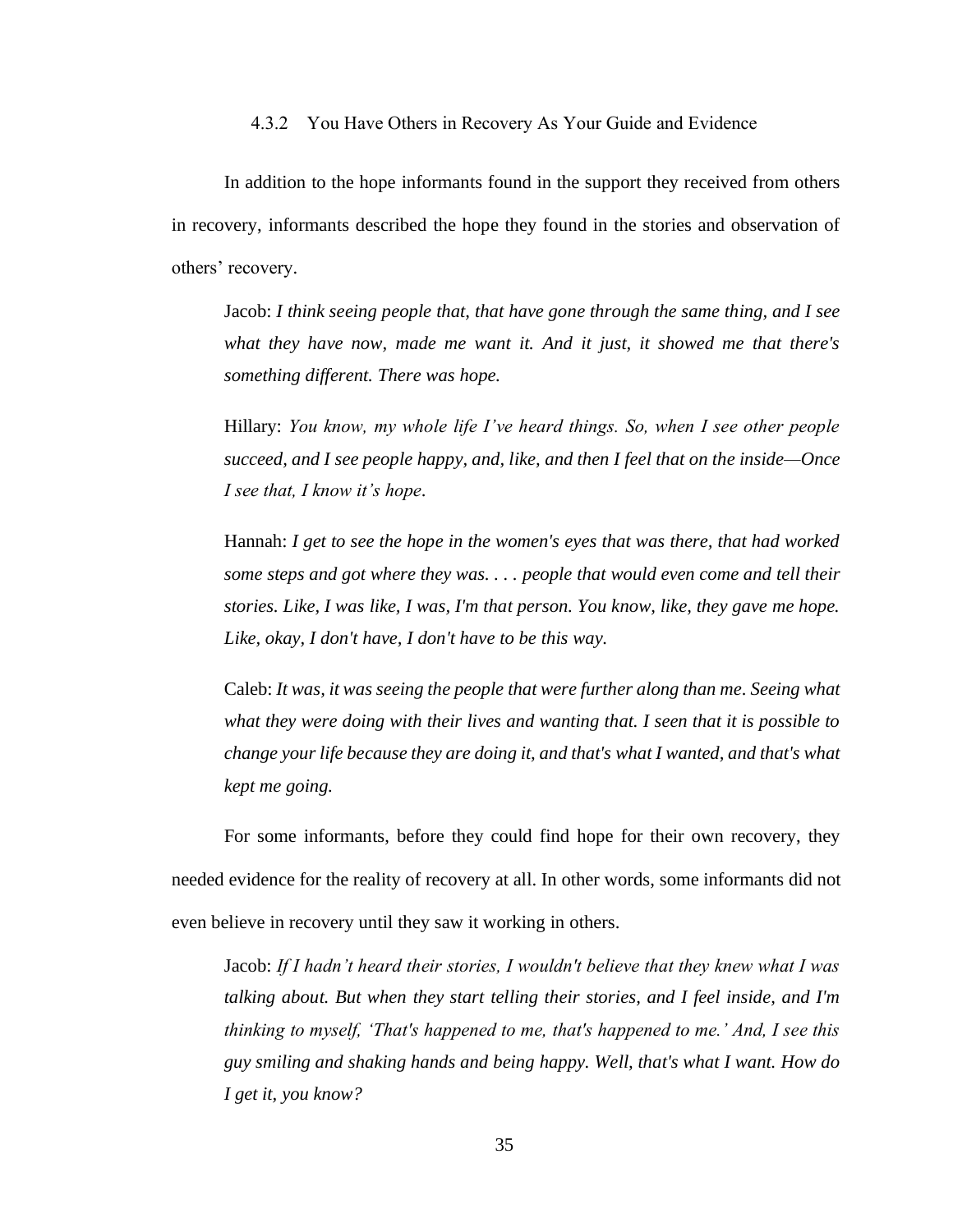Laura: *I used to think, like, 'Are these women faking this?' Like, because I could see older people in the house that I thought that they came in just like me. And now, they, like, look decent, and they're smiling and laughing and things like that. And, I was like, 'There's no way that... How did that happen?' or, you know. So, I understand now that that was something that kind of kept me going then, in the very beginning of my recovery, and was kind of my first introduction to the solution as well. Like other people who have been where I was and looked happy. Yeah, so that was my first experience with, with hope, for sure.*

Joseph: *I thought it was like a cult almost. I thought they were all lying. I thought they were all full of shit. I thought there's no way in hell these people are all sober, you know. Like, there's no way, you know. Until I stuck around a little while and started paying attention and listening and becoming friends with some of them. And I finally realized, you know what, they might be right, you know. This might be for real, you know. There might really be a chance that I can get clean and sober and stay that way. But, at first, like I said, it definitely, I thought it was a bunch of shit.*

Once they saw recovery working, had hope in the truth of recovery, and had hope in their own recovery, informants described how important it was to be able to watch how others were leading the way. When informants did not know what they were doing, they looked to the examples of those who had been where they were.

Heather: *I followed the lead of people I admired in recovery. . . . I tried to emulate what they do and follow their lead and their example. And I still do that today. . . . Asking people who have gone before me for help. . . . I've always felt like those relationships are so important in recovery and in career and in many aspects of life. That's how I've learned, like, to do stuff, to be functional.*

### 4.4 Hope Is a Revivifying Experience

As informants watched others in recovery around them change, they also began to change themselves. For many informants, the change that came with hope gave them a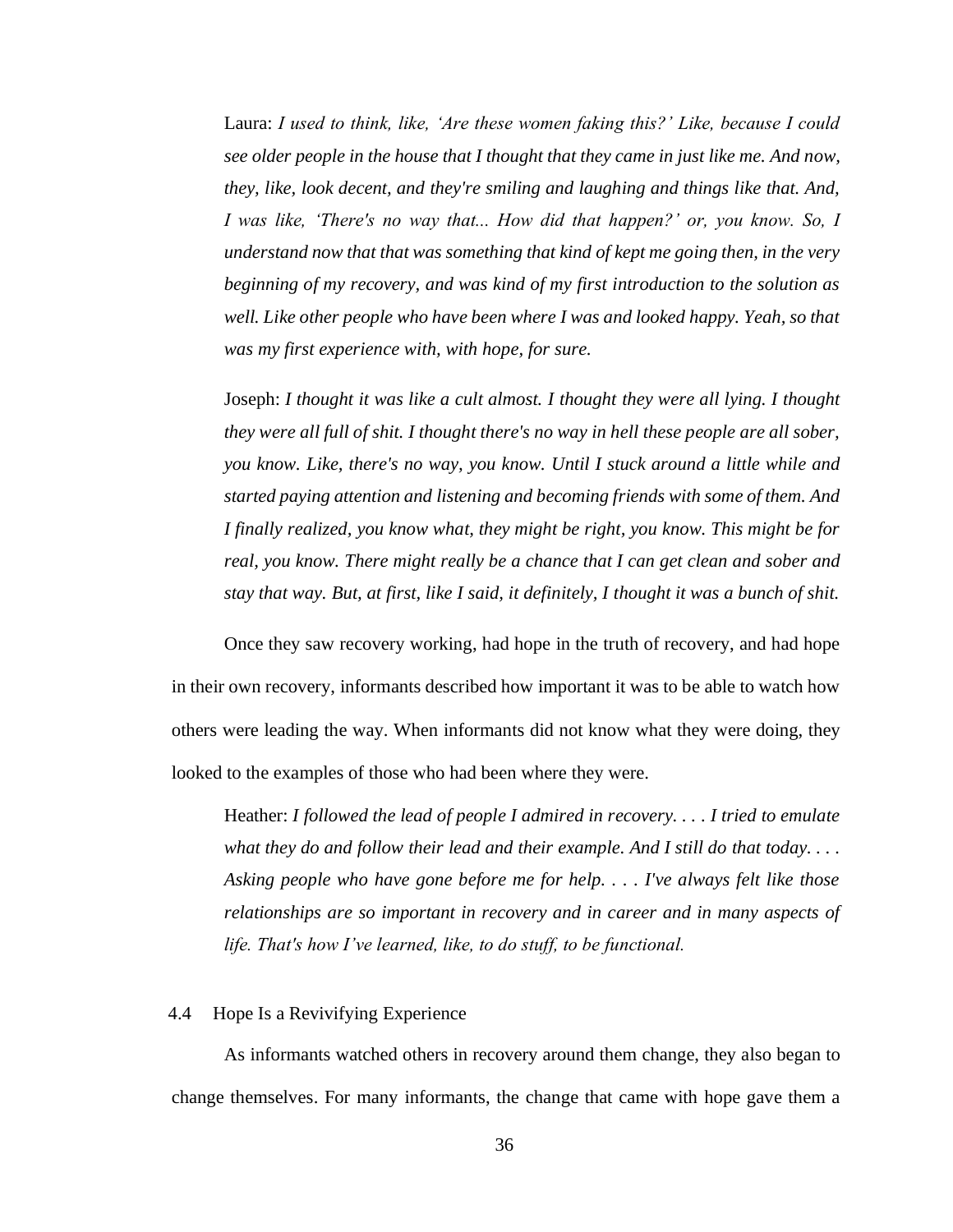new self. In that vein, one informant described hope as "being able to self-actualize." Others said it in a different way: hope was realizing they could be someone different than they had been, or becoming the person they felt they were meant to be.

Darren: *That's the big difference, is how prideful and happy I am with myself today. How much I respect myself, you know.*

Josh: *I became a totally different person almost overnight.*

Joseph: *The way you operate changes, you know. Like, your whole demeanor is different, you know. Like, I don't know how to describe it. Just, like, I'm not the same person I used to be. I'm definitely not the same person.*

Jacob: *I realized that everything I thought I knew was wrong. So, I had to change attitudes and behaviors. . . . I started seeing things in a different way. . . . I decided to try something different. And, next thing I know things are changing, and that's when I started to get hope.*

Caleb: *I'm definitely a different person now. You know, that person that I was then is not who I am. . . . I got in touch with who I was meant to be. . . . There's something bigger for me.*

Jennifer: *I definitely can say that I love who I'm becoming. I'm not where I want to be yet, but I'm definitely no where near the person that I was a year ago, you know.*

In fact, one informant felt so changed that they changed their name. They explained that, after hope and recovery, they were no longer the person that used to go by that name. Other informants also showed change in visible, but different, ways. For example, one informant described being able to be evaluate emotional situations to search for the truth, which allowed them to respond rather than react in anger or imprudence. Another informant described being able to be comfortable in their skin in such a way that they could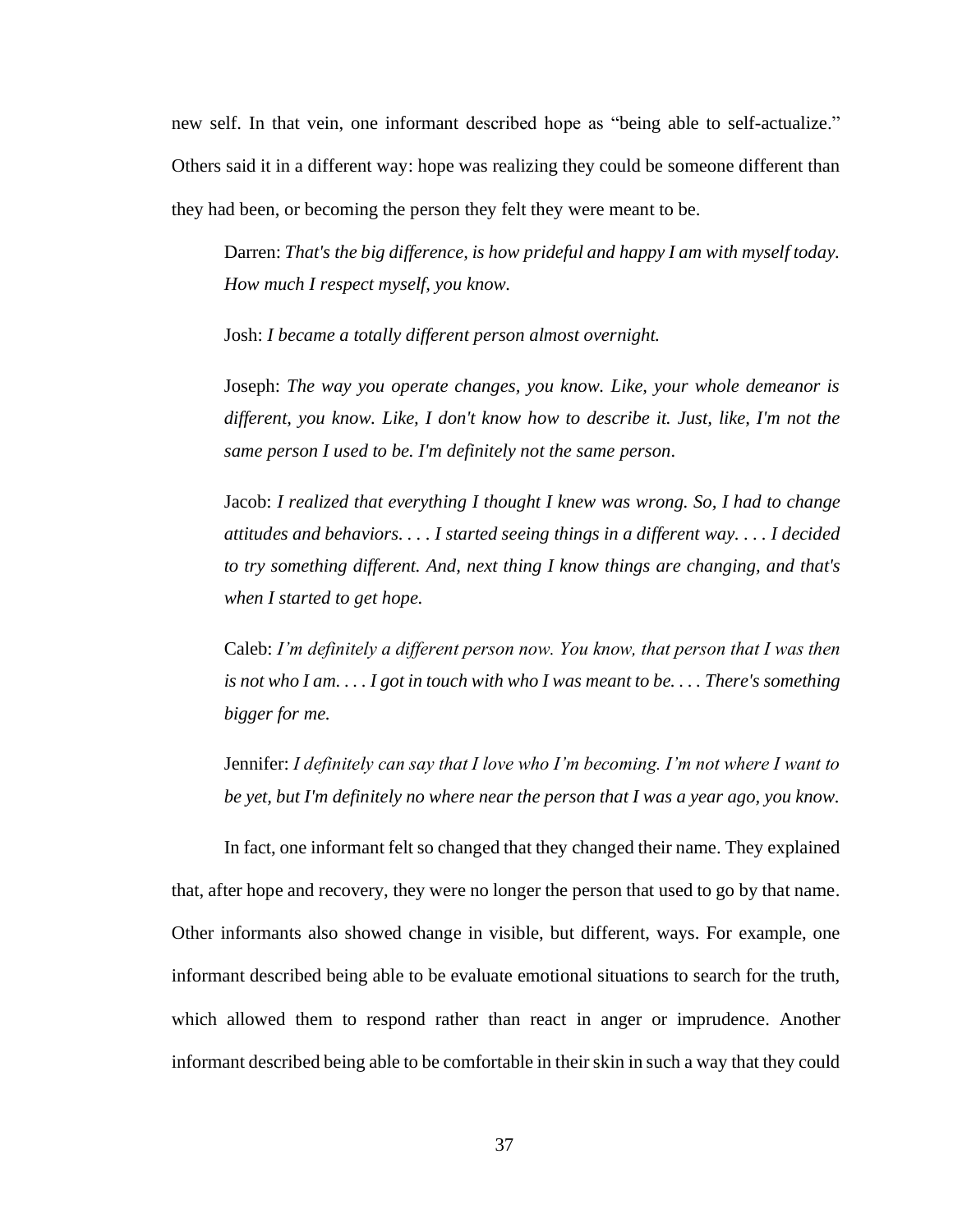share their opinions instead of being pushed around. Informants were not just being restored; they were being reborn, and it was the kind of change others noticed.

Alex: *When you see this stuff, you don't really know it's working for you, but people always tell you, 'Hey man, you look different, you know. You all right. You look good.' . . . . It gets to a point where you start getting enthusiastic about it kinda not in a sense of the word like Christmas morning, but more like working out and someone said, 'Hey man, you gettin' big.' Kind of like, kinda like that feeling*.

Having a new self also allowed informants to believe in themselves again. When asked to define hope, many informants identified their sureness in themselves as a crucial part of the definition.

Joseph: *Believing in yourself when nobody else would.*

Hillary: *Belief in yourself. . . . Like, without it, you don't succeed, but once you get it, like, even when stuff happens in life, and [life] shows up, that [hope is] still there.*

Caleb: *Believing, believing that there is, that there is worth in yourself. That it's there for you to achieve.*

### 4.4.1 You Are Given Purpose and Meaning

Part of the revivifying experience of hope was finding purpose and meaning. When recounting their experience with hope, many informants described the feeling of having, or being given, purpose and meaning. For one informant, that was hope itself: Hope is being able to live a life with purpose and meaning. Moreover, a lens of hope, dialed to purpose and meaning, allowed some informants to make sense of their painful experiences. In that way, hope served a dual purpose. Hope not only allowed them to see the purpose in their experiences, but sometimes hope is also what gave the experience its purpose.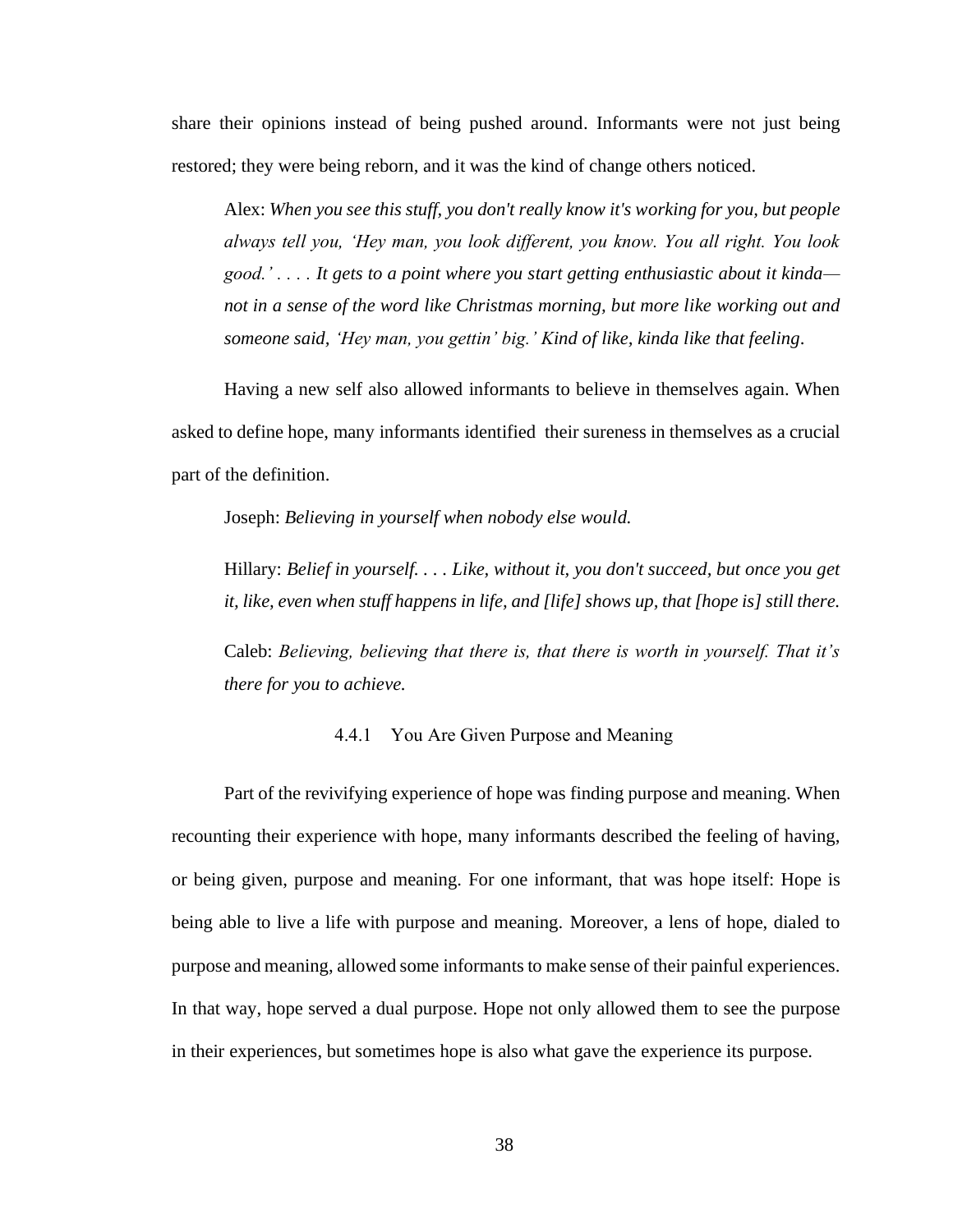Phillip: *I've been brought back to life. And, I mean, brought [back] through Narcan, but, then, I've [also] been brought back to purpose, you know.*

Olivia: *It's, like, I've known since I was little that everything I've been through serves a purpose. Like, it has built the person that I am for a reason. . . . I serve a bigger purpose. I know I do. I just don't know what it is.*

Ben: *The only thing we can do is rely on hope—good or bad, you know. . . . If I give up hope, then what's the purpose of [the bad]?*

Even if the purpose was unknown, it was having a purpose that was important. For example, when I asked Caleb if he had ever had a moment where hope overwhelmed him, he told me about the day he called the treatment center: "She [the receptionist] told me that there was a spot for me, and it gave me a purpose again*.*" Then, I asked if, in that moment, he knew what his purpose was. "Nope," he replied, "I just knew it was something new."

4.4.2 You Are a Helper

Since that moment when he called the recovery center, Caleb had gained some clarity about his purpose:

*My purpose, and the way I feel is, like, doing this [interview], you know. Taking my personal falling and hitting my face and getting back up, going through all the physical and emotional and things that I've been through, and telling people about it, so, hopefully, they don't have to go through the same.*

Helping others was where many informants found their purpose and their hope. In a similar manner, helping others was also a really important part of sustaining their hope and their recovery.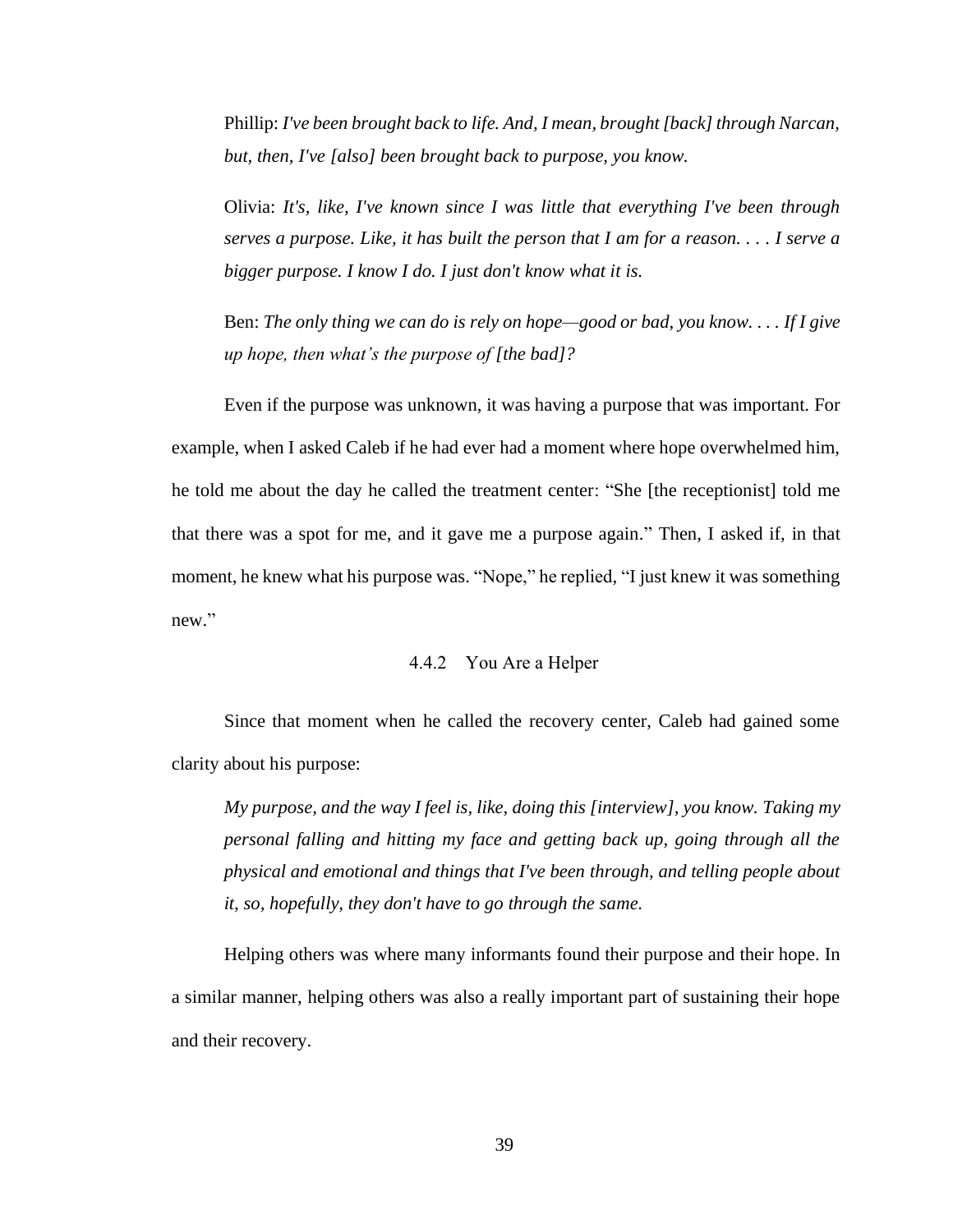Hillary: *I started helping people. . . . You go from seeing this, like, dark person in the beginning that's hopeless to, like, eventually, like, within time this light comes on and, like, their whole life is different. And when you start to experience that, it just, like fuels your hope, you know. . . . So, it's like you're having a really bad day, but you get outside yourself and you help somebody else, like, it renews you as a person in your spirit and you become hopeful again and happy and serene.*

Hannah: *It's like I get to see this light bulb come on in these women's eyes, and this glow come back to them instead of feeling hopeless. They don't want to die today. . . . I can tell my story on how, what I went through and let them realize, you know, I've been there, I've done that, and you can talk to me. Like, I'm here. It's absolutely amazing. . . I don't just help them, they help me.*

Alex: *I'm so focused on everybody else's recovery that I don't have time to use this . . . [It's] kind of, what keeps me sober. . . . It's like my life has continually got better by putting someone else's needs in front of my own, and then you just continue going with it.*

For one informant, Ben, the interview was a source of hope because of the opportunity it presented to help others. For him, the interview came at exactly the right time and was exactly what he needed. His father had tested positive for COVID-19 and was unlikely to survive.

*This is a whole shot [of hope], you know, right on time, as they say, with what's going on with my dad. What better timing, then, to help someone else? To be able to help someone else, wherever this goes and leads, and whatever you do with it, you know. It gives hope to me that you're going to help someone else through this.*

Helping others was also an important part of how informants answered the question regarding how they would explain hope to someone who had never had or experienced it.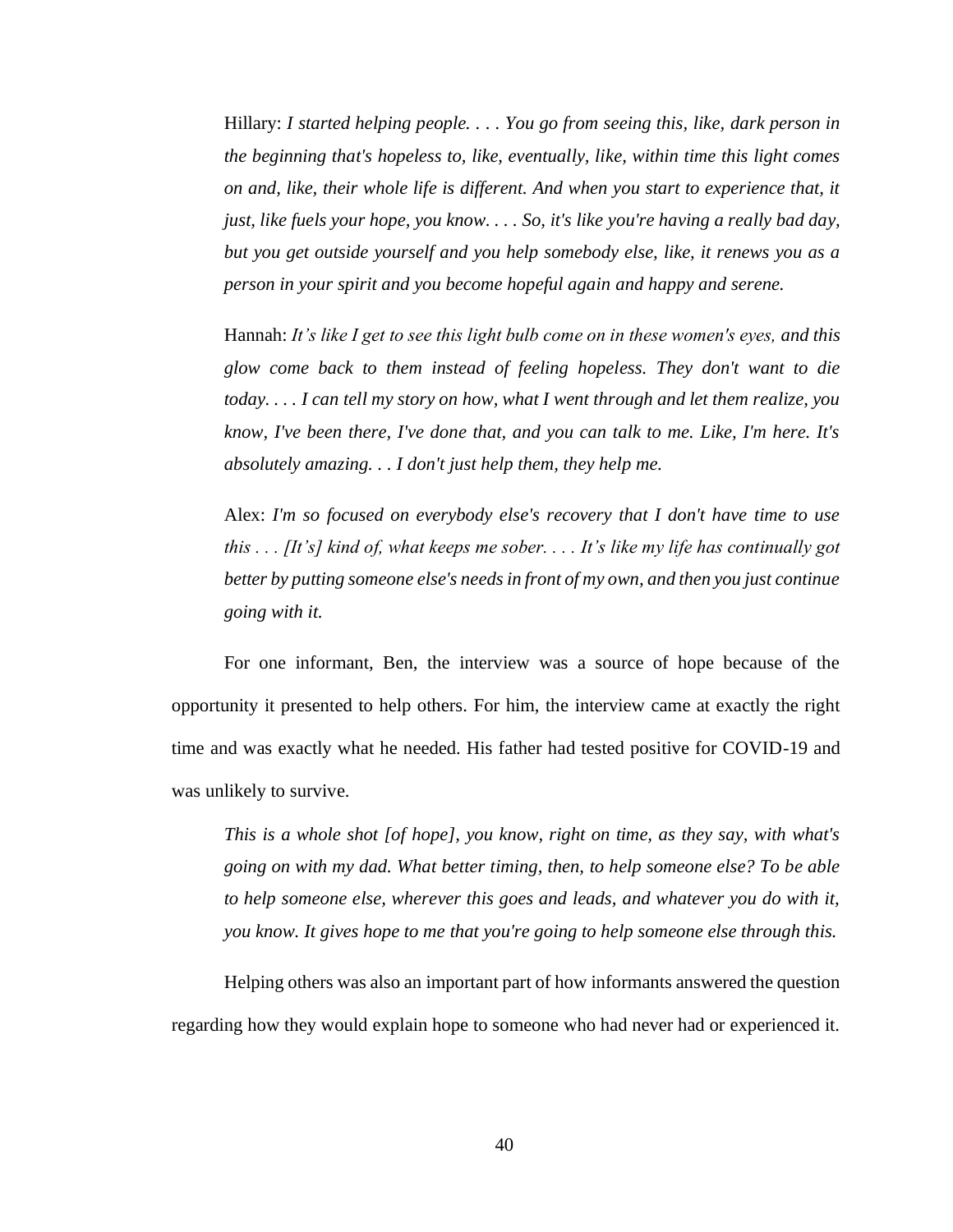Several answered that they would explain hope the same way they help others: They would tell their story.

Jane: *I don't even think I could really explain it any other way than telling them my story; More of, like, a lived experience. . . . If I share my story with somebody else, and they know that there's hope, they know that they can do it, they know that it's possible.*

Hannah: *I would probably tell them my story and tell them what I've been through, and what I had to do to get where I was, to realize, you know, there is hope. . . . Like, tell them my story and be like, 'This is what it could be like if you just give something a chance.' Because if you have a chance, you have hope.*

In fact, many informants worked in recovery, so they did, in fact, help others by sharing their story and hope on a daily basis. Many were peer mentors, or recovery program teachers, and one had even become a social worker in order to help others like them. Consistent not only with the aims of their jobs and the purposes of their experiences but also consistent with other elements of hope, when I asked informants what they hoped for, many included this role of hope. That is to say, they hoped to continue helping others.

Darren: *I'm hopeful that I'm in a position where I help other people daily, and that, you know, I'm, there's other people piggybacking off my sobriety just as much as I am them, and, you know, me staying sober's helping somebody else staying sober*.

Alternatively, one informant hoped they would no longer have to help others. They shared their hope that, one day, they would show up to work and their boss would send them home because no one else needed to be cured of their SUD. That informant's desire to give back was so noticeably vigorous, and they were not alone. One informant even gave me their hope for my study.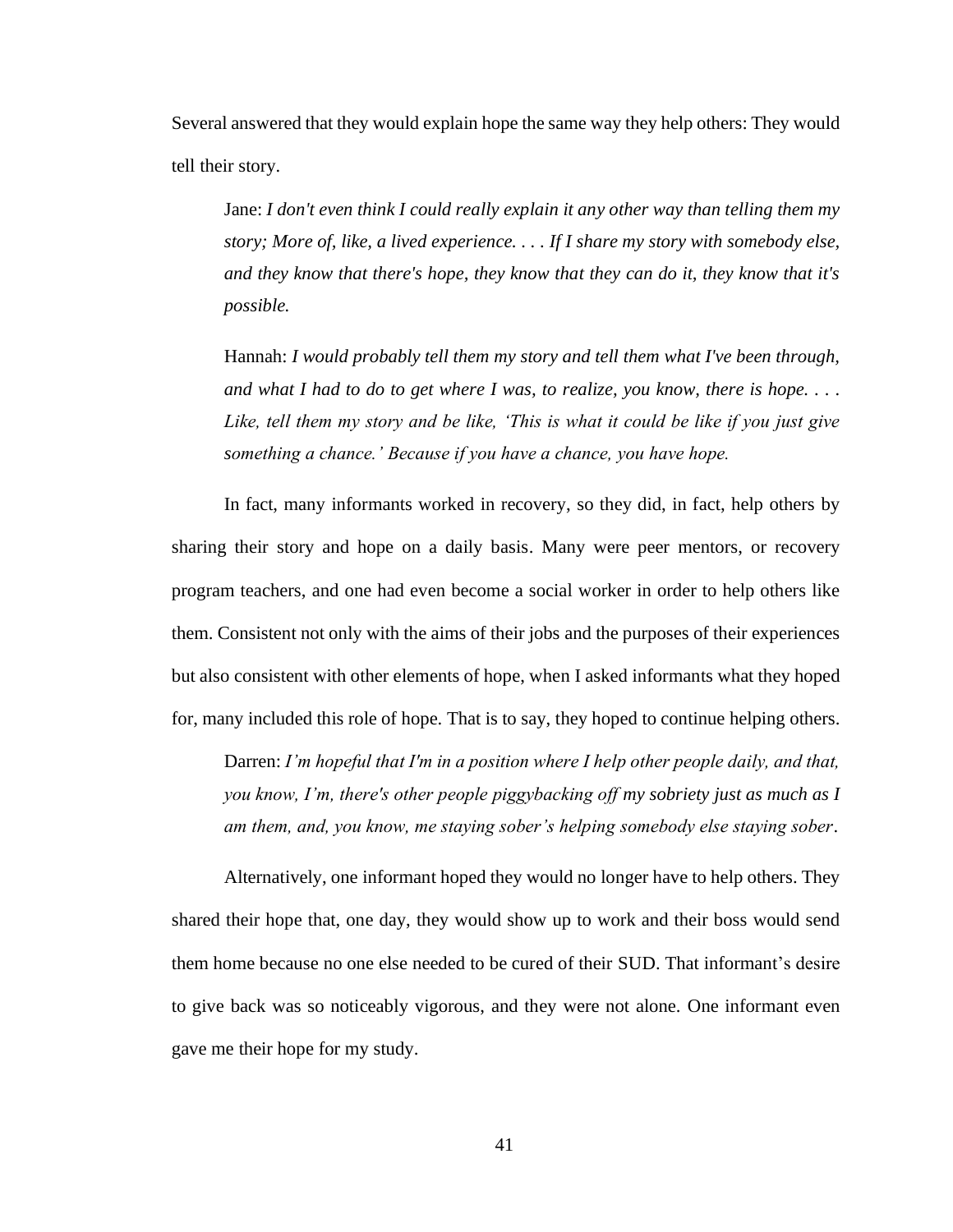Ben: *I hope everything that has been said and done here today with, with your stuff that you're going to be doing. . . . I, I hope it reaches one person, you know.*

4.4.3 You Are Capable of Knowing Normalcy

In addition to a purpose and meaning, a new self brought many informants the hope of knowing normalcy. Until then, some informants had not known what normalcy was, or that it existed.

Caleb: *Normal childhood, I guess you would say. Both of my parents really weren't there growing up, though. I was kind of raised by a friend's parents. . . . Both of my parents do have substance abuse disorders, so growing up, I, and seeing those things, I guess I kind of thought that was normal.*

Jennifer: *You get so wrapped up in this delusion, you know what I mean, that, you know, you're not, you don't see things for what they actually are when you're wrapped up in the middle of it. Especially somebody that, that's all they've known for their whole life, you know. That's, they're, it's a, it's a sick certain sense of security and familiar, as fucked up as that is. Like it's sick, you know what I mean, it's, it's delusional, and it's safe, so. It's just, it was my normal.*

Jacob: *I was born into an alcoholic family and with drugs involved. To me, that was just a normal thing. I didn't know that could be any different. And to be honest, I've really never caught on to that until, until here recently. I mean, to me, that's just the way life was. . . . I guess I've been an alcoholic since I can ever remember, you know. I started off drinking since before I remember. I remember being drunk the first time at five. By thirteen I was a full blown alcoholic in school. I had liquor in my lockers. I was drinking from the time I got up to the time I went to bed. And that carried out. Went to jail a few times… DUIs, you know, getting in fights at bars, you know. And to me all this was still normal life. I didn't know any different.*

Some described the jealousy—or anger—they felt when they saw others living normal lives, or were even told what normalcy was.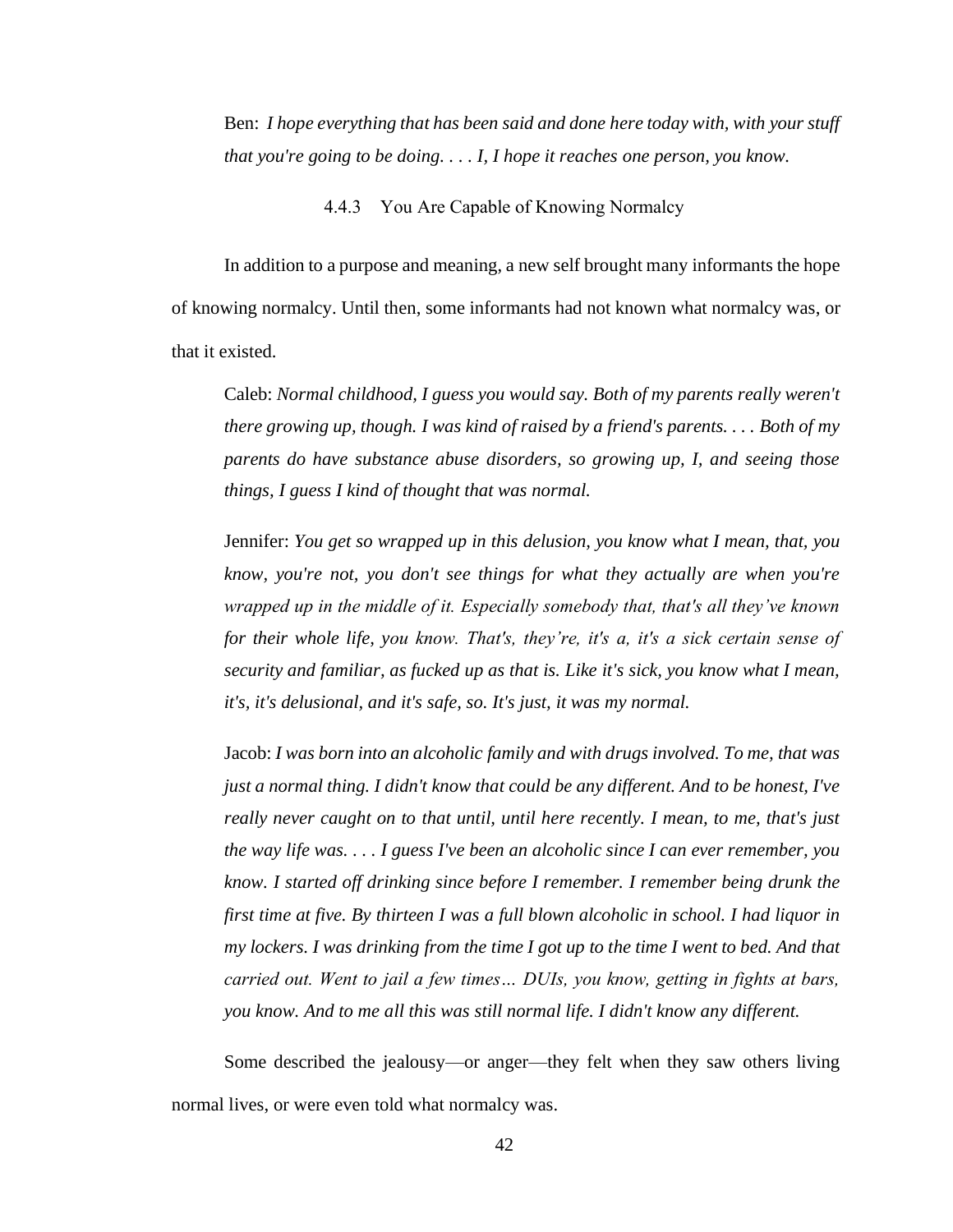Jacob: *I had, I never knew it. What I knew, what I thought I knew, was all delusion. It wasn't normal. It wasn't okay, you know. And I lived life thinking it was. And when people said it wasn't, I was like, well, you know, you've just been sheltered. You don't know what real life is.*

Katie: *I'd be out on the front porch just drinking, and, you know, I would see somebody drive by and be, like, 'You know, they have a perfect life, I bet. . . . I wanted to be one of those people that I've seen passing in the car. Just going to work and having a normal life, coming home to the news, cooking dinner, you know, enjoying my family and, and normal things.*

Ben: *It made me mad when I see people just happy, you know. I knew that hope came from, from the happiness, you know. The happiness came due to the hope, you know, even in just a normal lifestyle. . . . It's, it's a lifestyle that normal people do. You go out and you work, you come home, take care of your children.* 

For others, normalcy was all they had wanted for a long time.

Ashely: *I knew, I knew there was a better life. I just didn't know how to get there, you know what I mean. Like, inside of me, I knew this, there were, there was other stuff out there, you know what I mean. This is not normal. And I just didn't know how to get there.*

When informants did begin to experience normalcy, it gave them a new perspective

on life and its possibilities.

Jennifer: *I never knew what living normal or what sobriety even felt like. So [the treatment center] was my first taste of everything, 'cause like I said, all I'd ever known was drugs, you know. From my parents, from everybody around me, even my foster home… like, that was my normal.*

Ben: *That's what this [recovery center] does: It gives you hope that you can live in a normal society and be okay with yourself.*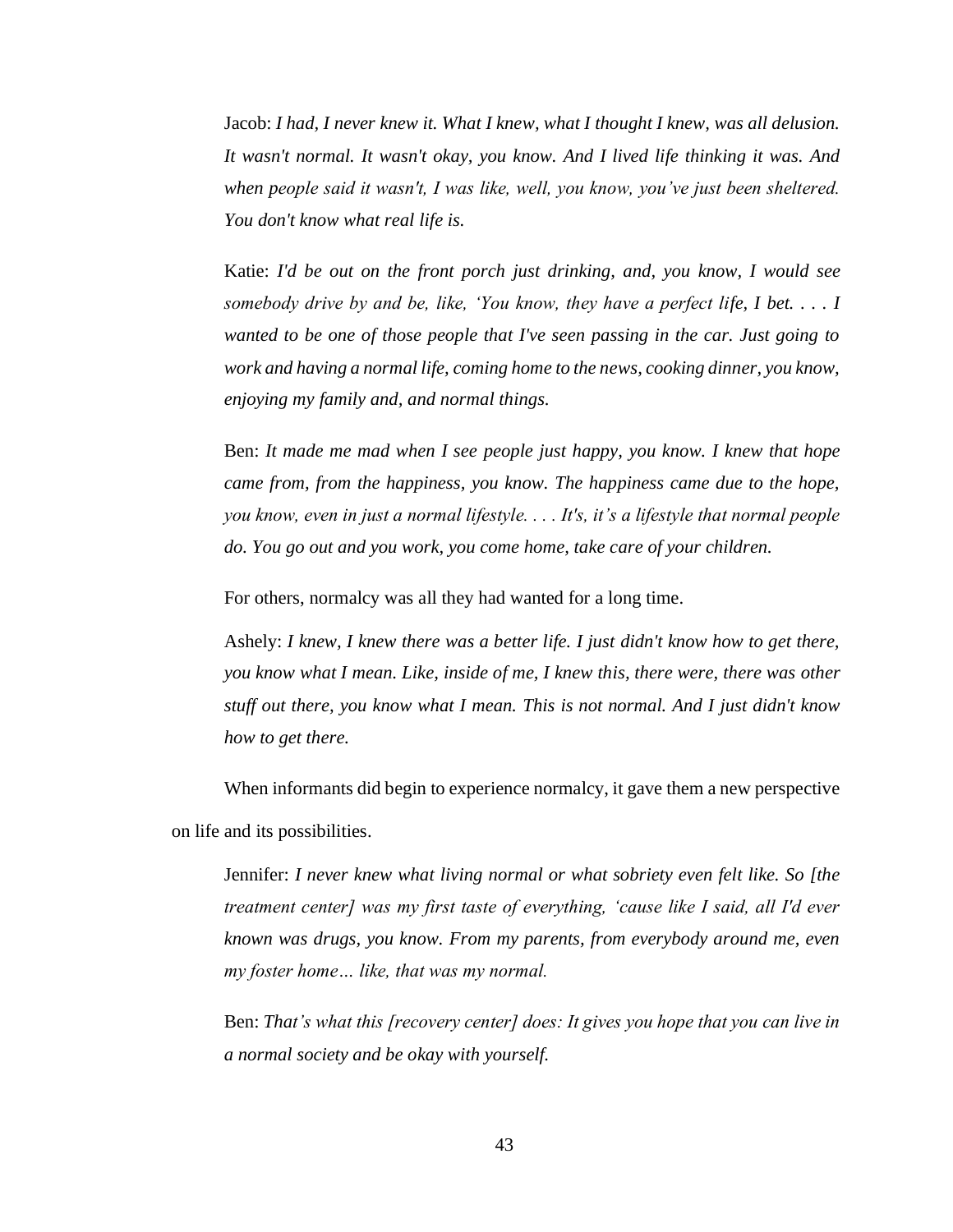Hillary: *That was really, like, the turning point of my life. Like, and that's where I think hope comes in because eventually, like, once that switch had been changed that—Like, once I figured out that the life and all that that I had been living was not normal, like, I realized also that, like, the depression that I was dealing with and the insanity was because I was hopeless. . . . And, for me, like, once I discovered what that looked like, my life changed.*

Hillary also described the first time she laughed until she cried, an experience that was very abnormal for her then but has since become much more normal.

*This is gonna sound really stupid—When I was in treatment, I remember another, like, thing that happened, and I never forgot it, but I remember, like, laughing until I cried, you know what I mean. And, like, I had never experienced, like, true, like, being joyful, you know what I mean. Like, to where you can laugh and cut up and, like, you don't have to be drunk or high to do it, and it's genuine, you know what I mean. . . . It's always stuck out to me. I remember the first time I laughed until I cried. And now it happens all the time, you know. But, like, it, it was a big deal to me to be able to have real, like, emotions and them not, not be all negative or positive, you know.*

As has been the trend, just as normalcy gave informants hope, normalcy was also their hope.

Phillip: I *hoped to be able . . . to have the energy to be normal-ish.*

Darren: *My goal is to be normal again, you know. I do my things that I need to do for my recovery, but I try and be as normal as I possibly can, you know.*

### 4.5 Hope Is a Felt Experience

Informants struggled to put hope into words. My question, "How would you define hope?" was often met with a grimace of uncertainty and a response of "Oh, that's hard."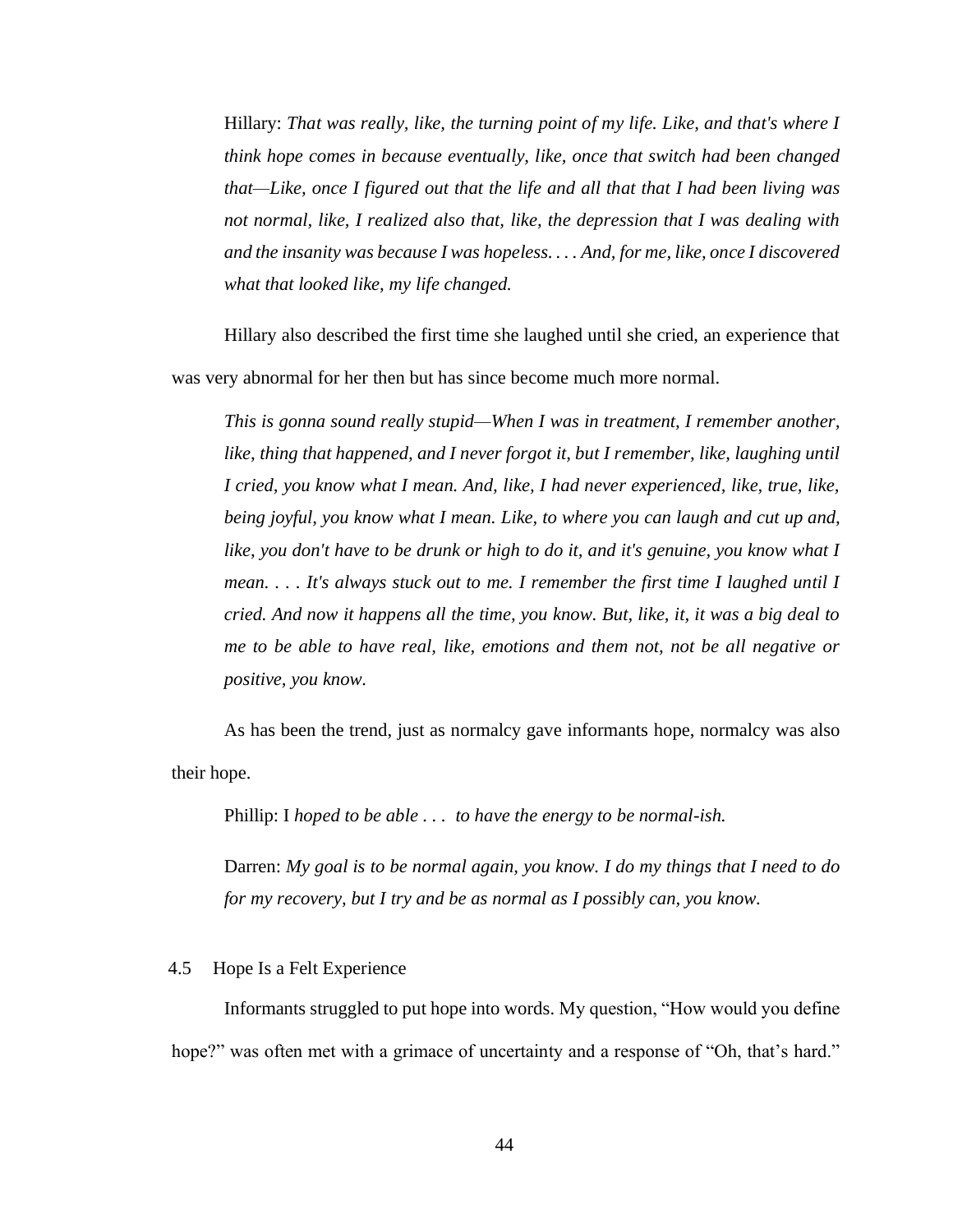For one informant, it was like they knew what they wanted to say, but it just wouldn't come out. Others eventually described it as a feeling.

Jonathan: *You'll know it when you feel it. I wouldn't even know how to tell somebody what hope feels like or looks like, but I would tell them, you know, that 'when you have it, you'll know it.'*

Alice: *Like the best feeling in the world, you know. You can't see, but you can still feel. That feeling whenever something makes you smile.*

Hillary: *It's a feeling that, once you get it, it's hard to lose it.*

One informant called hope the feeling of harmony. Many other informants pointed to the feelings of, safety, warmth and comfort that hope brings.

Jacob: *Like a security blanket. Just a warm, fuzzy feeling. I mean, it's, it's hard to describe. But, just know I'm safe.*

Phillip: *This kind of feminine energy, like, divine. . . . Like, like, feminine, but it was warm and safe, and those were things that I equate to feminine energy, like, my mother, you know, my grandmother.*

Katie: *It's hard to explain, but even, even trying to think of what hope is, I mean, I just a warm feeling in my heart, you know what I mean? … It's so hard to explain what hope looks like to me 'cause, like I said, I mean, it just—if I can transfer this warm feeling that just come over me when I'm trying to explain it, then that, that would be it right there. It's just warm and fuzzy and happiness and peace. . . . Like the warm sun on your face, the breeze through your hair, the smell of a flower. All just warm, comforting things.*

Many informants emphasized the deeply personal nature of hope. They insisted that hope is "the internal things," like peace and love and joy and serenity. Additionally, they clarified that hope is an individual experience, and it is unique to each person.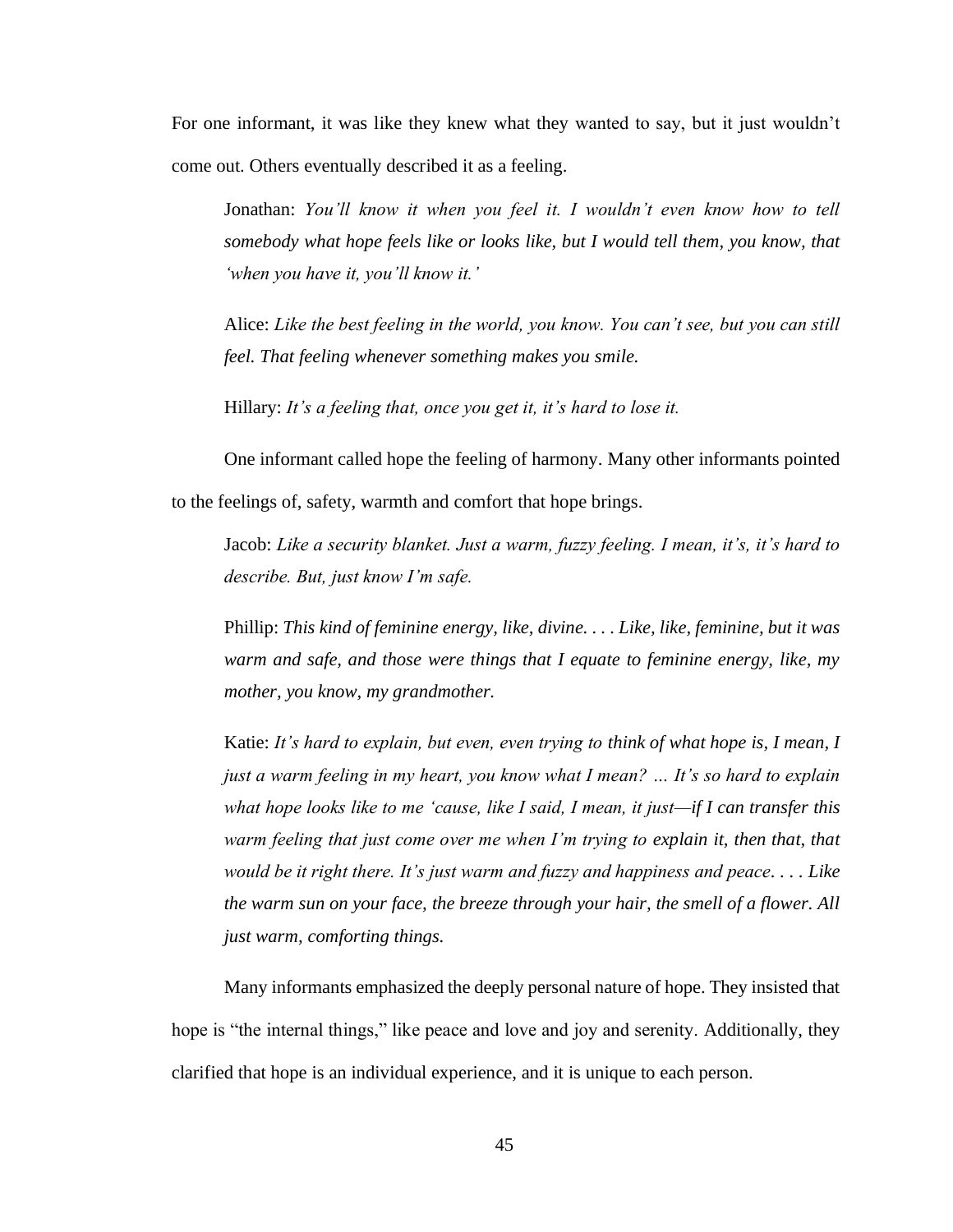*It's something inside yourself that you can't make show up on your own.*

Ben: *The feeling has to come. You have to experience it to know what it is, you know. Everybody's going to be different, you know. Their hair might not [stand up], you might not start shaking.* 

For some, the feeling of hope even came with physical sensations. Many informants reported having goosebumps during the interview as they talked about hope with me. One informant described the physical experience that came with reflecting back on experiencing hope after years without it.

Ben: *I tingle. My hair stands up. I smile, I cry. . . . I mean it's, it's a magical situation to live in. . . . Not just live in it, but work with it, knowing that there's going to be hope on the other side, you know. There, there is something more. You can't put it into words.*

For many informants, the best feeling that came with hope and recovery was the peace of mind. It was a dominant topic of conversation during interviews. In fact, the peace and relief that comes with hope have already been referenced. For example, Laura described a weight lifted off of her, and Joseph described a ton of bricks being lifted off his shoulders. Many agreed with Laura and Joseph in their own descriptions of hope.

Phillip: *A breath of fresh air . . . a thousand pounds of weight just coming off your chest. I mean it was just like overwhelming, just relief, and just peace.*

Ashley: *I was relieved. Immensely. Like, it washed through my whole body, that sense of relief. . . . I was just sitting in the back of the cop car, like, smiling because I had ran myself ragged, man. . . . That's, that's—when I was in the back of the police car is when I started feeling hope. . . . That was the beginning of it. That was the beginning for me. . . . I knew it sitting in the back of the cop car. . . . I could feel it for the first time, you know what I mean. Like, I didn't have to do that shit anymore. It was the best feeling.*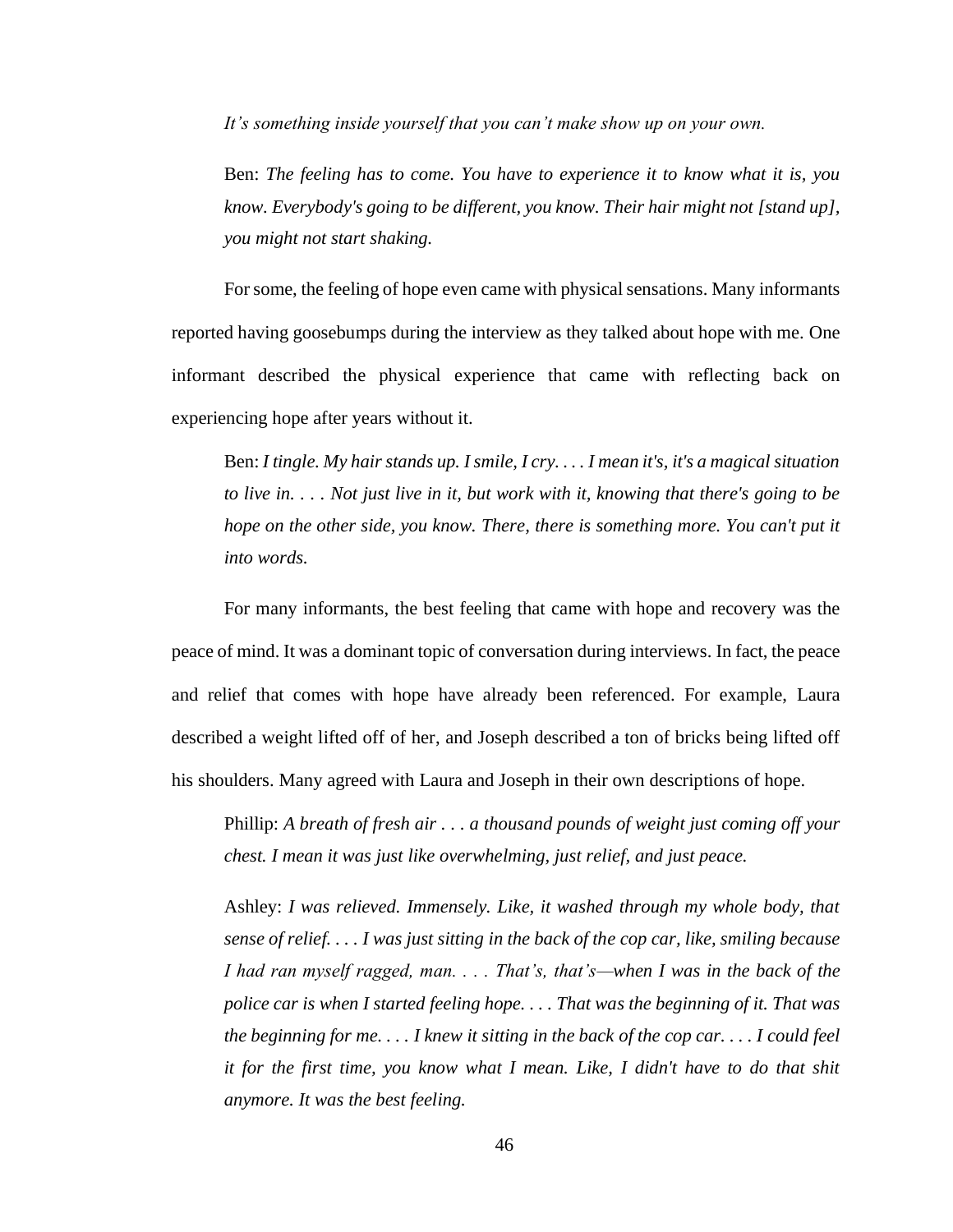Sleep was a frequent topic during interviews because, for many informants, that feeling of peace allowed them to sleep in a way they had not for a long time.

Katie: *There was just such a, there was just such a peace about me. . . . You don't even realize it. . . . You go to sleep at night, and you wake up and you're like, 'Man, I feel great. I feel such peace.'*

Hillary: *You go to bed at night, and you don't have to worry about, like, shit that you've done catching up with you. And, you don't have to worry about, like, 'Oh my gosh. Like, who did I hurt?' or 'what did I do?' And, you start to sleep really peacefully, and then you get up, and you, like, jump up. . . . I can get up, and I can get straight up. . . . Before I had to use something to get out of bed and then continue to use to keep going. . . . that was, like, really important to me. . . . Like, life is good, you know.*

Josh: *I had finally . . . . found a peace within myself, and, like, that was kind of the hope that I was given, was that I'll be at peace within myself and that, if I close my eyes at night and lay down, I can go to sleep, finally, because there's peace within.*

In addition to describing what the peace that comes with hope is like, Josh also described having hope in keeping that peace (and the peaceful sleep that came with it). Like him, and like informants did for other aspects of hope, once informants knew of peace, they hoped to keep it and to have more of it.

Matthew: *More than anything, I desired peace. . . . That's what I wanted, and that's what I still [want], is just to fill up [with] peace and be content, where there's not all panic… or at mercy, or fear of, 'Oh my gosh. How am I gonna, you know, not be dope sick tomorrow? How am I going to get [the drugs] and be okay?' . . . . What I really just desired was just peace.*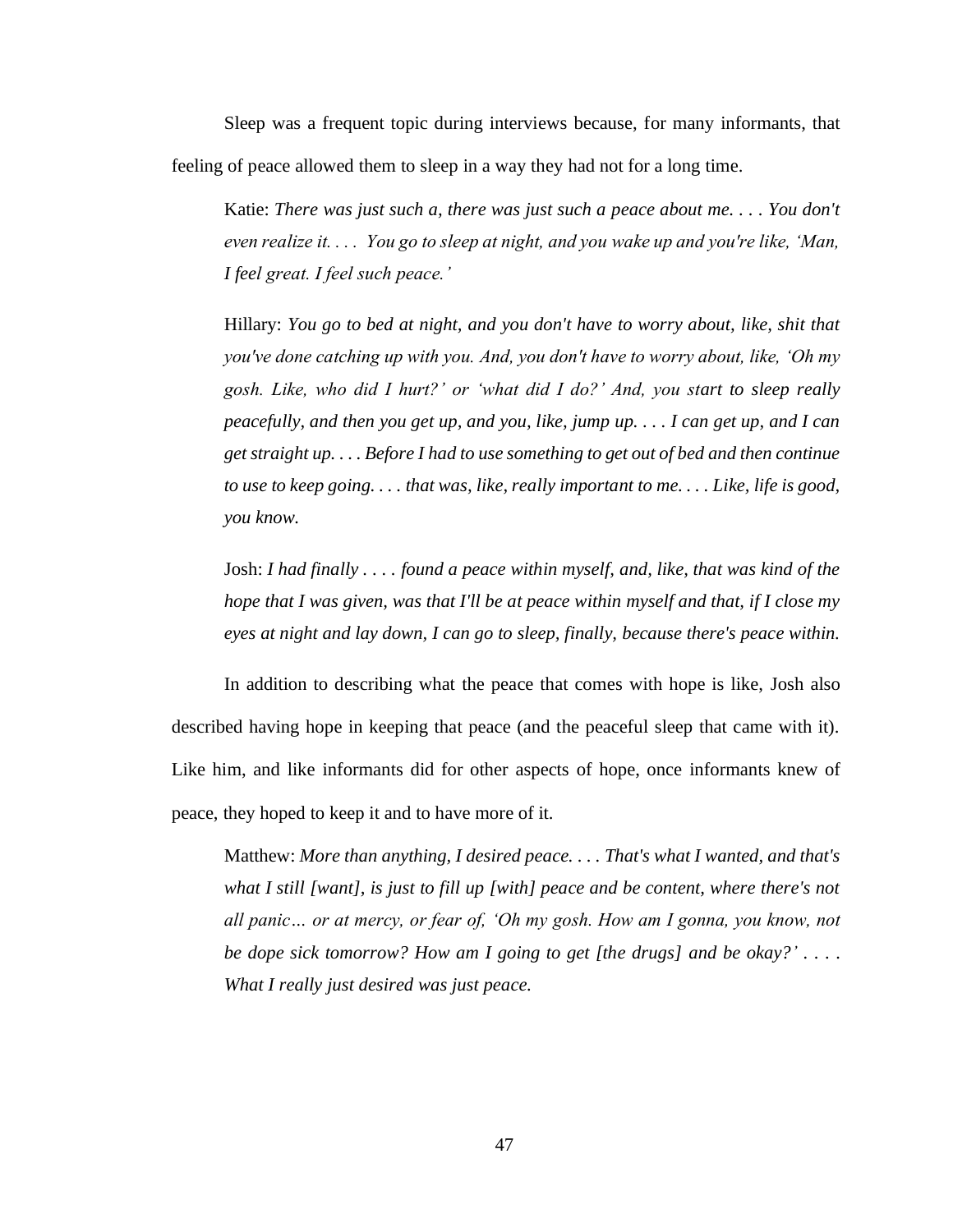### CHAPTER 5. DISCUSSION

In the following sections I take a closer look at the findings I have described. I revisit Snyder's and colleagues' (1991) theory of hope and appraise it according to the informants' experiences. Then, I emphasize the cyclical nature of hope, by which I mean how hope acted as a process in informants' lives. Finally, building from the work of Simone Weil (1951/2009), I offer a perspective of hope that calls attention to the potential of its orienting nature.

### 5.1 A Return to Snyder's Hope Theory

One reason I undertook the topic of hope was because I believed hope was poorly represented in current theories and academic conversations. I specifically presented the theory of hope developed by Snyder and colleagues (1991), who conceptualized hope as having three components: goals, pathways, and agency. In the following section, I examine each component of hope in comparison with informants' experiences with hope.

The first component of hope, goals, refers to desired outcomes (Snyder et al., 1991). Although informants specifically distinguished goals from hopes, that may not be a sufficient argument against this component of hope. Academic work often requires using imperfect words as a proxy to describe something for which there is no perfect word. On the other hand, informants purposefully avoided imputing too much specificity to their desired outcomes. They intentionally relied on ambiguity. Hope was, at most, "something better." Furthermore, informants emphasized that "something better" was often an issue of perspective. The outcome itself did not matter as much as the attitude with which you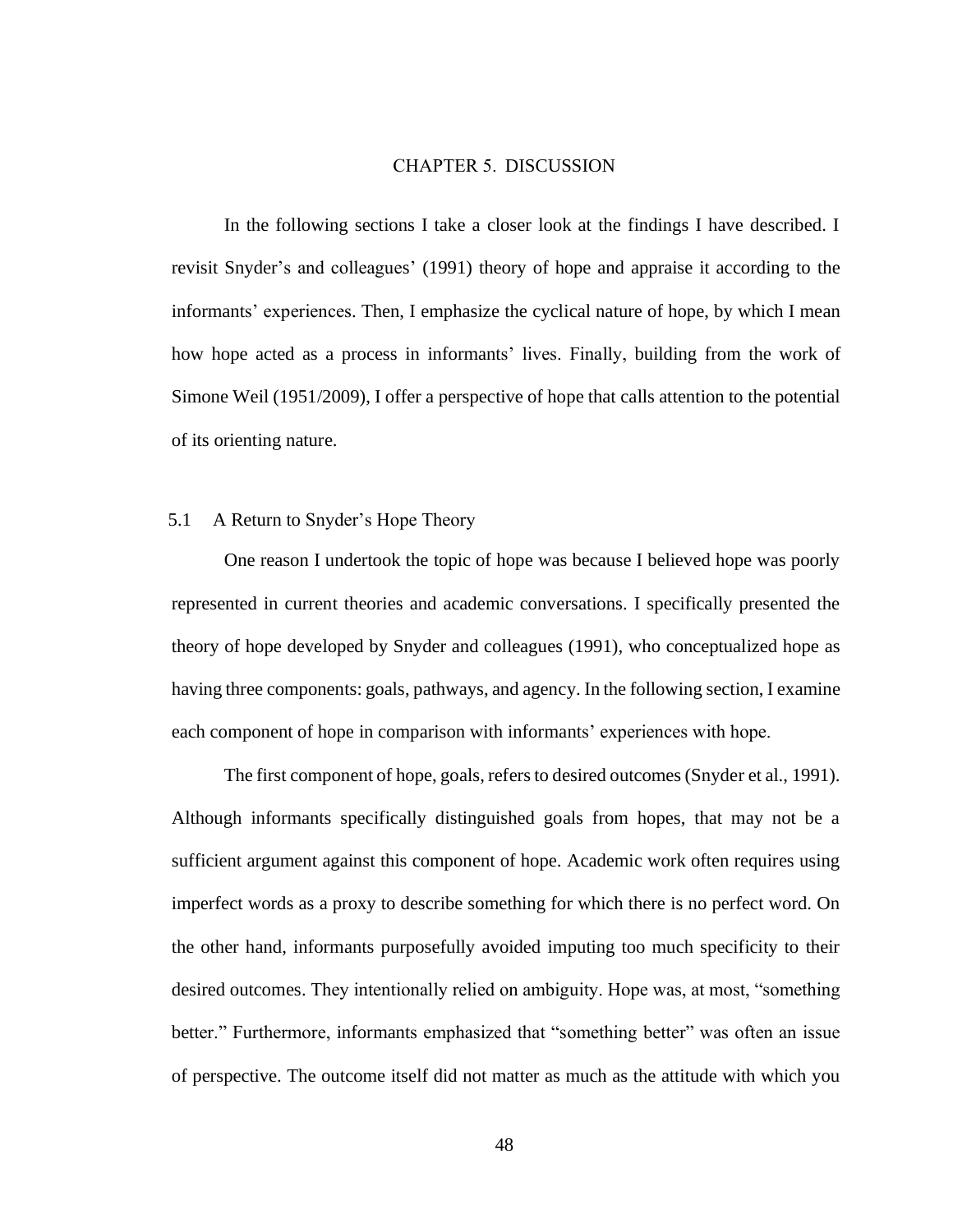approached it. That said, hope goals may not be simply a bad proxy but, instead, a notion so lacking in nuance that it can only be inaccurate.

Pathways is the second component of hope, and it refers to plans for meeting the goals. Hope pathways was measured using questions like, "I can think of many ways to get out of a jam" (Snyder et al., 1991). With this component of hope in mind, I often asked informants how they knew what to do in order to move forward. With consistency, informants answered that they did not know. They only knew to follow the examples of others around them or to trust the process. Some informants called this "doing the next right thing." Other informants admitted that they still did not really know, or that they only knew because the steps they were taking did not lead to more misery. Moreover, for many informants, the relational nature of hope meant that getting out of "jams" often only happened because of help from others, such as a higher Power, family member, or another recovering person. That being the case, pathways, like goals, may be too narrow of a concept to accurately capture the experience of hope as described by the informants.

The final component of hope is agency, or determination directed at goals. Hope agency was measured using questions like, "I meet the goals for myself" (Snyder et al., 1991). Apart from the issue of goals, which I have already, agency may be the component for which there is the most evidence in the interviews. I previously described hope as a lived experience, pointing to how informants understood hope as something that gives drive and motivation. Informants also described how hope gave them a new self, one in whom they could believe. These aspects of hope could support the agency of hope; however, the idea of agency should still be approached with caution because of the relational nature of hope. More specifically, informants rarely saw the process of hope as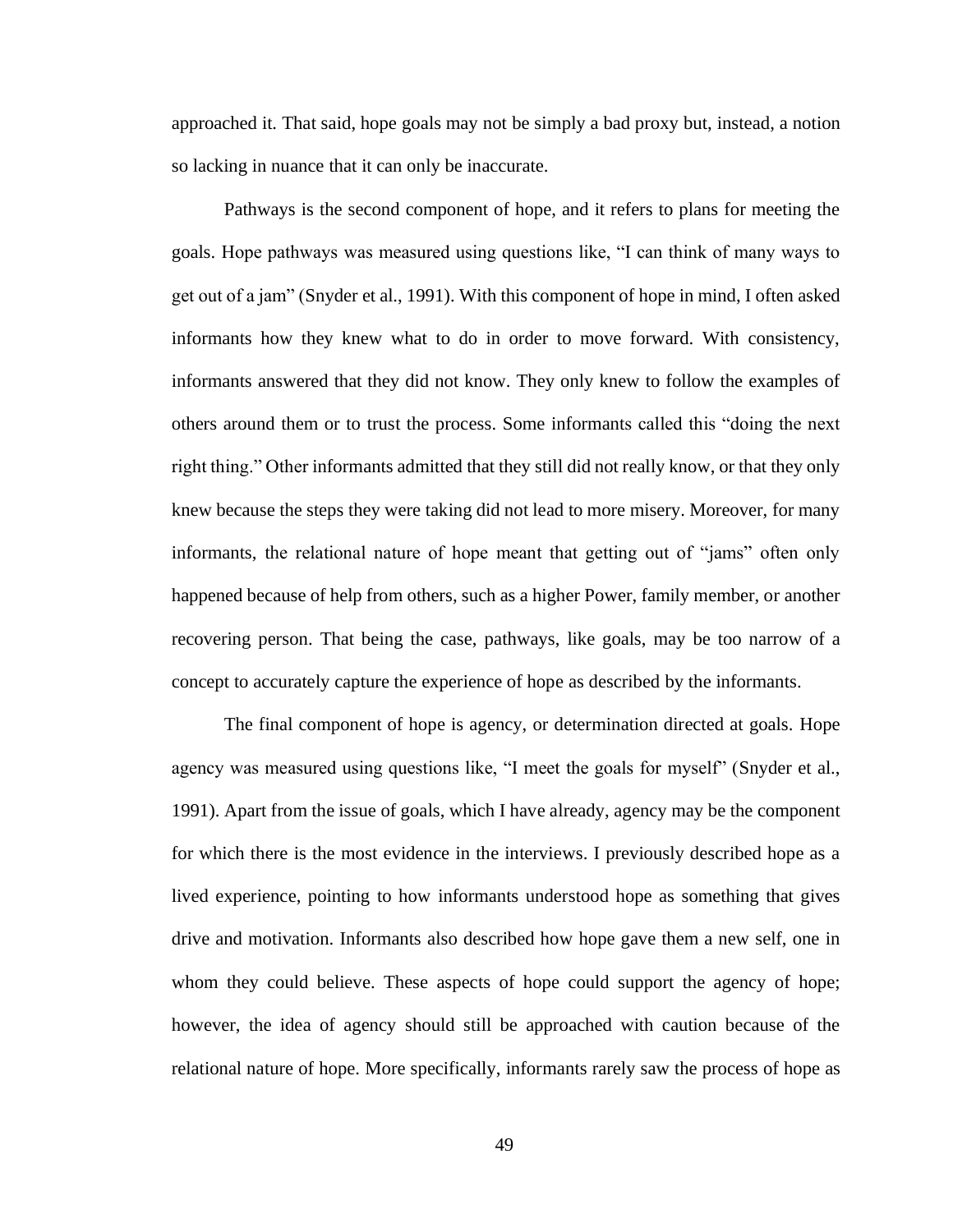a solitary one. Many emphasized the importance of doing the work of hope and recovery themselves, but they also acknowledged that they needed the "scaffolding" of support and help from others, including a higher Power. Thus, the agency of hope cannot be conflated with independence or self-sufficiency.

In sum, goals, pathways, and agency depict hope as absolute confidence that drives action in an environment of isolation. In contrast, the informants depicted hope as confidence amongst the unknown, driven by faith, and empowering action in an environment of community. That being so, the data that the interviews generated seem to support my opinion that the three components of hope Snyder and colleagues (1991) identified do not accurately encapsulate hope.

### 5.2 The Cyclical Nature of Hope

Informants both described hope as being a certain experience (e.g., looking and moving forward) and finding hope in that certain experience (e.g., hope in the ability to look and move forward and the occurrence of looking and moving forward). Furthermore, informants described hoping for that certain experience (e.g., hoping to keep looking and moving forward). In other words, that which is hope and gives hope becomes that which is hoped for. In this way, hope emerged as a cyclical process, depicted in Figure 5.1.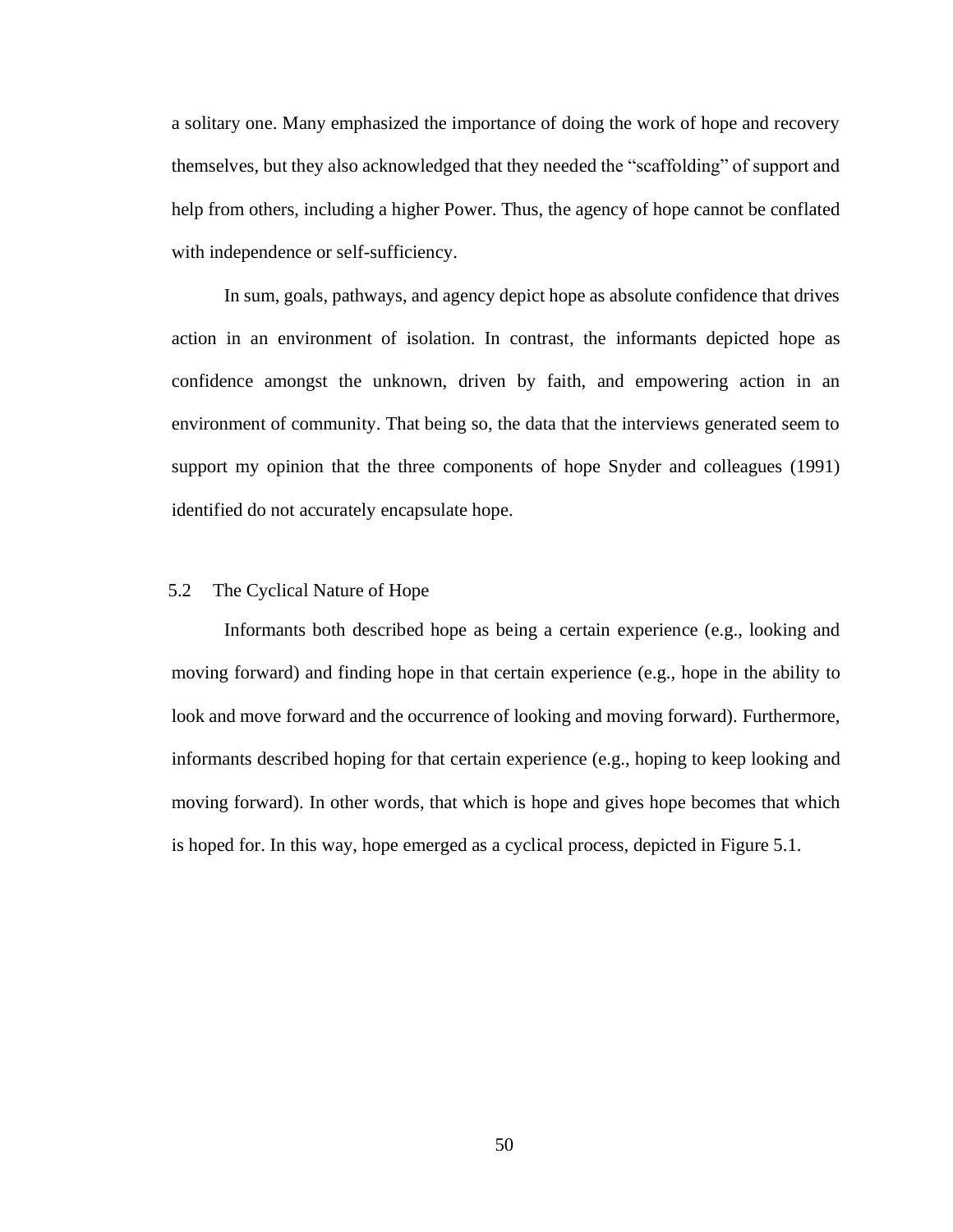Figure 5.1 *The Cycle of Hope*



For example, Corey, like other informants, defined hope as the internal feeling of peace. He described the moment in which hope returned as when he felt a weight lifted off of his chest (i.e., hope permeated him). Now that he knew that peace, he was able to go forward with it (i.e., he lived into hope). He told the story of the day he had to go to court, and, although he was worried a bit at first, he was reminded of hope, and that was the end of his worrying. In other words, even returning to jail was okay because he had that peace within him. Moreover, being given that peace was hope (i.e., hope is found in the evidence and existence of hope). Finally, he had hope he was going to be able to keep that peace within him and that it would never be taken away again (i.e., he hoped for hope). Thus, because he found more peace in his hope for peace, he was further permeated by hope, and the cycle continues.

The cyclical nature of hope may be one reason why hope is so hard to define. More specifically, an individual engages with hope in multiple ways, and those ways all interact with each other. Isolating hope as only that which it is—not that which gives hope nor that which is hoped for—may be an impossible task because it may be that hope is also that which gives hope and that which is hoped for. Consequently, hope may be better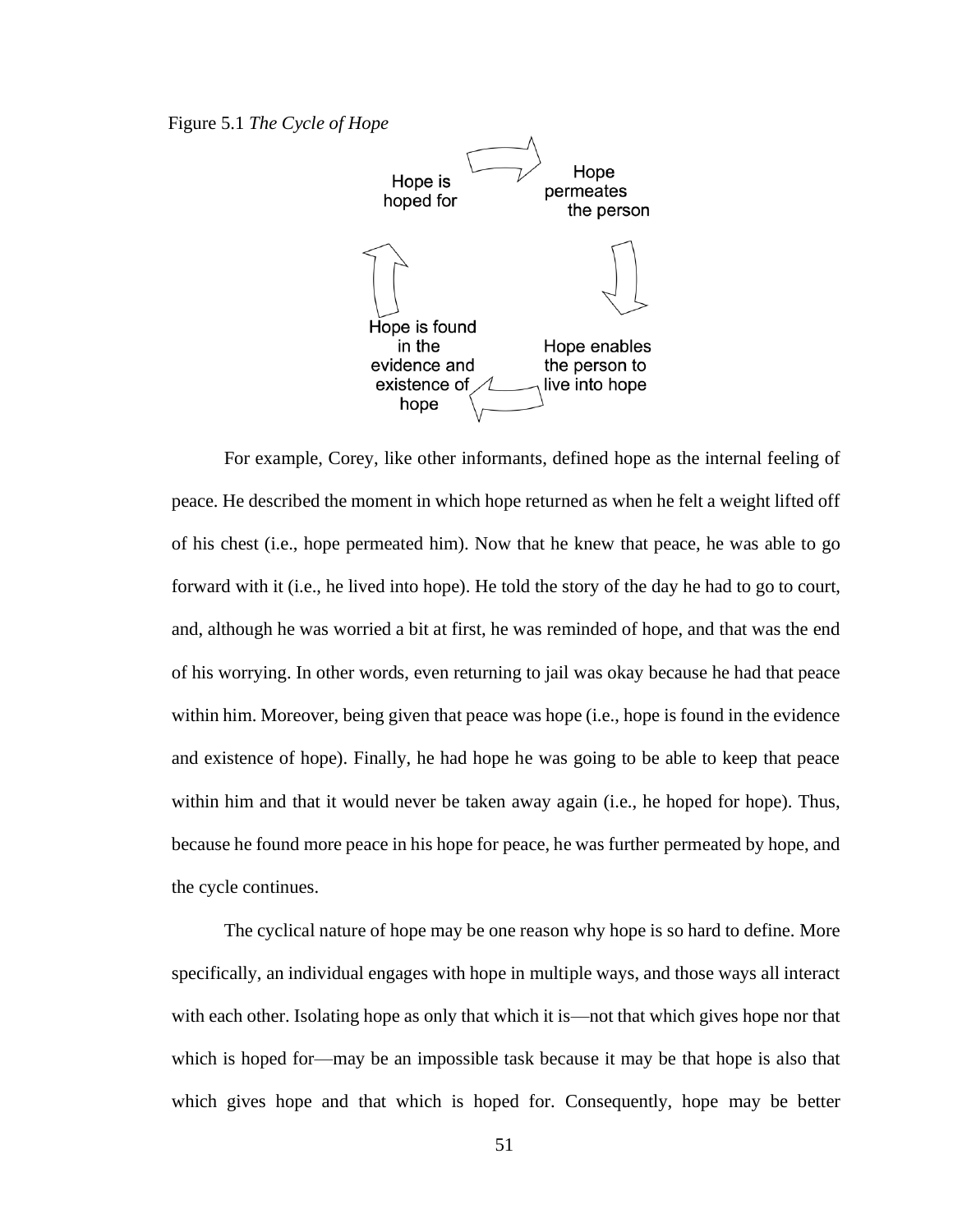understood as a phenomenon of process rather than form. That is to say, hope may be both something that *is* and something that is *done.* 

For instance, consider the definition of walk. As a noun, walk means "an act of traveling or an excursion on foot" (Oxford University Press, 2020, Definition 1). As a verb, walk means "move at a regular pace by lifting and setting down each foot in turn, never having both feet off the ground at once" (Oxford University Press, 2020, Definition 1). Even though walk as a noun and walk as a verb describe distinctly different concepts, they also describe the same concept. On first glance, walk as a verb seems to be the richer definition. As a verb, the mechanics are explored in a way that would allow someone without experience with walking to attempt it. On the other hand, if a person is unfamiliar with the words in the definition, or if they have never seen someone else walking, they may miss important nuances. For example, maybe they interpret "lifting each foot" as "lifting by raising each knee high" rather than "lifting by extending the leg up and forward." Now, they are marching in place rather than walking. If that same person is given a definition that couples walk as both a noun and a verb, they may be able to recreate "walk" in a more accurate and useful way.

Hope may be similar. A full picture of hope may require acknowledging hope as both a noun and a verb, simultaneously and necessarily. In this way, the cyclical nature may be a crucial perspective for understanding hope.

### 5.3 The Orienting Nature of Hope

Simone Weil (1951/2009) was a French, mystic philosopher of religion who pushed many religious ideas to new boundaries in order to fulfill her commitments to social criticism and political activism. She is one of my primary religious and philosophical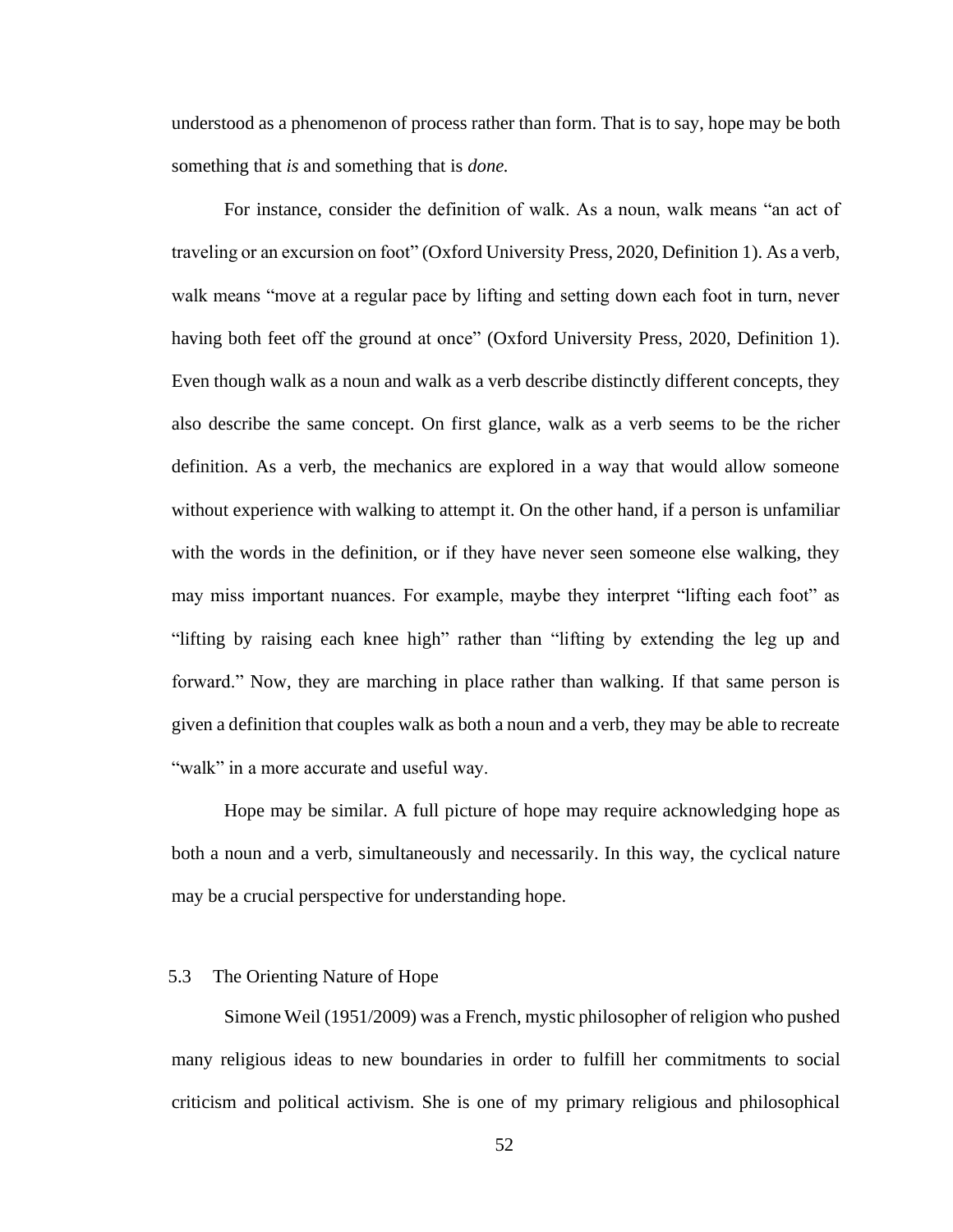influences, so it was hardly a surprise when I began to think of hope in light of her work, especially her work on affliction and love.

Affliction is a poor translation for a French word, *malheur*. No English word quite captures what *malheur* means, but affliction comes closest, even though it does not capture the inevitability and doom that *malheur* includes. As she described it, affliction is equivalent to death, accompanied by physical pain and self-hatred, and immortalized in the soul through its mark of slavery. Informants described the hopelessness of their SUDs in remarkably similar ways. Many became apathetic to death, and some became envious of it. Furthermore, informants hated who they were, one telling a story of being unable to look herself in the mirror and another describing how dirty she felt. Even more, informants felt they lost control of themselves. They were enslaved to their substances, and their lives revolved around them.

Weil further described affliction as "injecting a poison of inertia" into a person's soul (p. 71). By doing so, affliction manages to "prevent him from seeking a way of deliverance, sometimes even to the point of preventing him from wishing for deliverance" (p. 71). Again, her description of affliction is strikingly parallel with the informants' description of their hopelessness during their time of addiction. Informants recounted the feeling of being paralyzed, unable to move forward or even backward. A few informants remembered reaching a point where they wished for nothing but to have the substance they needed. If they ever wished for more, they wished for the substance to be good and cheap.

Next, Weil described affliction according to its relationship with love, which requires detailing the relationship between love and God. Accordingly, Weil argued that God is love. Through the Trinity, God loves himself, both in infinite nearness and, because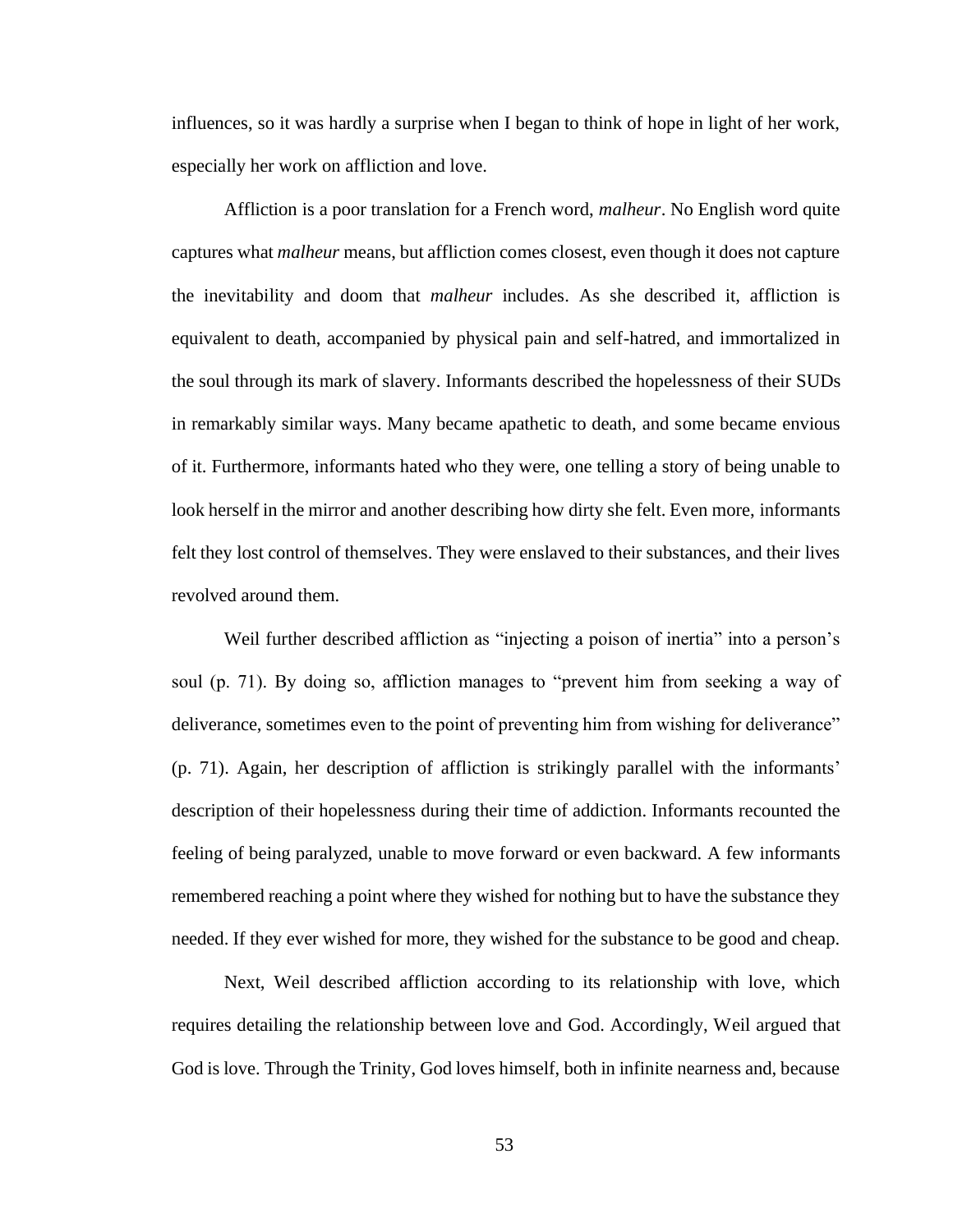of the incarnation, infinite distance. That love can exist at all distances is an important premise of her argument. She further expanded it by describing the two things that lovers or friends desire:

The one is to love each other so much that they enter into each other and only make one being. The other is to love each other so much that, with half the globe between them, their union will not be diminished in the slightest degree. (p. 74)

Because humanity exists in this universe, it exists in distance from God. Thus, humanity cannot know God in perfect nearness at this time, but they may be able to know God in perfect distance. This leads to the next important premise of her argument: Affliction is distance from God.

In this way, affliction presents an opportunity to experience God—and love—in a uniquely profound way. Yet, the experience of affliction itself is brutal, even horrific. Even more, it cannot be lifted through an individual's will. As much as someone might search for relief in the form of nearness to God, it will only be granted by God coming near to them. That being said, Weil offered this: "It is only necessary to know that love is a direction and not a state of the soul. If one is unaware of this, one falls into despair at the first onslaught of affliction" (p. 82). In other words, if love only remains because it is seen or felt, it will crumble. Alternatively, love survives infinite distance because it remains faced toward love.

The parallels between Weil's description of affliction and the informants' description of hopelessness and SUD warrant consideration of whether Weil's description of love has any meaning for descriptions of hope. For example, is hope, like love, a direction rather than a state? Hope as a direction could have important implications for how hope is cultivated in those who struggle to see it. In other words, hope is no longer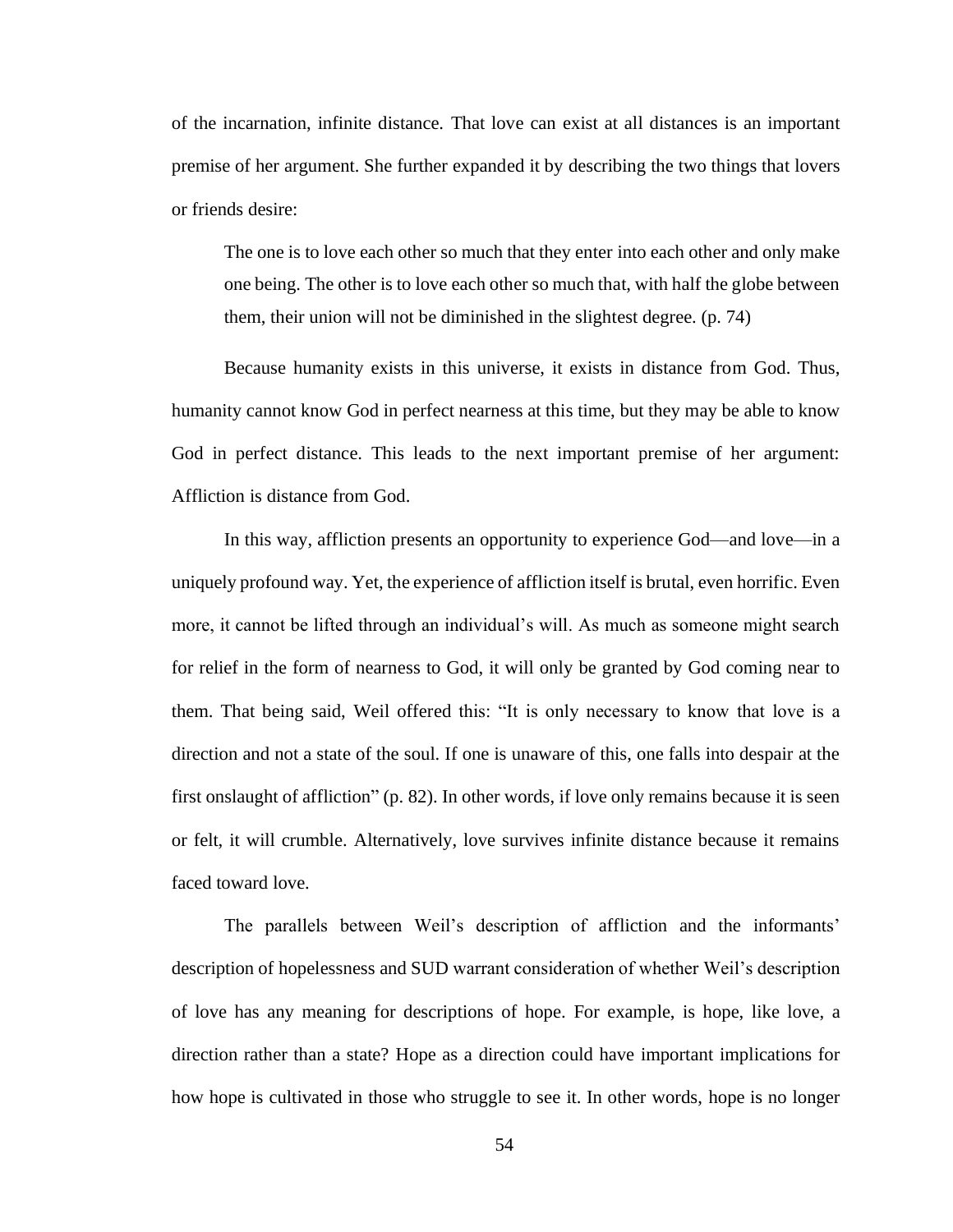something to find but, rather, something toward which to face. Stated in this way, hope in a hopeless situation may seem less quixotical as well as more attainable.

In fact, the idea of hope as an orientation or even a habit of mind is not unfounded in other philosophical literature. Both Jayne Waterworth (2004) and Stan Van Hooft (2011) described hope in this way. Waterworth (2004) described hope as a kind of living toward a desired, hoped-for objective as if it will obtain (or even has already obtained) even though such an outcome is not wholly certain. Within that environment of uncertainty mediated by anticipation and desire, hope becomes motivating and orienting. Van Hooft (2011) also acknowledged the desire and uncertainty inherent within hope, but he incorporated an additional factor: a lack of control. More specifically, although the person who is hoping must have a certain degree of control so as to maintain their agency and action, there must also be a certain degree of a lack of control as well uncertainty that create anxiety or concern to which hope is the response. Accordingly, Van Hooft (2011) understands hope as that which "arises at precisely the point where agency leaves off . . . hope covers the gap between effort and outcome" (p. 35). That said, effort does not end when hope begins; rather, hope allows the initiation or continuation of effort that would otherwise seem useless and fruitless. In that way, hope acts as an orienting attitude, or even a directional habit of mind.

Waterworth's and Van Hooft's models of hope incorporated some of the elements of hope that emerged in my interviews. They both incorporated the nature of hope as lived, including the way in which hope is enabling as well as the way in which hope is motivating. In their inclusion of uncertainty and lack of control, their models also incorporated the nature of hope as spiritual, or the nature of hope as living into the

55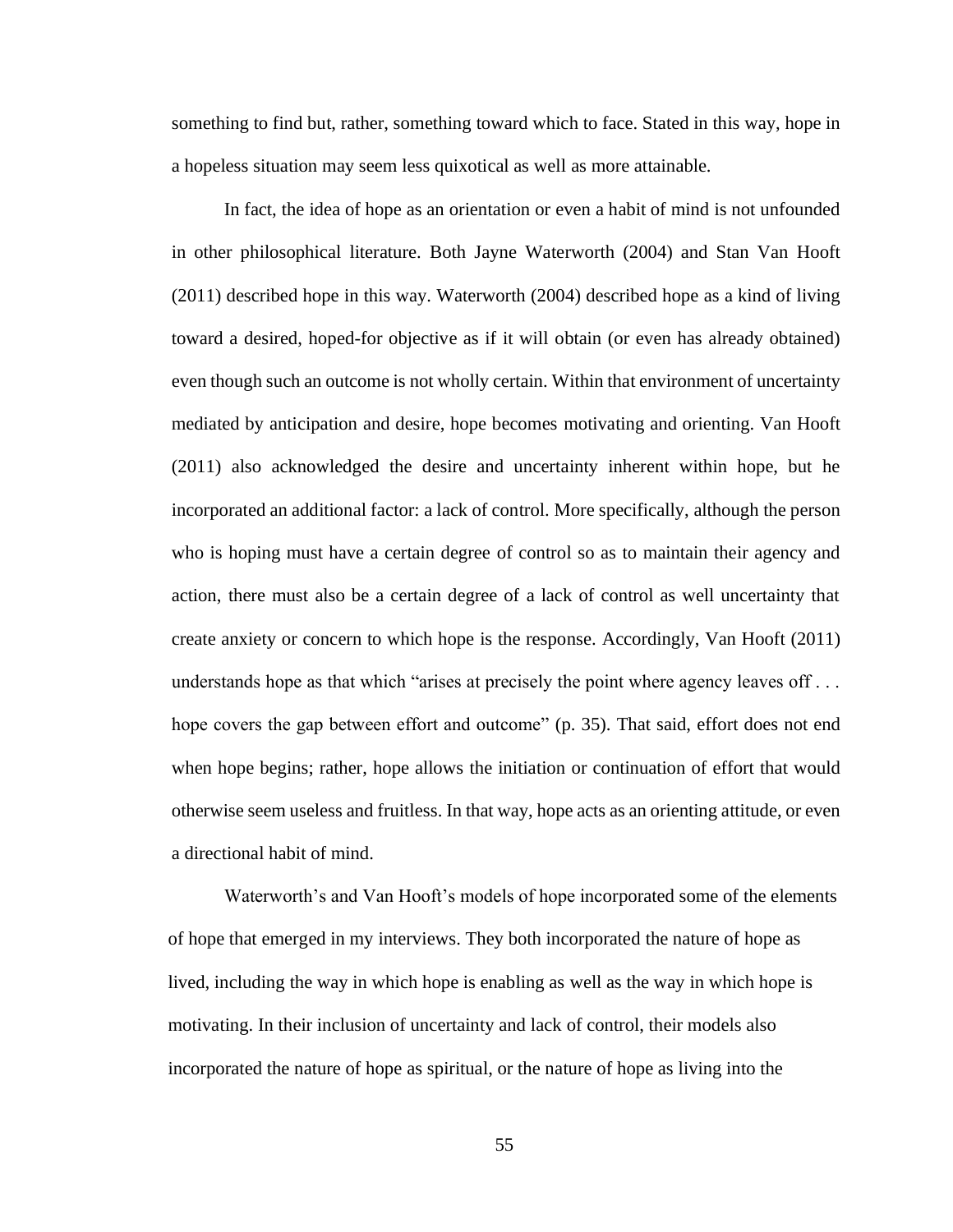confidence that there is something bigger than one's self and greater than one's own power. On the other hand, these models are not representational of the entirety of hope as described by the informants in my study because they do not incorporate the experience of hope as relational, revivifying, and felt.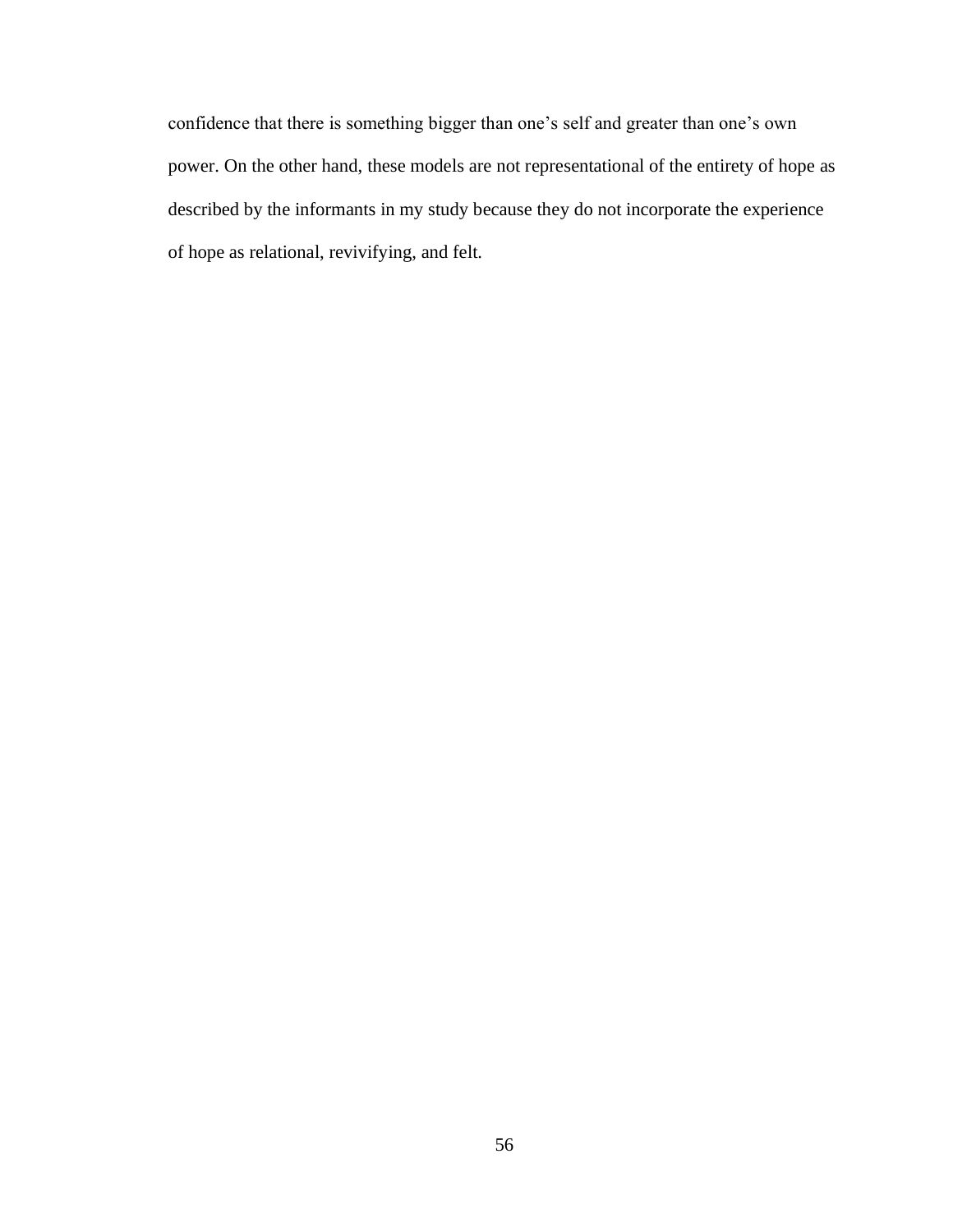### CHAPTER 6. LIMITATIONS AND IMPLICATIONS

#### 6.1 Limitations

As I conducted the interviews, I noticed that many informants shared not only similar experiences but also similar language for describing their experiences. One explanation for this may be that many of the informants found recovery through a 12-step program such as Alcoholics Anonymous or Narcotics Anonymous, and the language they used is prevalent in the curriculum of these programs. For example, Alcoholics Anonymous emphasizes the necessity of discovering "a Power greater than ourselves" (Bill, 2001, p. 59) in the second step as well as the importance of working with and helping others with SUD in the twelfth step. In fact, hope is considered the second spiritual principle of recovery, preceded by acceptance and followed by faith (*Twelve spiritual principles (virtues)*, n.d.).

That being said, the influences on an experience are not necessarily manipulations of the experience. Rather, in phenomenological research, it may be that influences on an experience are a part of the experience itself. In fact, this is the case in the relationship between the researcher, informants, and data. As I explained previously, according to hermeneutic phenomenology, interviews are the creation between the interviewee and the interviewer. Thus, the path to trustworthiness is not through disentangling the interviewer from the data but, instead, through allowing the presence of the interviewer to enhance the data (Sloan & Bowe, 2014). In the same way, it may be that the path to a better understanding of hope in the midst of recovery from SUD is not through disentangling the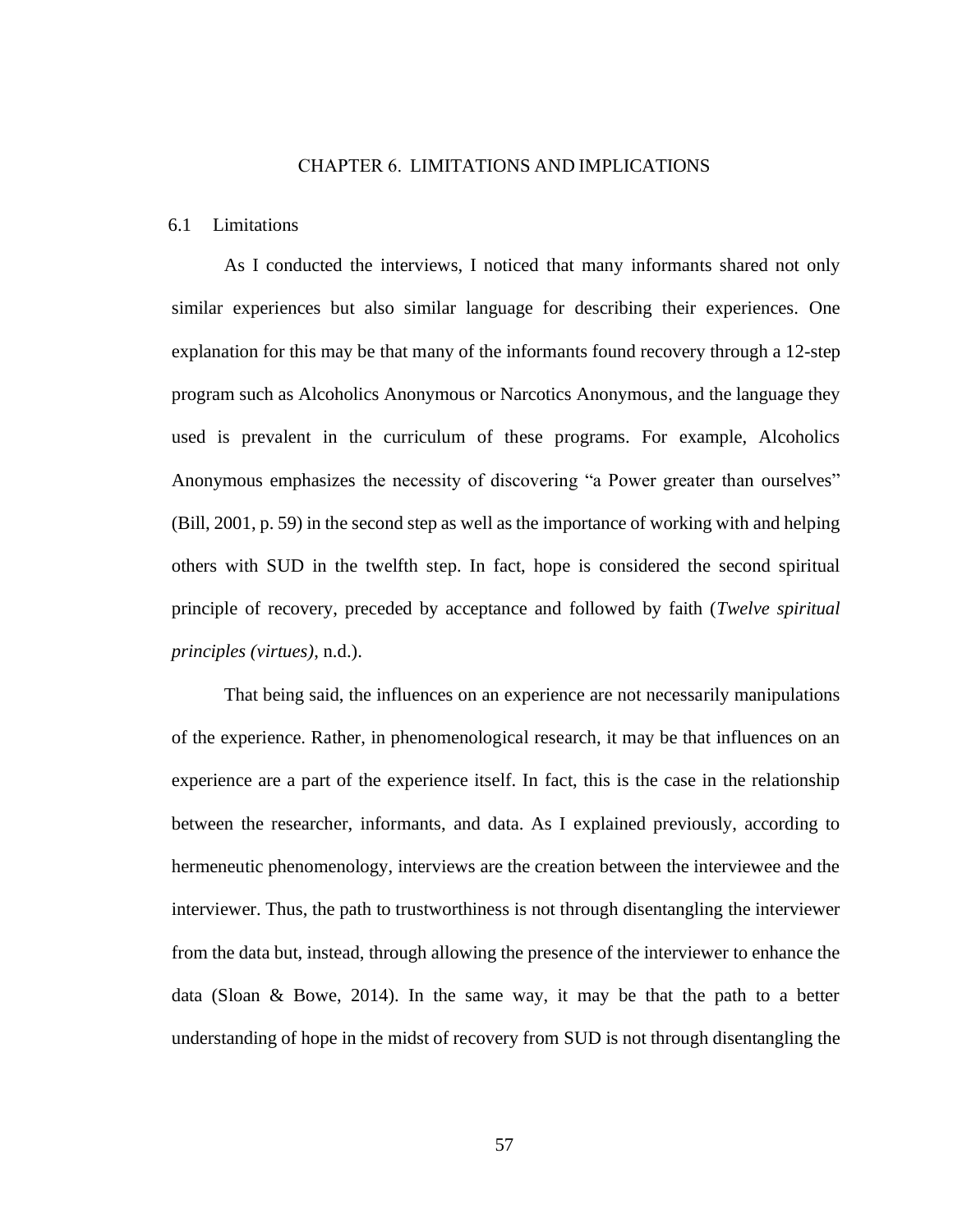influence of 12-step programs from the experience of hope but, instead, to allow 12-step programs to aid in enhancing the understanding of hope.

#### 6.2 Implications

As I argued in a previous section, Synder's and colleagues' (1991) theory of hope does not capture hope in its entirety. Because they neglected characteristics that many informants argued were essential to hope, the theory is not only insufficient but fallacious. Consequently, the scales Snyder and colleagues (1991) developed to measure hope are deficient. As such, future researchers must endeavor to create improved scales that measure the experience of hope, not the experience of a theory of hope. Furthermore, because the nature of hope seems deeply personal, the best scales may be those developed through engagement with individuals who are experiencing hope. In doing so collaboratively, researchers and informants may themselves encounter the relational nature of hope, as I and my informants did during interviews.

Additionally, there is another further step for the future direction of research on hope: Differentiating it from other similar concepts, like positivity or optimism. There is a noticeable lack of research in this area. Often, authors might state that these concepts are distinct but do not delineate their differences (e.g., Snyder et al., 1996). To be able to do so will require a better understanding of hope, more research, and more interaction with those who can best speak to the phenomena and what may distinguish them. Further, my research focused only on hope within individuals with a SUD; however, White's (2007) definition of recovery includes their families and communities as well. Thus, future research should investigate the experience of hope within families and communities of those with SUD.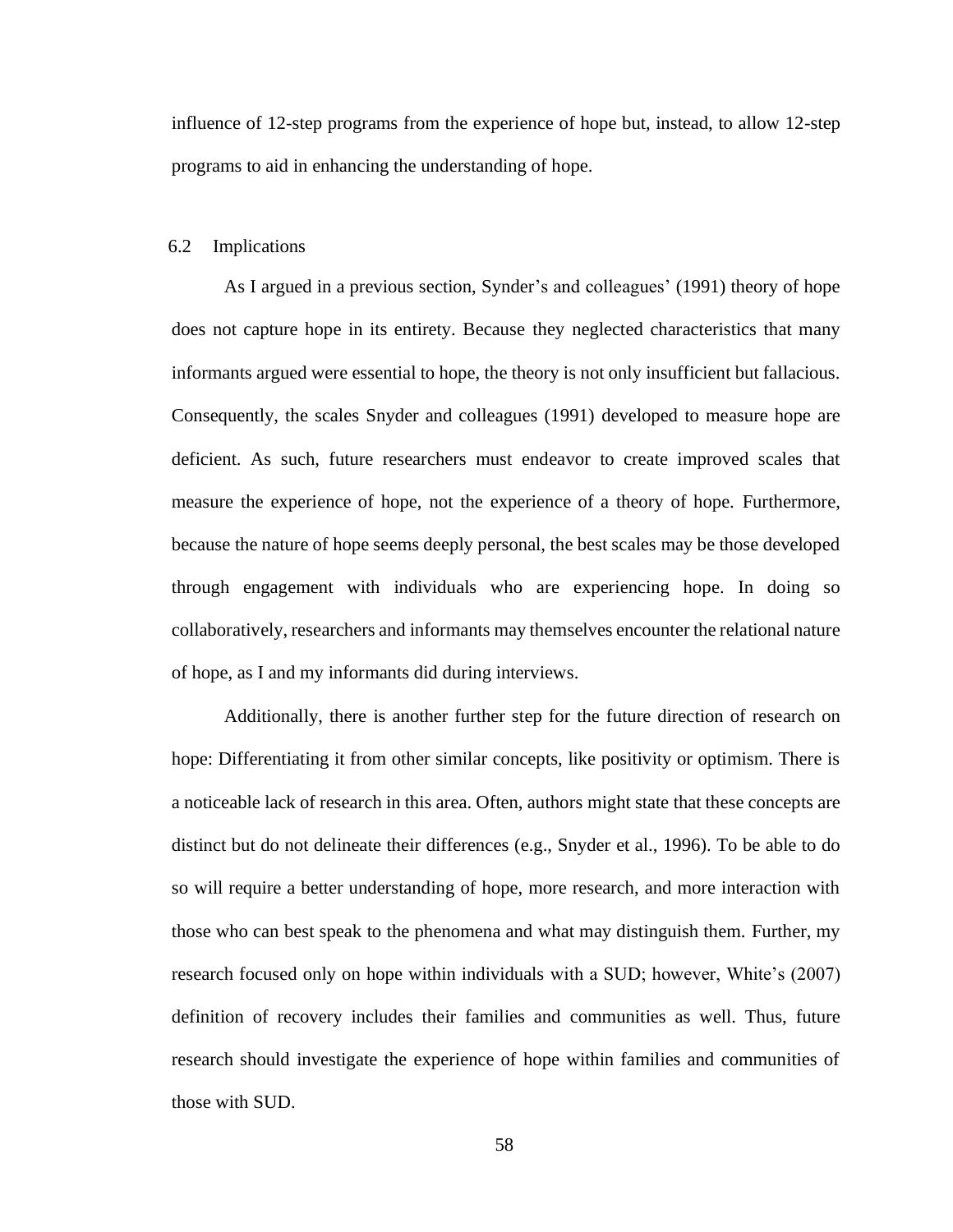Anecdotally, I have also found that my study has had significant implications for my clinical work as a marriage and family therapist. When clients are struggling to implement the work of therapy into the action of their daily lives, I remember the informants who spoke of the paralysis they felt when they had no hope. At that point, my therapeutic work shifts from addressing the presenting problem to tackling the lack of hope about the potential for change in the area of the presenting problem. I often use a scaling question such as, "How hopeful do you feel about this situation?" to gauge my clients' disposition. With fair consistency I have found that clients enact change only once they have hope for it. As a result, I cannot help but wonder whether there is a place and a need for a therapeutic model that uses hope as its primary intervention.

Finally, this study has implications for those working in the field of SUD recovery. A question I asked informants was, "How would your recovery have been different without hope?" Every informant answered that recovery without hope was impossible. In other words, without hope, they would not have had recovery. That being so, the importance of hope cannot be ignored nor neglected; recovery centers and other support services must take full advantage of the resource of hope.

For example, recovery centers and support services might hold conversations for which hope is the primary topic, or they may add scaling questions to their follow-ups or check-ins like the ones I ask my clients. They may even use a measure of hope as a way to evaluate the effectiveness of their programs. Like researchers, however, recovery centers and other support services must engage with individuals in recovery to best meet their needs, especially their need for hope. More specifically, it is imperative to understand where these individuals are finding hope. In my research, many participants described the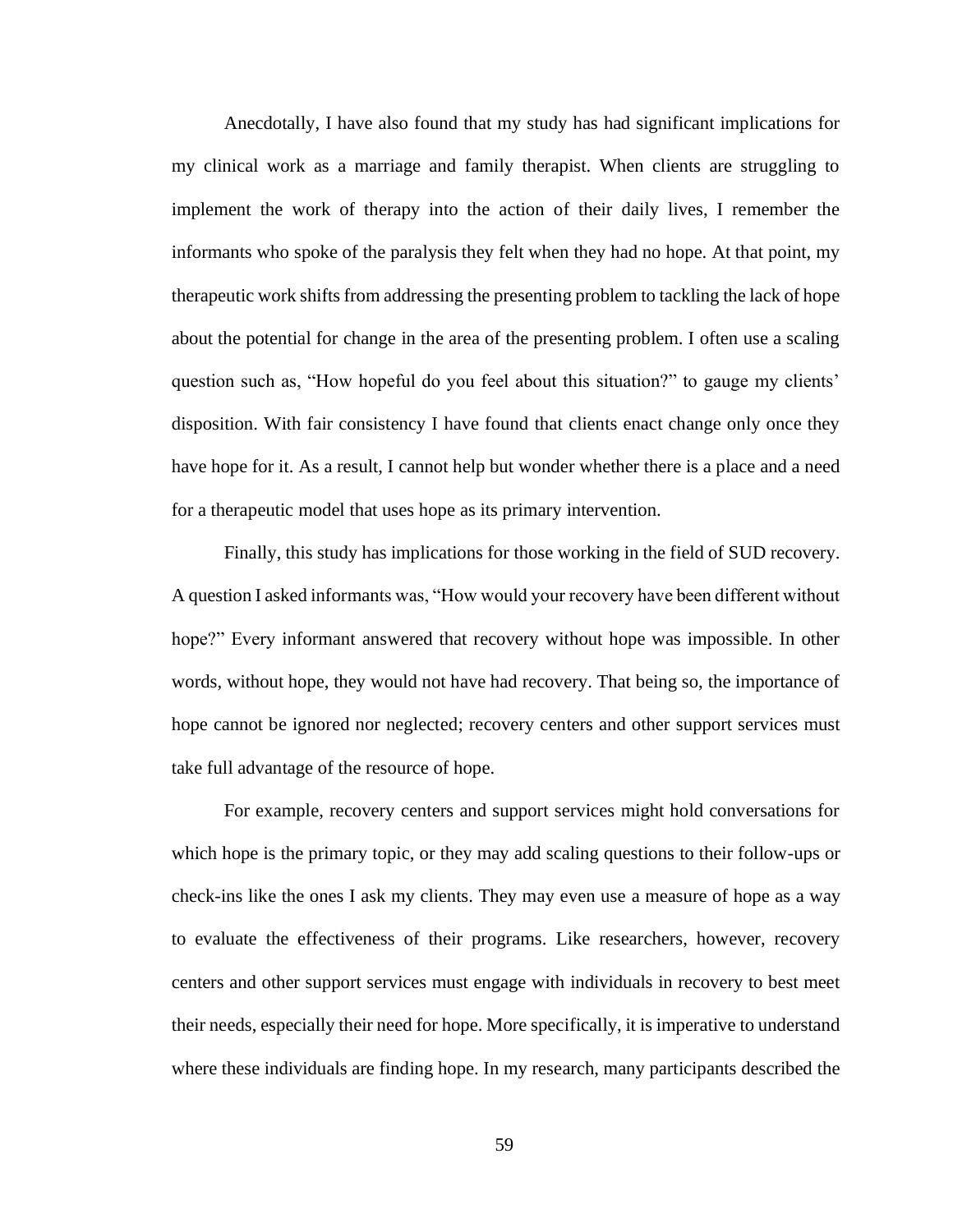hope they felt when they saw others in recovery laughing or smiling or perhaps were even able to do so themselves. That being the case, recovery centers and other support services might host "Hurrah for Hope" events that are aimed at creating fun or play.

In sum, hope may be a fundamental or even pivotal condition for change. Future research, clinical work, and recovery work should examine not only what hope is but also how it operates in the lives of those who possess it as well as influences the outcomes they experience.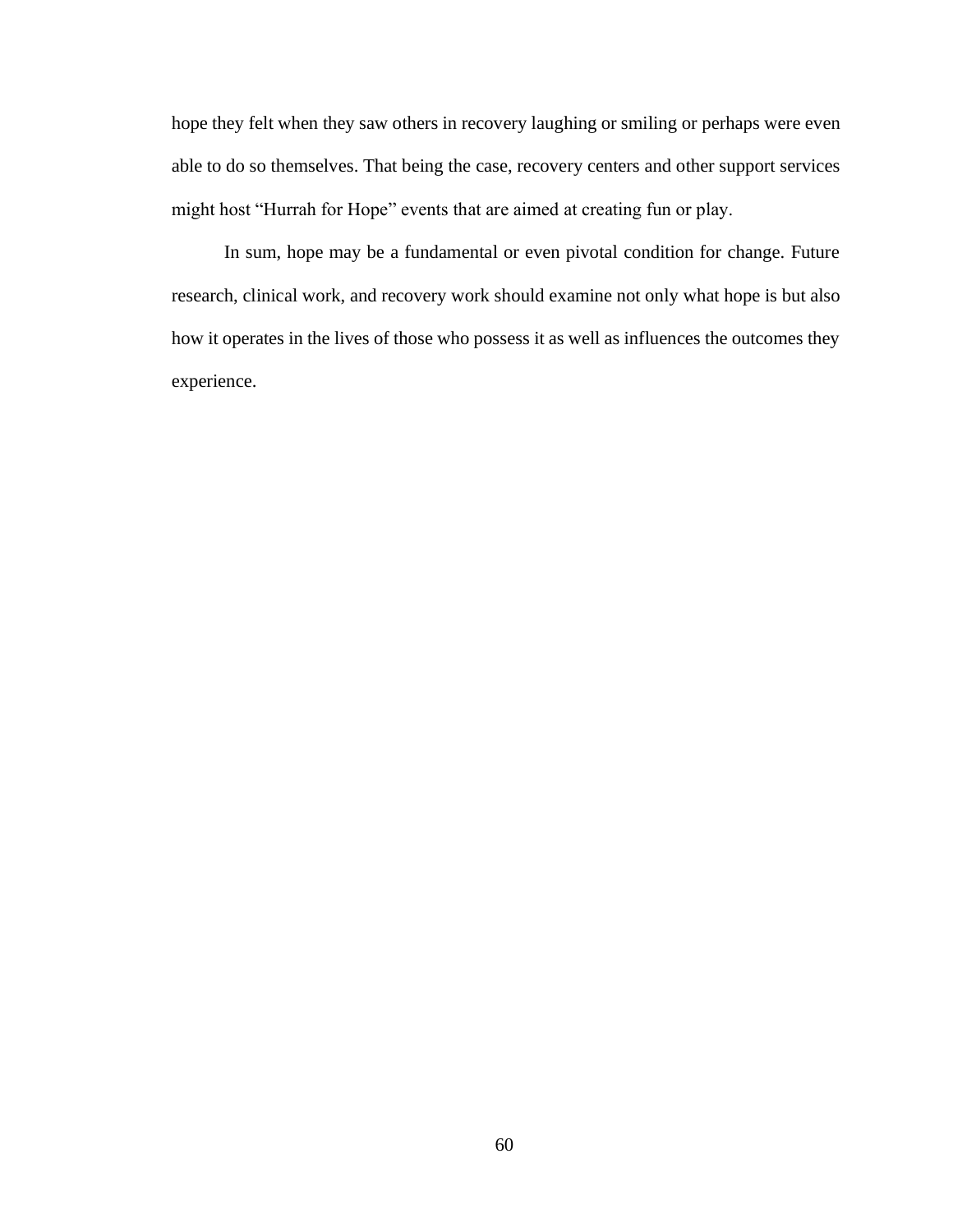### CHAPTER 7. CONCLUSION

In this study, I took a phenomenological approach to explore the essence of hope via lived experiences in the lives of individuals with a SUD who were in recovery. After providing support for the potential of hope as a resource for recovery, I critiqued Snyder's (2002) theory of hope and accompanying scales for measuring hope (Snyder et al., 1991). Then I presented my study before presenting my findings. In particular, I gave a picture of the essence of hope as lived, spiritual, relational, revivifying and felt though rich description and poignant exemplars. I also discussed further directions for my findings. First, I contrasted Snyder's (2002) theory of hope with informants' descriptions of hope in order to highlight the theory's inadequacies. Then, I rendered an observed pattern in the experience of hope, namely its cyclical nature. Last, I suggested that hope may be more usefully thought of as an orientation, or something toward which to face. Finally, I described how this research has implications for future research as well as for future clinical work in both therapeutic and SUD recovery settings.

As a final point, I leave you with one of my favorite answers to the question, "How would you explain hope to someone who's never had or experienced it?"

Alex: *To describe hope to somebody whose never had it…I mean, maybe start with suspense, say something like*

*'Guess what.'*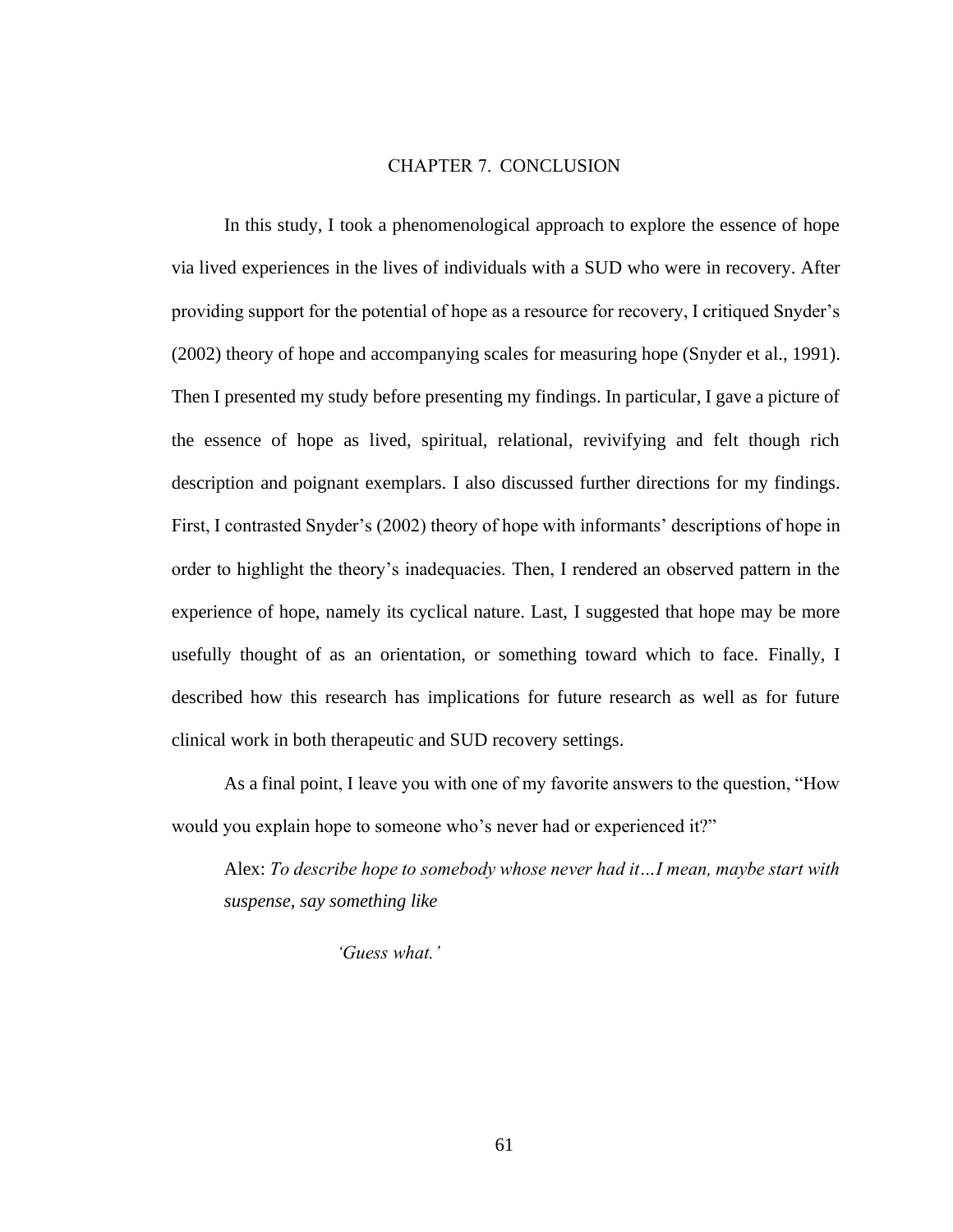*And you just don't say nothing.*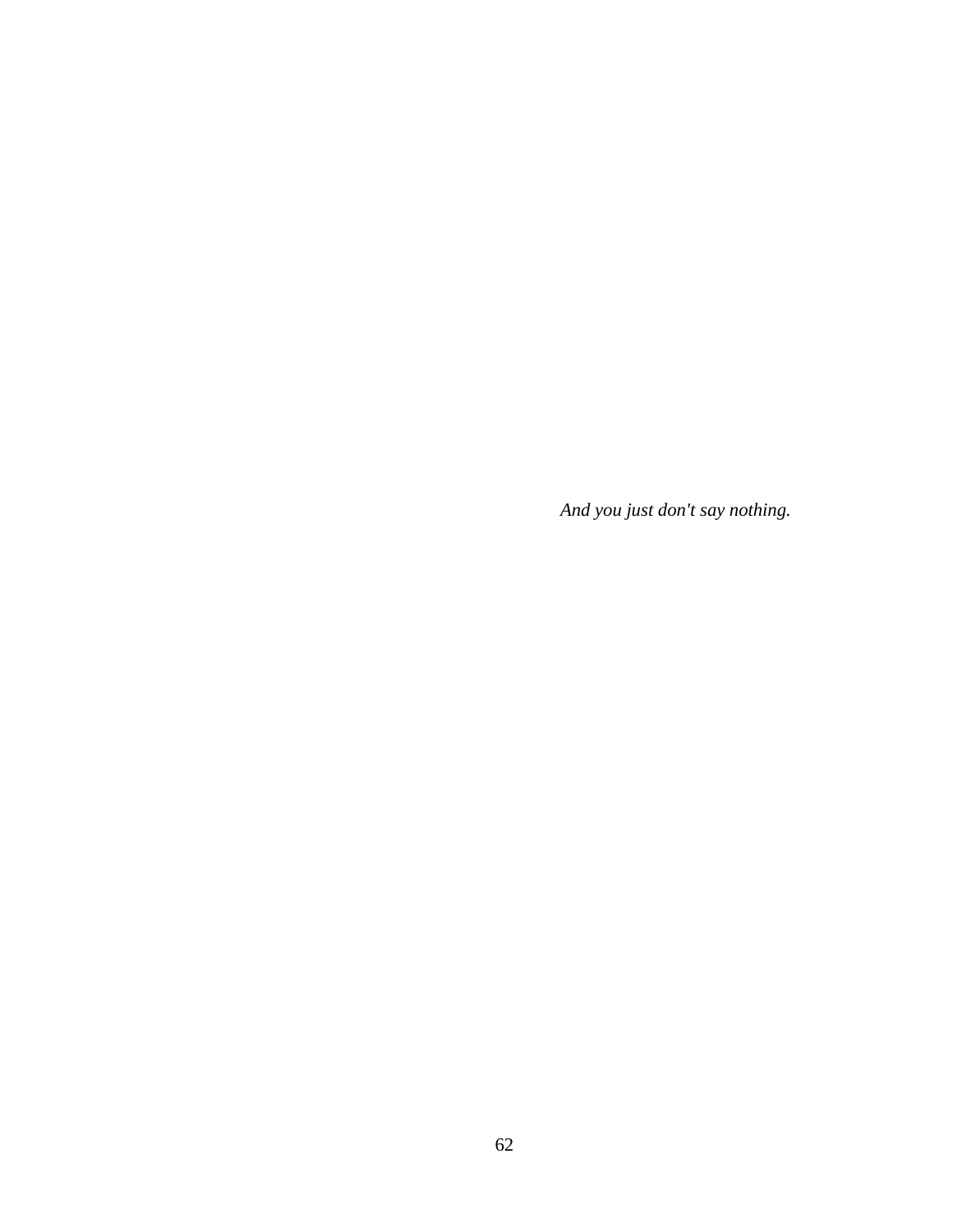# APPENDIX A

## Table of Informants

| <b>Name</b> | <b>Sobriety</b>        | <b>Story of Addiction</b>                                                                                                         | <b>Story of Recovery</b>                                                                                                                    |
|-------------|------------------------|-----------------------------------------------------------------------------------------------------------------------------------|---------------------------------------------------------------------------------------------------------------------------------------------|
| Matthew     | 15 months              | Began using alcohol and drugs in<br>mid-life after creating new friends<br>who used and wanting to<br>understand their experience | Turned himself in to drug court<br>after a relapse, went to recovery<br>after feeling supported and loved<br>by family                      |
| Laura       | $5$ years +            | Drank heavily before using and<br>selling drugs with her family                                                                   | Went to treatment after her<br>counselor suggested it                                                                                       |
| Phillip     | $1\frac{1}{2}$ years + | n/a                                                                                                                               | Chose the right kind of recovery<br>after legal trouble and lots of<br>looking for recovery in the wrong<br>places/not completing treatment |
| Caleb       | Almost 4<br>years      | Began using and selling with<br>family, used progressively more<br>often and more intensely                                       | Went to treatment after some<br>psychiatric trouble, finally able to<br>get mental health treated                                           |
| Olivia      | $2$ years +            | Began using drugs at the age of<br>10, mostly a binge-user until she<br>began 'shooting up' and became a<br>'full-on junkie'      | Chose drug court instead of jail<br>time when encouraged by her<br>boyfriend and feeling that<br>someone believed in her                    |
| Katie       | n/a                    | Began drinking after a major life<br>transition, then using pain pills<br>after a hospital visit                                  | Chose treatment when faced with<br>either homelessness or treatment                                                                         |
| Darren      | Almost a<br>year       | Began drinking at the age of 11,<br>even getting drunk at school                                                                  | Was a 'chronic relapser,' entering<br>in and out of treatment, until he<br>learned recovery has to be<br>something you do for yourself      |
| Hannah      | 2 years                | Began using at the age of 12,<br>became homeless, was in and out<br>of prison/jail                                                | Sent to treatment after letting her<br>parole officer know she needed<br>help                                                               |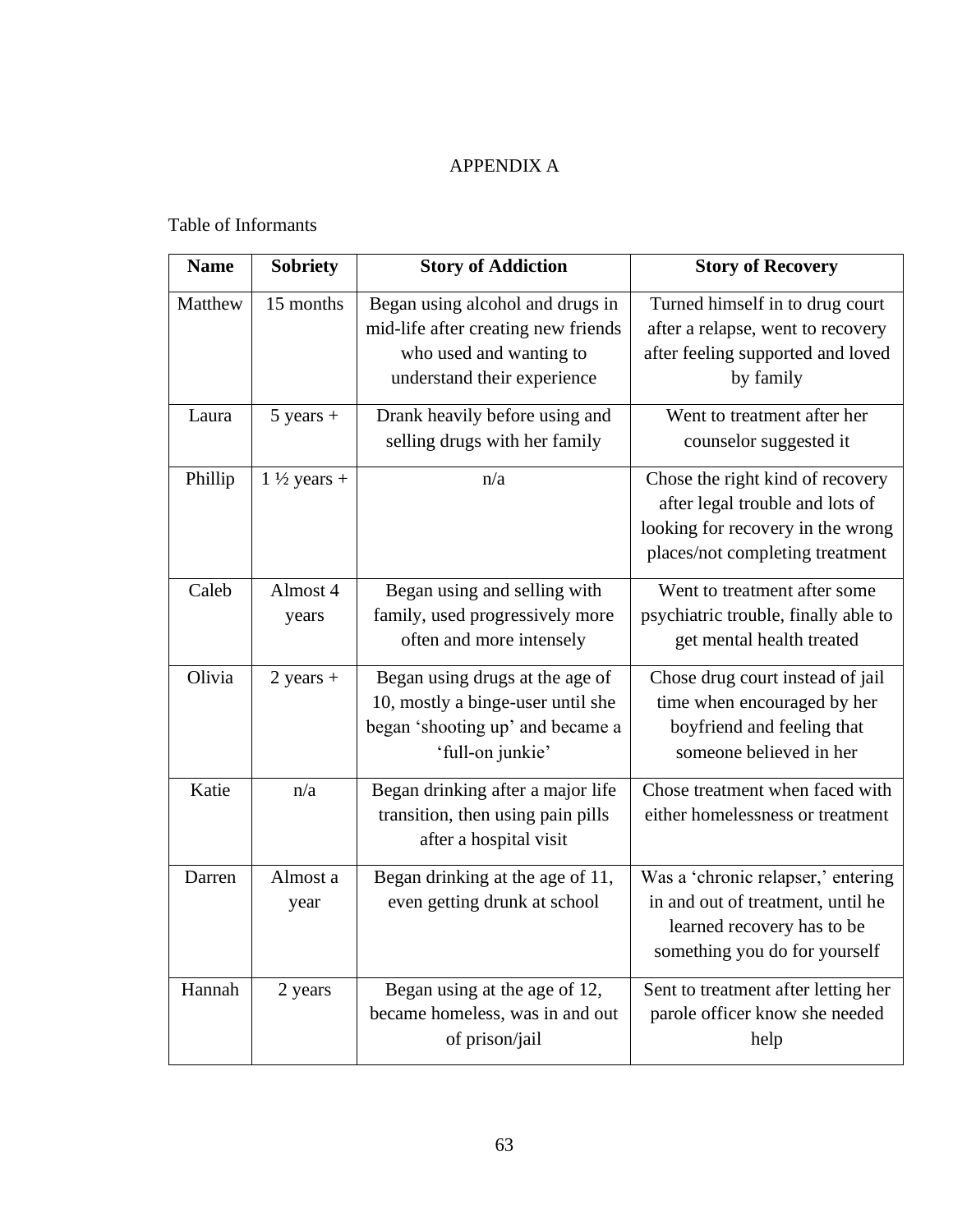| Hillary  | n/a                    | Used with family, addicted by the<br>age of 14                                                                                               | Sent to long-term treatment by<br>drug court, finally able to get<br>mental health treated                                                                              |
|----------|------------------------|----------------------------------------------------------------------------------------------------------------------------------------------|-------------------------------------------------------------------------------------------------------------------------------------------------------------------------|
| Joseph   | $3\frac{1}{2}$ years + | Started drinking at the age of 12<br>and then using drugs, sent to<br>prison before finishing high<br>school                                 | Went to treatment after seeing the<br>pain a friend's family experienced<br>because of their child's death<br>from overdose                                             |
| Jennifer | 2 months               | Began smoking weed at the age<br>of 8, described a lifetime of<br>addiction                                                                  | Sent to recovery for the first time<br>after getting into legal trouble but<br>relapsed and returned again after<br>having an 'aha moment'                              |
| Alice    | $3$ years +            | Used for most of her life, unable<br>to override her desire to get high<br>even though she hated it                                          | Went to treatment after asking her<br>parole officer for help and kept at<br>it when she experienced it<br>working                                                      |
| Josh     | $1$ month $+$          | Started drinking at the age of 13,<br>struggled with several mental<br>health disorders, eventually<br>experienced consequences piling<br>up | Did well in drug court for awhile<br>but was sent to treatment after he<br>relapsed, tried to just get sober at<br>first but eventually also wanted to<br>find recovery |
| Jane     | $2$ years +            | Used drugs after her mother's<br>death                                                                                                       | Went to treatment after going to<br>jail and getting out on drug court                                                                                                  |
| Jacob    | 11 months              | Got drunk for the first time at 5<br>and was a full-blown alcoholic by<br>13                                                                 | Went to treatment after getting<br>into legal trouble                                                                                                                   |
| Ashley   | 3 years                | Used and sold drugs with her<br>family from a young age                                                                                      | Went to treatment after being<br>arrested                                                                                                                               |
| Heather  | n/a                    | n/a                                                                                                                                          | n/a                                                                                                                                                                     |
| Jonathan | 13 years               | Used alcohol and drugs as part of<br>being a "party person" at first but<br>eventually it became a daily<br>necessity                        | Ended up in detox and went to<br>recovery, tried many different<br>ways before accepting 12-step<br>recovery                                                            |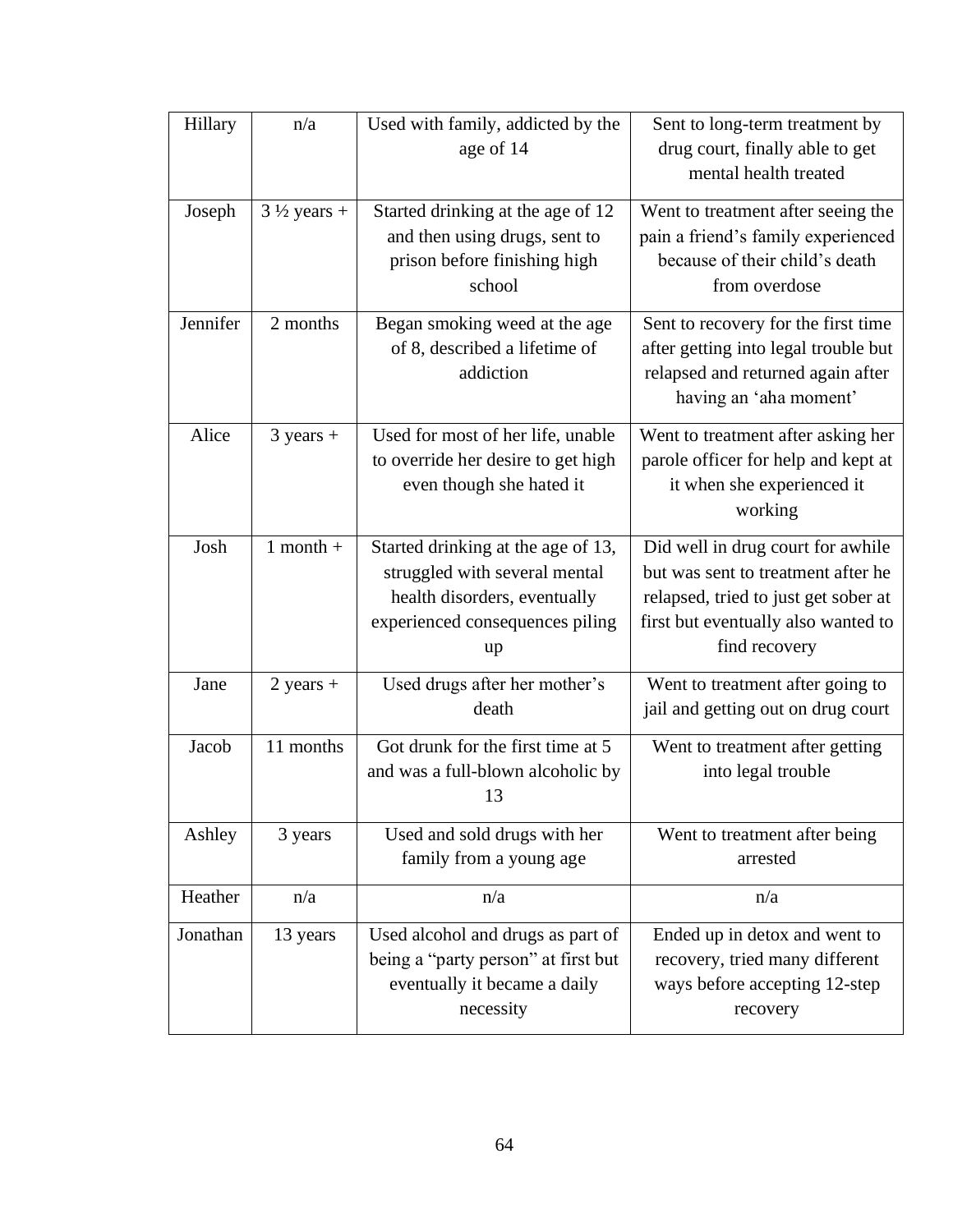| Ben  | year                           | Drank for the first time at 9 and<br>used cocaine for the first time at<br>14, helped him deal with some<br>difficult childhood experiences | Went to treatment after<br>overdosing and having to be<br>brought back to life |
|------|--------------------------------|---------------------------------------------------------------------------------------------------------------------------------------------|--------------------------------------------------------------------------------|
| Alex | Almost $3\frac{1}{2}$<br>years | Used weed to feel like he fit in,<br>and then used painkillers and<br>other drugs                                                           | Went to treatment after violating<br>his mandatory supervision                 |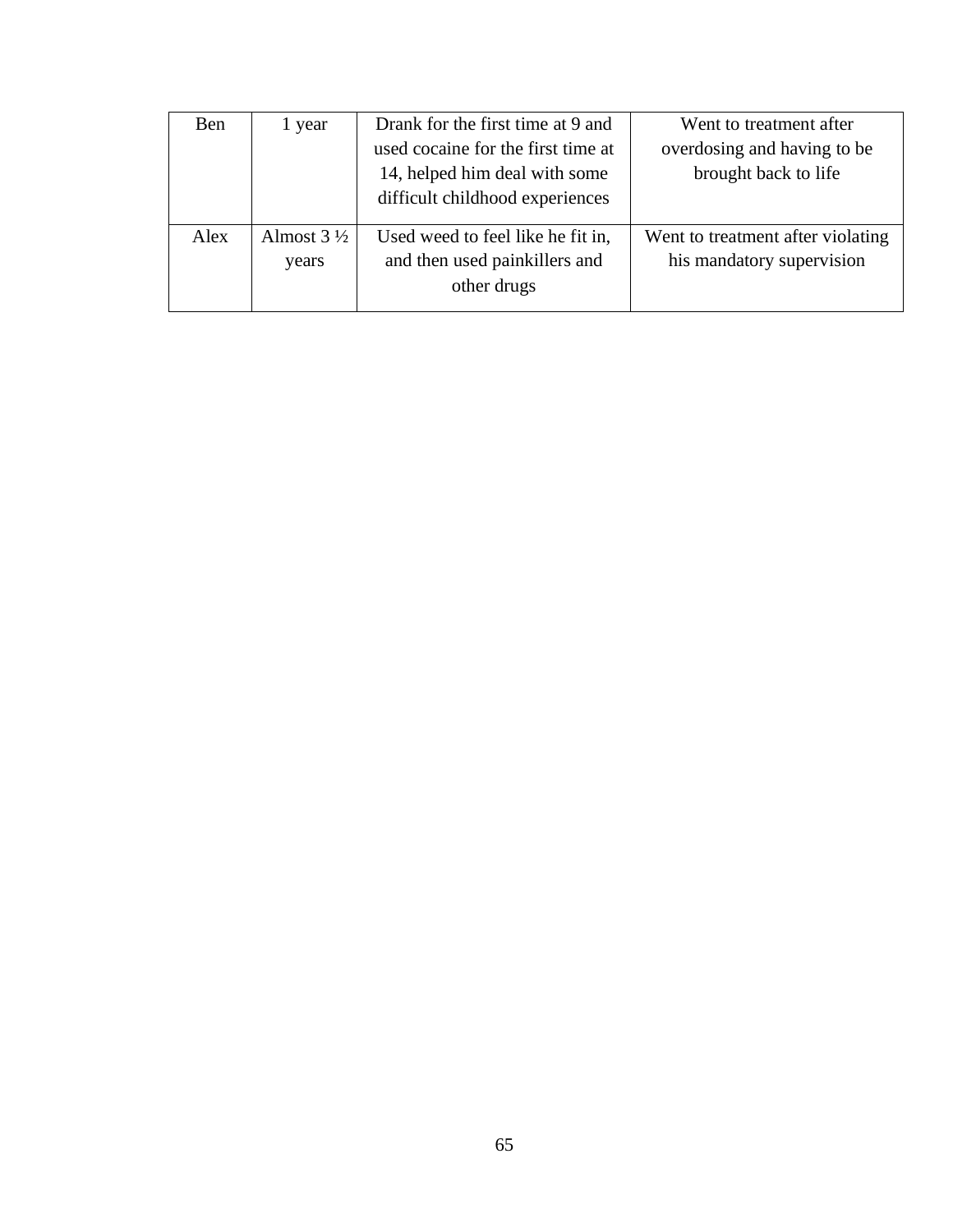### APPENDIX B

### Interview Guide

*Informed Consent Confirmation*: Before we get started, I want to make sure that you had a chance to review the "Informed Consent" document. Did you have any questions, or do you need any clarification about any part of the document? *Questions*:

- I. Could you tell me a little bit about your story?
	- a. How did you get to where you are today?
- II. When do you remember feeling hopeful during your substance use disorder and recovery?
	- a. What was it like for you to feel hopeful?
	- b. How do you know when you're hopeful?
	- c. What did you feel hopeful about?
	- d. What were your sources of hope?
- III. When do you remember feeling hopeless during your substance use disorder and recovery?
	- a. What was it like for you to feel hopeless?
	- b. How do you know when you're feeling hopeless?
	- c. What did you feel hopeless about?
	- d. What evidence did you find for feeling hopeless?
	- e. What contributed to you feeling hopeless?
- IV. Would you say that hope has played a role in your recovery?
	- a. How do you think your recovery would have been different if you hadn't felt hopeful?
	- b. How did hope help you when you encountered something that threatened your recovery?
	- V. Can you give me a definition of hope?
		- a. How would you describe hope to someone who had never experienced it before?
		- b. What does the word "hope" mean to you?
- VI. Is there anything I didn't ask that you wish I had?

Good Open-Ended Probing Questions for General Use:

Can you tell me more about that?

What was it like to experience that?

What is it like to talk about that now?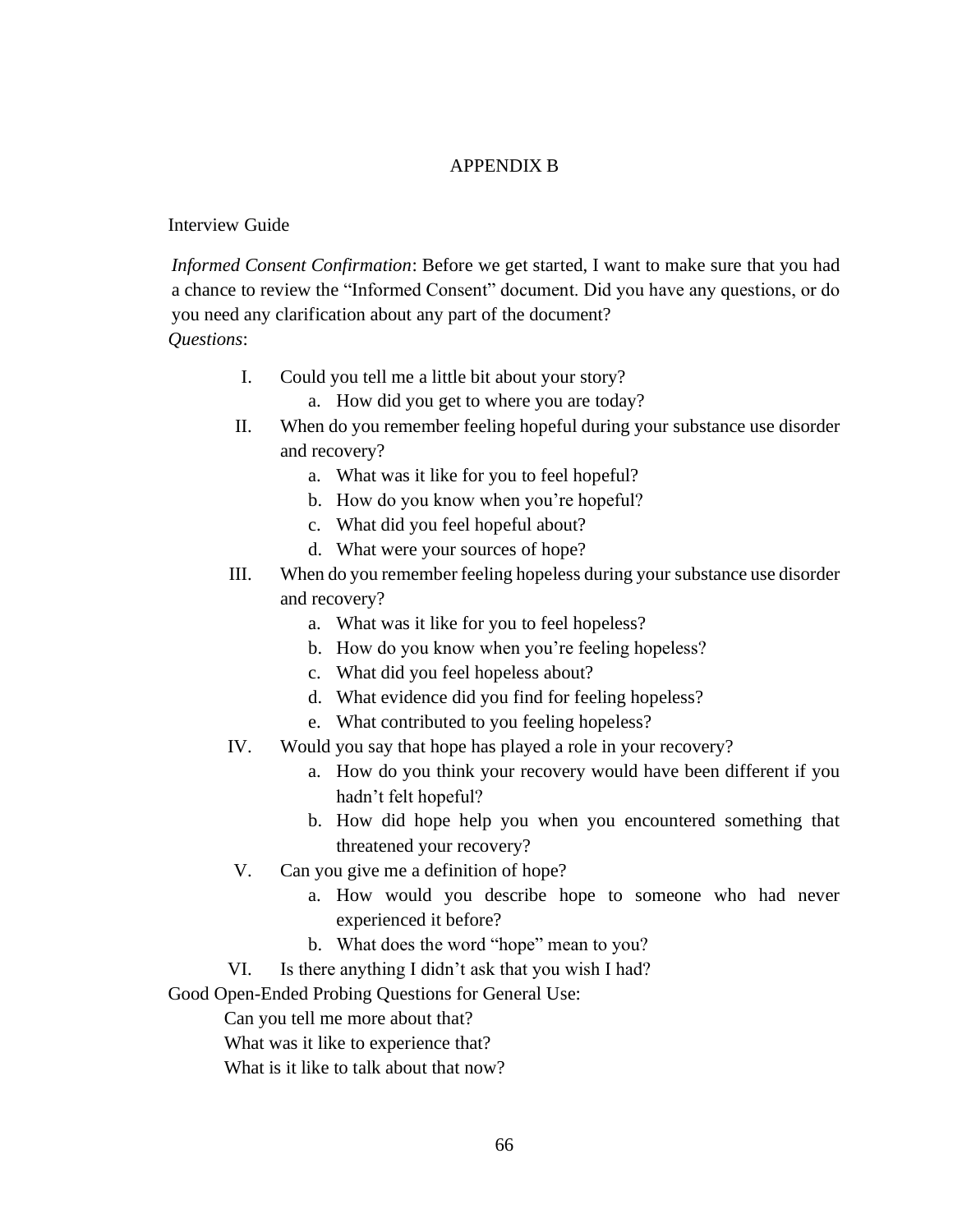### APPENDIX C

### Summary Template

To [interviewee], hope is [description of hope]. Hope can be explained to someone who has never had or experienced it by [explanation of hope]. For [interviewee], recovery without hope is [recovery without hope].

[Interviewee] experienced addiction [pathway to and history of addiction]. They described this time as [description of experience of addiction].

[Interviewee]'s recovery began when [turning point, or event leading to recovery]. They began to experience hope when [beginning of hope]. [Interviewee] remembers this time as [description of experience of hope].

[Interviewee] hoped for [objects of hope]. Over time, [interviewee] also hoped for [more objects of hope].

Now, [interviewee] has been sober for [current amount of time in sustained recovery].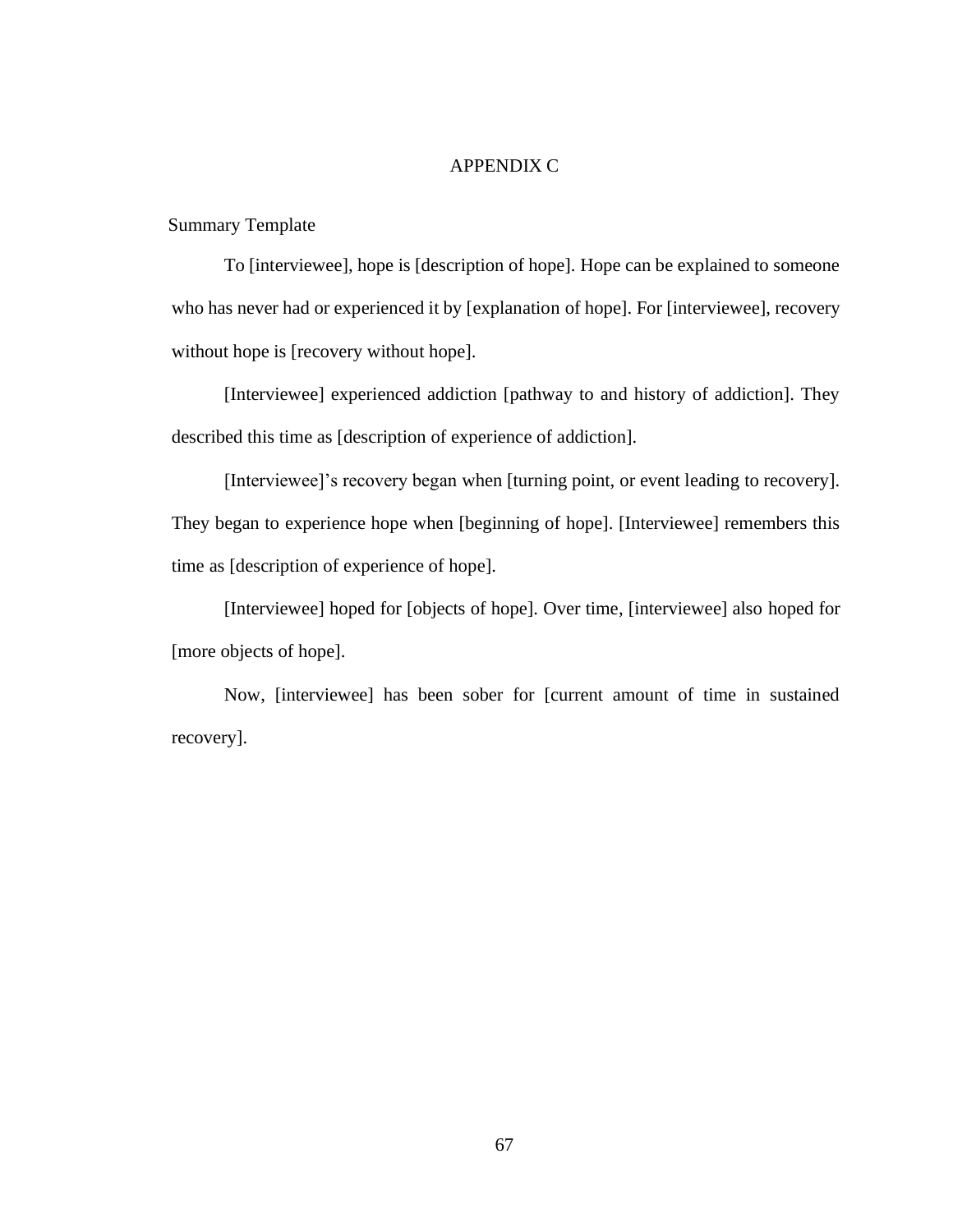#### REFERENCES

- Anonymous. (1935). Correspondence. *The Journal of Abnormal and Social Psychology, 29*(4), 471–473. <https://doi.org/10.1037.h0049655>
- American Psychiatric Association. (2013). Substance-related and addictive disorders. In *Diagnostic and statistical manual of mental disorders* (5th ed.).

<https://doi.org/10.1176/appi.books.9780890425596.dsm16>

Angelou, M. (1978). *And still I rise: A book of poems.* Random House.

- Bill, W. (2001) *Alcoholics Anonymous: The story of how many thousands of men and women have recovered from alcoholism* (4<sup>th</sup> ed.). Alcoholics Anonymous World Services, Inc.
- Creswell, J. W. (2013). *Qualitative inquiry and research design: Choosing among five approaches* (3rd ed.). Thousand Oaks.
- Crist, J. D., & Tanner, C.A. (2003). Interpretation/analysis methods in hermeneutic interpretive phenomenology. *Nursing Research,* (*52*)3*,* 202–205.

<https://doi.org/10.1097%2F00006199-200305000-00011>

Damon, W., Callon, Wiebe, Small, Kerr, & Mcneil. (2017). Community-based participatory research in a heavily researched inner city neighbourhood: Perspectives of people who use drugs on their experiences as peer researchers. *Social Science & Medicine*, *176*, 85–92.

<https://doi.org/10.1016/j.socscimed.2017.01.027>

Dentrea, P., Copes, H., & Valles, J. (2020). Hope, dignity, and oral health for women in recovery. *Contexts*, *19*(2), 62–64.<https://doi.org/10.1177/1536504220920198>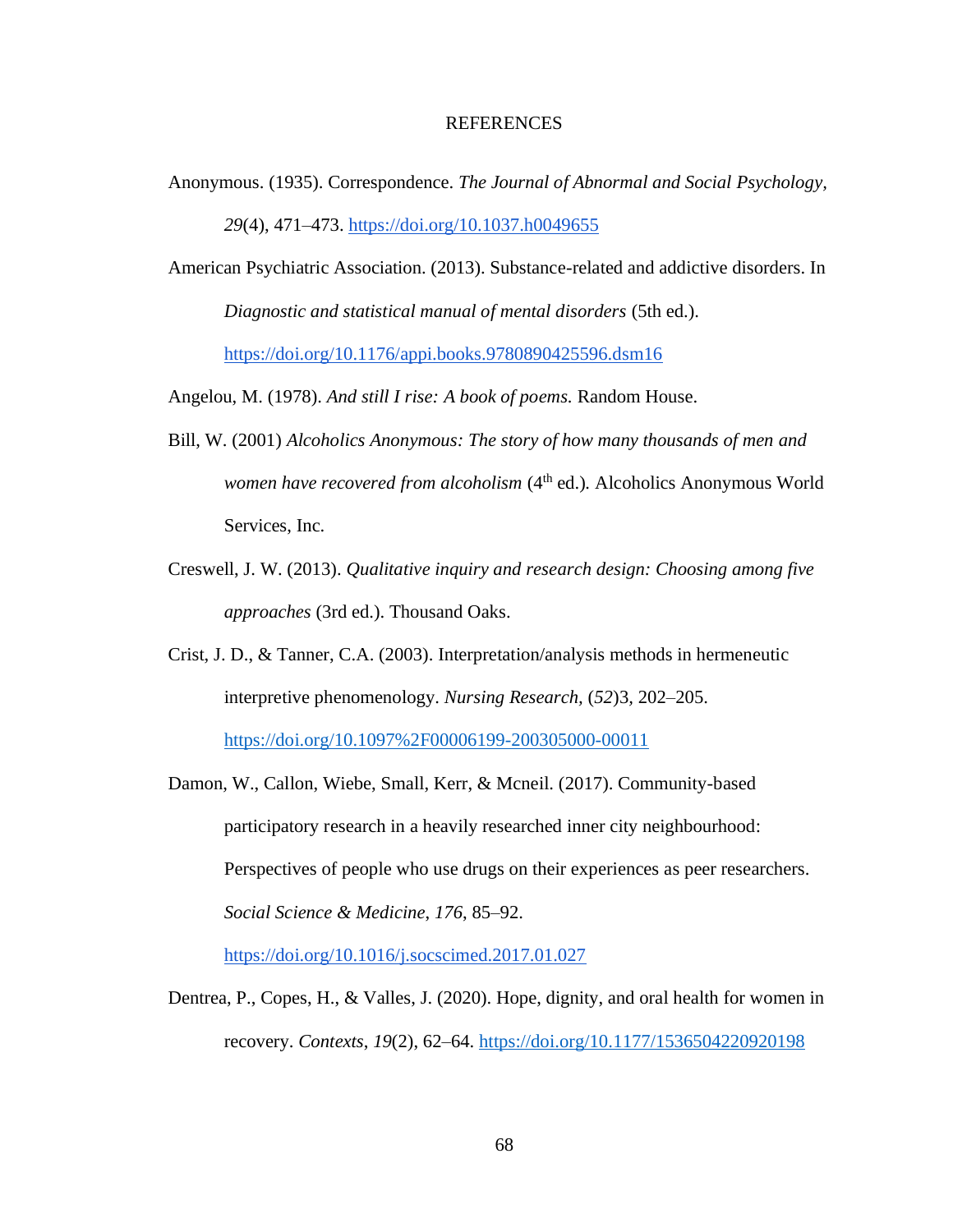- Feoh, F. T., Hariyanti, T., & Utami, Y. W. (2019). The support system and hope of women inmate of human trafficking perpetrators (a phenomenology study at women correctional institution class III of Kupang). *International Journal of Nursing Education*, *11*(3), 69–73. [https://doi.org/10.5958/0974-](https://doi.org/10.5958/0974-9357.2019.00067.9) [9357.2019.00067.9](https://doi.org/10.5958/0974-9357.2019.00067.9)
- Ferrari, J., Stevens, E., Legler, R., & Jason, L. (2012). Hope, self-esteem, and selfregulation: Positive characteristics among men and women in recovery. *Journal of Community Psychology*, *40*(3), 292–300.<https://doi.org/10.1002/jcop.20509>
- Fite, P. J., Gabrielli, J., Cooley, J. L., Haas, S. M., Frazer, A., Rubens, S. L., & Johnson-Motoyama, M. (2014). Hope as a moderator of the associations between common risk factors and frequency of substance use among Latino adolescents. *Journal of Psychopathology and Behavioral Assessment*, *36*(4), 653–662.

<https://doi.org/10.1007/s10862-014-9426-1>

- Frank, A. (1993). *Anne Frank: The diary of a young girl* (B. M. Mooyaart, Trans.). Bantam Books. (Original work published 1952).
- Griffiths, P., Gossop, M., Powis, B., & Strang, J. (1993). Reaching hidden populations of drug users by privileged access interviewers: methodological and practical issues. *Addiction*, *88*(12), 1617–1626. [https://doi.org/10.1111/j.1360-](https://doi.org/10.1111/j.1360-0443.1993.tb02036.x)

[0443.1993.tb02036.x](https://doi.org/10.1111/j.1360-0443.1993.tb02036.x)

Gutierrez, D. (2019). Spiritus contra spiritum: Addiction, hope, and the search for meaning. *Spirituality in Clinical Practic*e, *6*(4), 229–239. <https://doi.org/10.1037/scp0000201>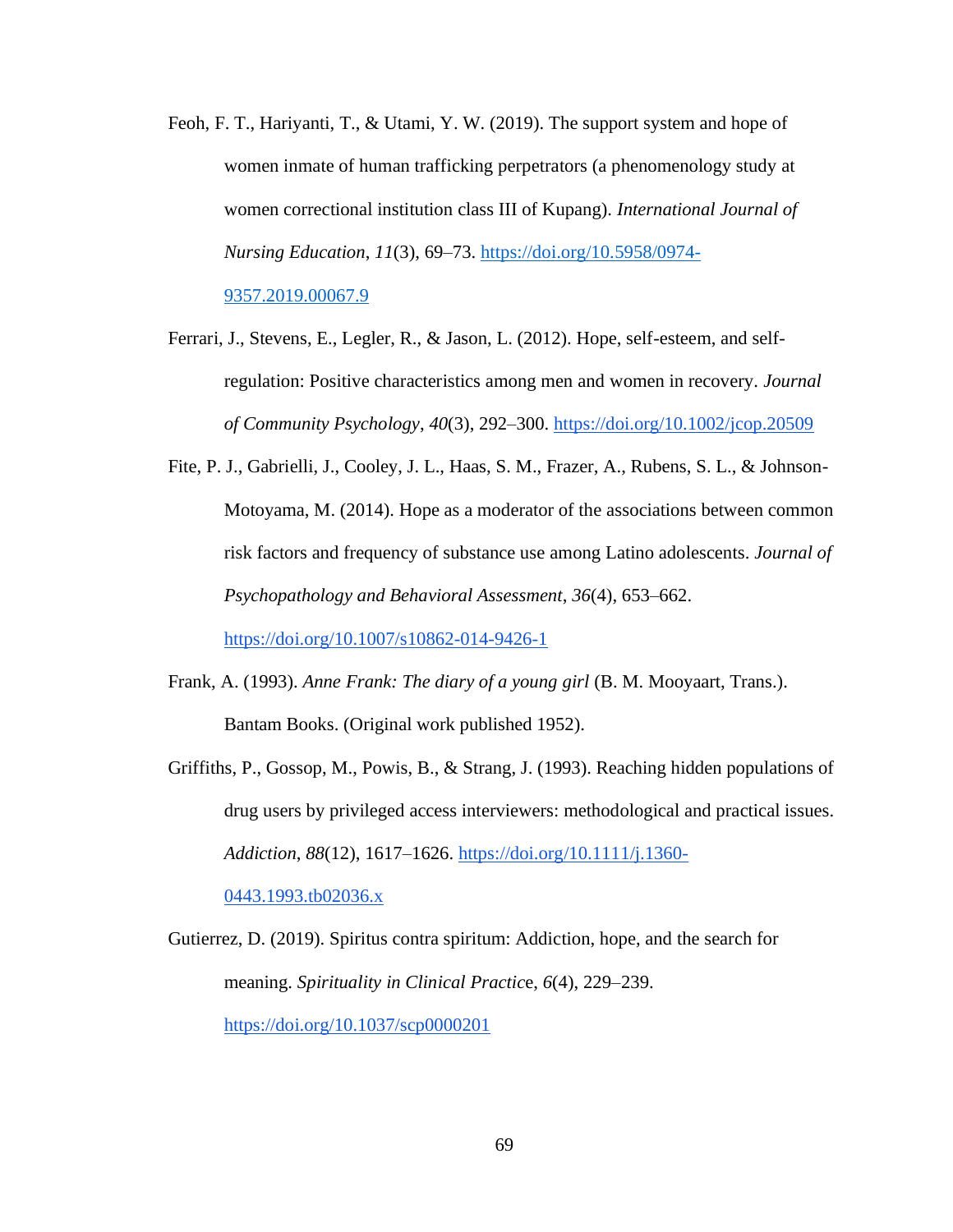Gutierrez, D., Mason, N., Dorais, S. & Fox, J. (2020). Gradually sudden: Vital spiritual experiences for individuals in recovery from substance use disorders. *Spirituality in Clinical Practice*. Advance online publication. 1–14. <https://doi.org/10.1037/scp0000218>

Halama, P. (2010). Hope as a mediator between personality traits and life satisfaction.

*Studia Psychologica*, *52*(4), 309–314.

- Heidegger, M. (1975). *Being and time.* (J. Macquarrie & E. Robinson, Trans.). Indiana University Press. (Original work published 1962).
- Irving, L. M., Snyder, C. R., Cheavens, J., Gravel, L., Hanke, J., Hilberg, P., & Nelson, N. (2004). The relationships between hope and outcomes at the pretreatment, beginning, and later phases of psychotherapy. *Journal of Psychotherapy Integration*, *14*(4), 419–443.<https://doi.org/10.1037/1053-0479.14.4.419>
- Johnson, B., & Richert, T. (2016). A comparison of privileged access interviewing and traditional interviewing methods when studying drug users in treatment. *Addiction Research & Theory*, *24*(5), 406–415.

<https://doi.org/10.3109/16066359.2016.1149570>

- Larsen, D., Edey, W., & M. LeMay, L. (2005). Put hope to work: A commentary. *Journal of Advanced Nursing, 52*(5), 515–517. [https://doi.org/10.1111/j.1365-](https://doi.org/10.1111/j.1365-2648.2005.03614.x) [2648.2005.03614.x](https://doi.org/10.1111/j.1365-2648.2005.03614.x)
- May, E. M., Hunter, B. A., Ferrari, J., Noel, N., & Jason, L. A. (2015). Hope and abstinence self-efficacy: Positive predictors of negative affect in substance abuse recovery. *Community Mental Health Journal*, *51*(6), 695–700. <https://doi.org/10.1007/s10597-015-9888-y>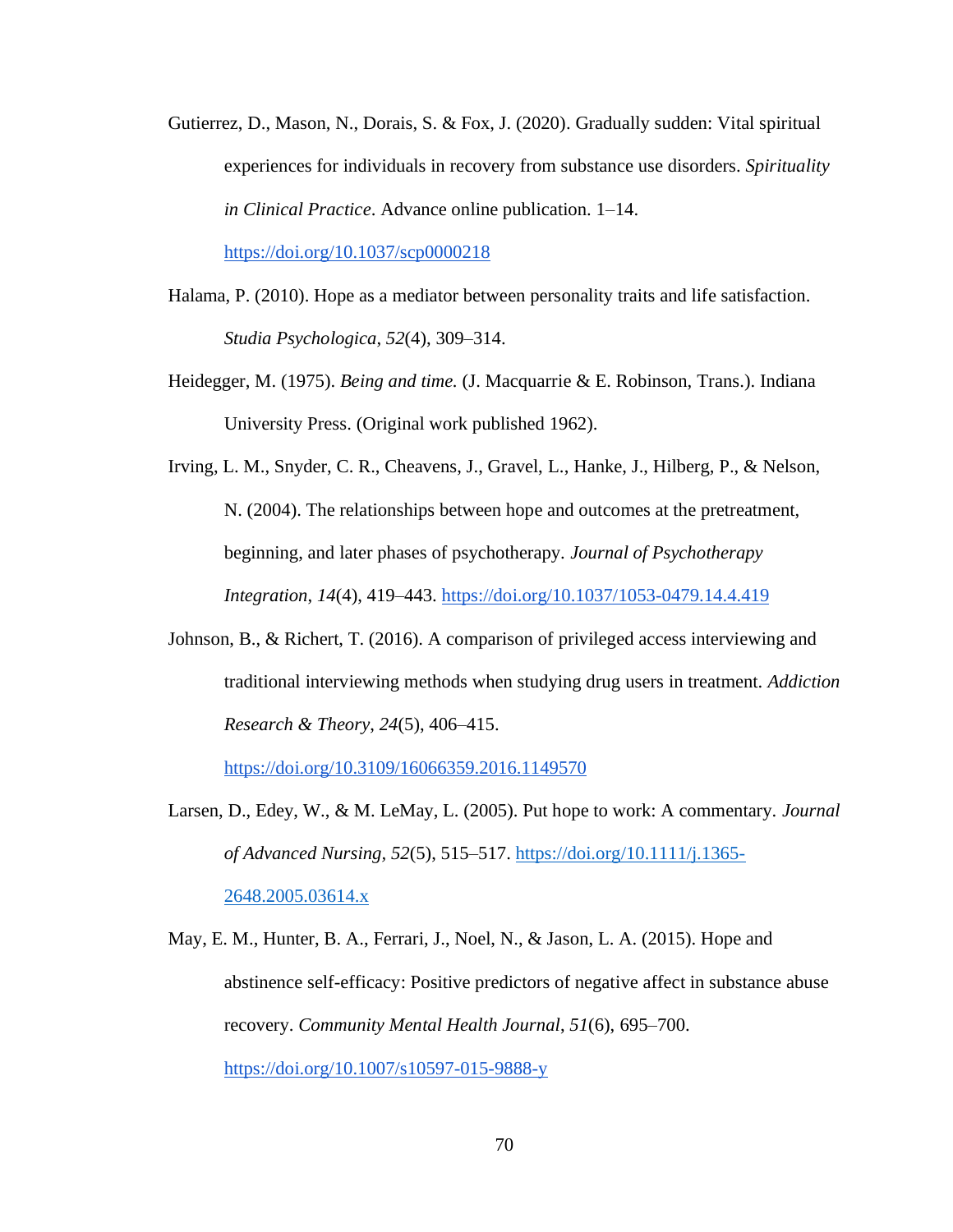- National Institute on Drug Abuse. (2018, July 20). *Drugs, brains, and behavior: The science of addiction.* [https://www.drugabuse.gov/publications/drugs-brains](https://www.drugabuse.gov/publications/drugs-brains-behavior-science-addiction/treatment-recovery)[behavior-science-addiction/treatment-recovery](https://www.drugabuse.gov/publications/drugs-brains-behavior-science-addiction/treatment-recovery)
- National Institute on Drug Abuse. (2020, February 6). *Trends & Statistics*.

<https://www.drugabuse.gov/related-topics/trends-statistics>

Nieweglowski, K., Corrigan, P., Tyas, T., Tooley, A., Dubke, R., Lara, J., . . . Sheehan, L. (2018). Exploring the public stigma of substance use disorder through community-based participatory research. *Addiction Research & Theory*, *26*(4), 323–329. <https://doi.org/10.1080/16066359.2017.1409890>

- Oxford University Press. (2020). Walk. In *Lexico.com dictionary.* Retrieved February 27, 2020, from<https://www.lexico.com/en/definition/walk>
- Peterson, P., Sackey, D., Kay, M., Correa-Velez, I., & Nicholson, C. (2017). Using a peer led researcher model to connect with vulnerable communities around health. *International Journal of Integrated Care*, *17*(3), 1–8. <https://doi.org/10.5334/ijic.3177>

Pettersen, H., Brodahl, M., Rundgren, J., Davidson, L., & Havnes, I. (2019). Partnering with persons in long-term recovery from substance use disorder: Experiences from a collaborative research project. *Harm Reduction Journal*, *16*(40), 1–14. <https://doi.org/10.1186/s12954-019-0310-x>

Ratcliffe, M. (2013). What is it to lose hope? *Phenomenology and the Cognitive Sciences, 12*(4), 597–614.<https://doi.org/10.1007/s11097-011-9215-1>

Ridgway, P. (2001) ReStorying psychiatric disability: Learning from first person recovery narratives. *Psychiatric Rehabilitation Journal, (24)*4, 335–343.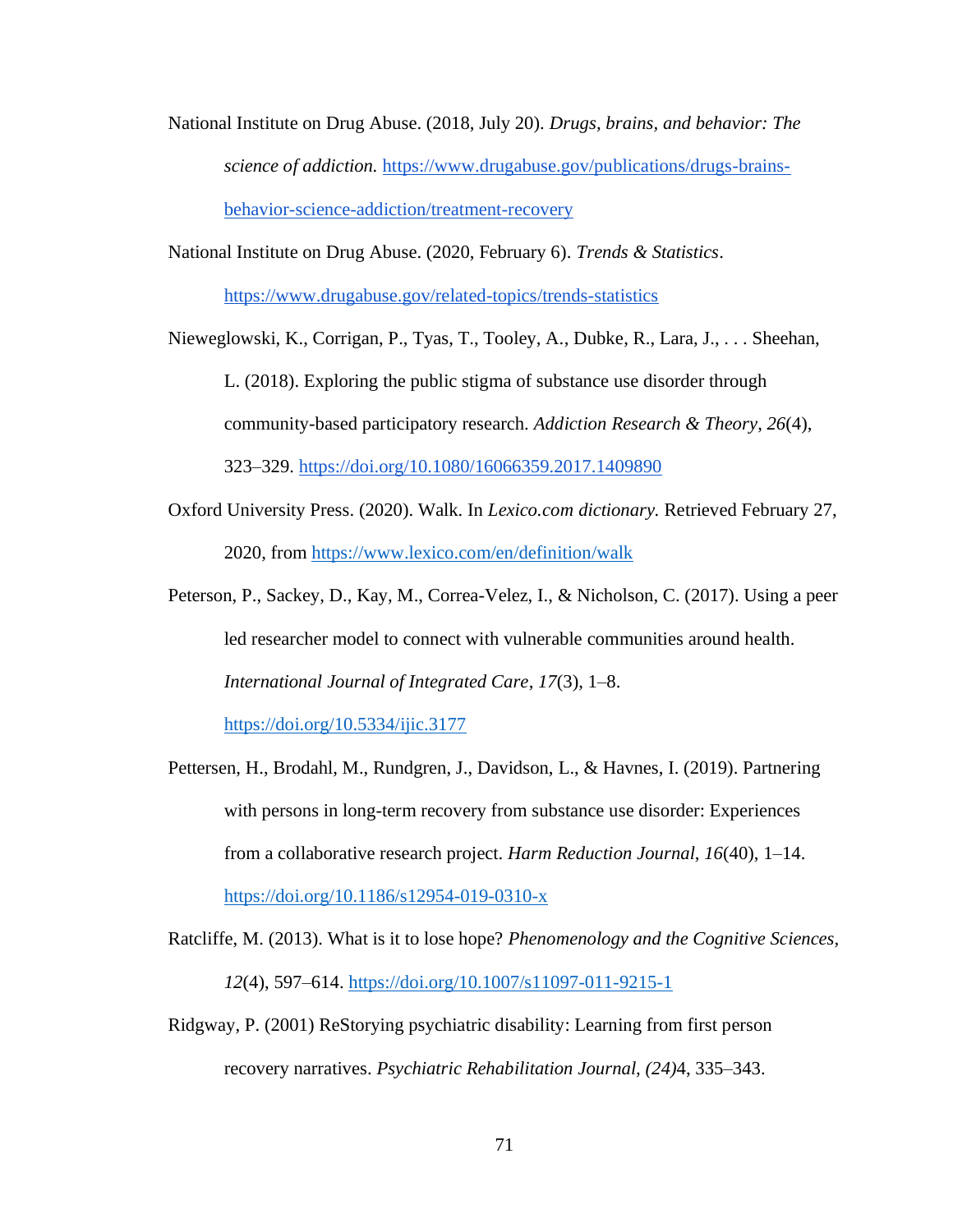- Roesch, S. C., Duangado, K. M., Vaughn, A. A., Aldridge, A. A., & Villodas, F. (2010). Dispositional hope and the propensity to cope: A daily diary assessment of minority adolescents. *Cultural Diversity and Ethnic Minority Psychology*, *16*(2), 191–198.<https://doi.org/10.1037/a0016114>
- Ryan, L., Kofman, E., & Aaron, P. (2011). Insiders and outsiders: Working with peer researchers in researching Muslim communities. *International Journal of Social Research Methodology*, *14*(1), 49–60.

<https://doi.org/10.1080/13645579.2010.481835>

- Sagan, O. (2015). "Hope crept in": A phenomenological study of mentally ill artists' biographic narrative. *Journal of Mental Health*, 24(2), 73–77. <https://doi.org/10.3109/09638237.2014.971150>
- Satici, S. A. (2016). Psychological vulnerability, resilience, and subjective well-being: The mediating role of hope. *Personality and Individual Differences*, *102*, 68–73. <https://doi.org/10.1016/j.paid.2016.06.057>
- Sloan, A., & Bowe, B. (2014) Phenomenology and hermeneutic phenomenology: The philosophy, the methodologies, and using hermeneutic phenomenology to investigate lecturers' experiences of curriculum design. *Qual Quant*, *48*, 1291– 1303.<https://doi.org/10.1007/s11135-013-9835-3>
- Snyder, C. R. (2002). Hope theory: Rainbows in the mind. *Psychological Inquiry*, *13*(4), 249–275. [https://doi.org/10.1207/S15327965PLI1304\\_01](https://doi.org/10.1207/S15327965PLI1304_01)
- Snyder, C. R., Harris, C., Anderson, J. R., Holleran, S. A., Irving, L. M., Sigmon, S. T., Yoshinobu, L., Gibb, J., Langelle, C., & Harney, P. (1991). The will and the ways: Development and validation of an individual-differences measure of hope.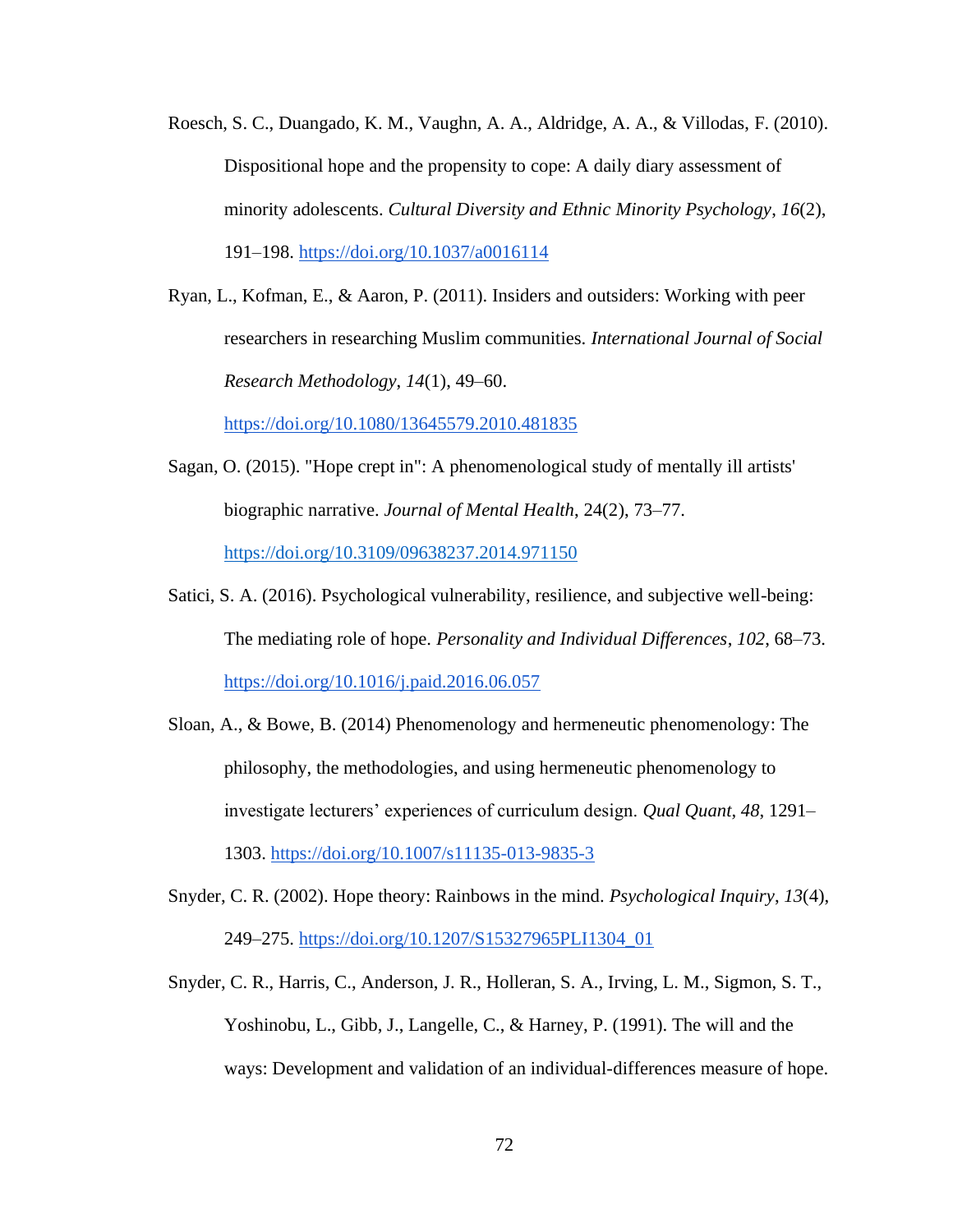*Journal of Personality and Social Psychology*, *60*(Apr 91), 570–585. <https://doi.org/10.1037/0022-3514.60.4.570>

- Snyder, C. R., Sympson, S. C., Ybasco, F. C., Borders, T. F., Babyak, M. A., & Higgins, R. L. (1996). Development and validation of the State Hope scale. *Journal of Personality and Social Psychology*, *70*(2), 321–335. [https://doi.org/10.1037/0022-](https://doi.org/10.1037/0022-3514.70.2.32) [3514.70.2.32](https://doi.org/10.1037/0022-3514.70.2.32)
- Sturges, J. E., & Hanrahan, K. J. (2004). Comparing telephone and face-to-face qualitative interviewing: A research note. *Qualitative Research*, *4*(1), 107–118. <https://doi.org/10.1177/1468794104041110>
- Substance Abuse and Mental Health Services Administration. (2019). *Key substance use and mental health indicators in the United States: Results from the 2018 National Survey on Drug Use and Health* (HHS Publication No. PEP19-5068, NSDUH Series H-54). Center for Behavioral Health Statistics and Quality, Substance Abuse and Mental Health Services Administration. [https://www.samhsa.gov/data/sites/default/files/cbhsq-](https://www.samhsa.gov/data/sites/default/files/cbhsq-reports/NSDUHNationalFindingsReport2018/NSDUHNationalFindingsReport2018.pdf)

[reports/NSDUHNationalFindingsReport2018/NSDUHNationalFindingsReport20](https://www.samhsa.gov/data/sites/default/files/cbhsq-reports/NSDUHNationalFindingsReport2018/NSDUHNationalFindingsReport2018.pdf) [18.pdf](https://www.samhsa.gov/data/sites/default/files/cbhsq-reports/NSDUHNationalFindingsReport2018/NSDUHNationalFindingsReport2018.pdf)

Substance Abuse and Mental Health Services Administration. (n.d.). *Recovery and recovery support*.<https://www.samhsa.gov/find-help/recovery>

*Twelve spiritual principles (virtues)*. (n.d.). Alcoholics Anonymous Cleveland. Retrieved February 28, 2021, from<https://www.aacle.org/twelve-spiritual-principles/>

U.S. Census Bureau. (2019). *QuickFacts: United States*. [Table].

<https://www.census.gov/quickfacts/fact/table/US/PST045219>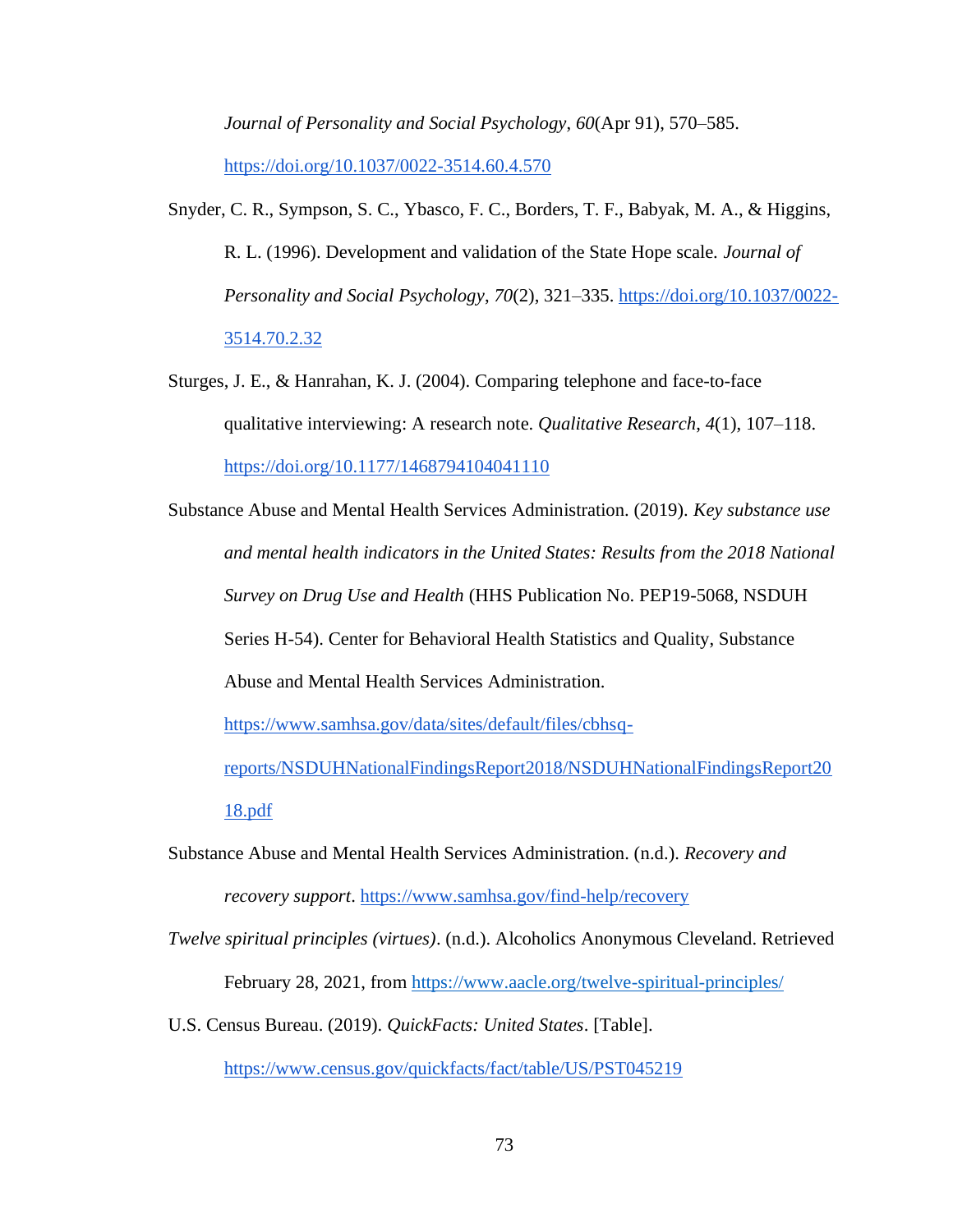Urbanoski, K., Kenaszchuk, C., Veldhuizen, S., & Rush, B. (2015). The clustering of psychopathology among adults seeking treatment for alcohol and drug addiction. *Journal of Substance Abuse Treatment*, *49*, 21–26.

<https://doi.org/10.1016/j.jsat.2014.07.004>

Van Hooft, S. (2011). *Hope.* Acumen.

- Van Manen, M. (1990). *Researching lived experience: Human science for an action sensitive pedagogy*. University of New York Press.
- Voices of Hope. (n.d). *We are a recovery community: Helping people in recovery stay in recovery*.<https://www.voicesofhopelex.org/who-we-are/who-we-are1>

Waterwooth, J. M. (2004) *A Philosophical Analysis of Hope.* Palgrave Macmillan.

- Weil, S. (2009) *Waiting for God*. (E. Craufurd, Trans.). Harper Perennial Modern Classics. (Original work published 1951)
- White, W. L. (2007). Addiction recovery: Its definition and conceptual boundaries. *Journal of Substance Abuse Treatment*, *33*, 229–241. <https://doi.org/10.1016/j.jsat.2007.04.015>
- Worley, J., & Krishnan, D. (2020). Fighting the battle of recovery together: A content analysis of anonymous posts in an online substance use forum. *Issues in Mental Health Nursing*, *41*(2), 102–112.<https://doi.org/10.1080/01612840.2019.1646364>
- Yang, L. H., Wong, L. Y., Grivel, M. M., & Hasin, D. S. (2017). Stigma and substance use disorders: An international phenomenon. *Current Opinion in Psychiatry*, *30*(5), 378–388.<https://doi.org/10.1097/YCO.0000000000000351>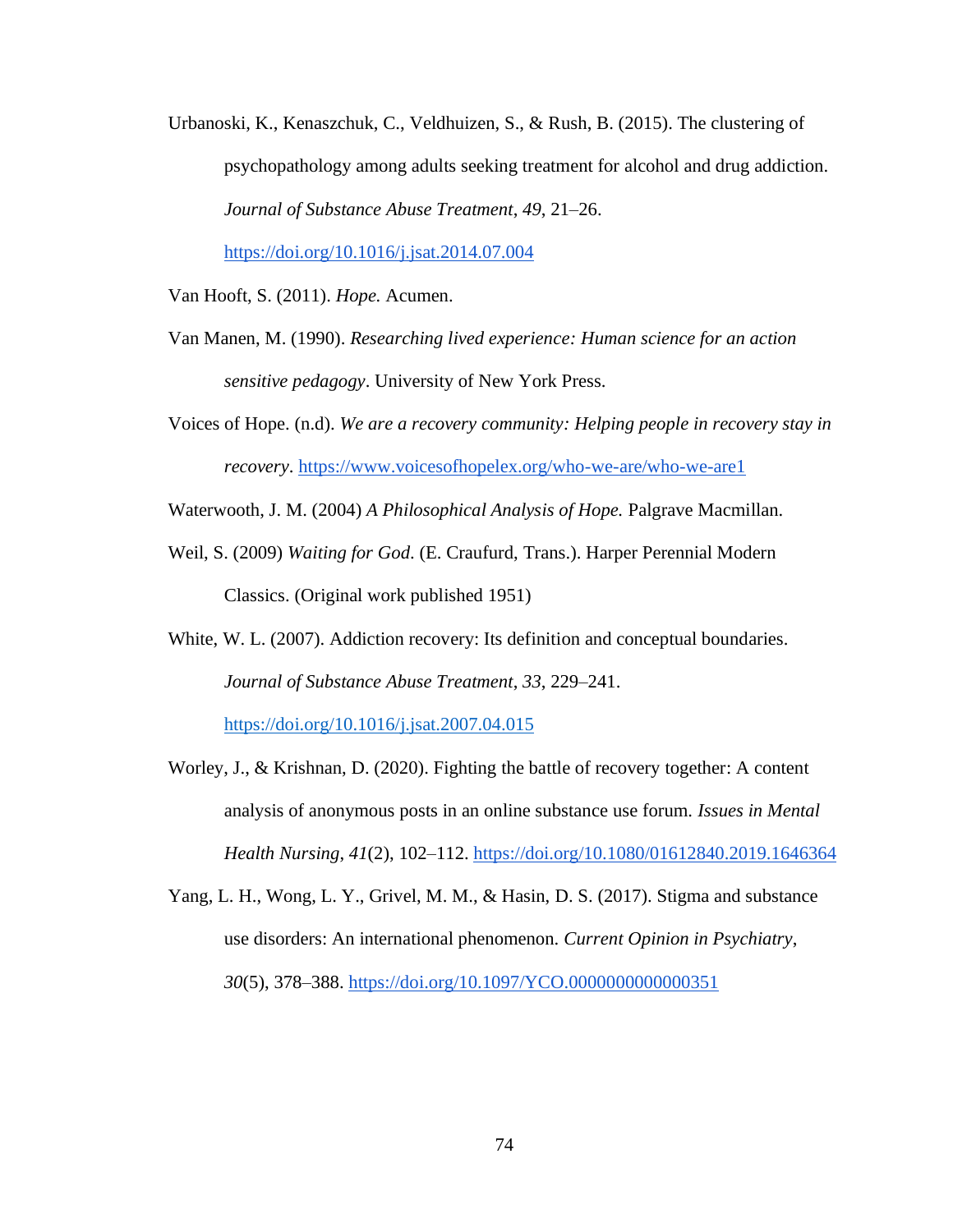# VITA MARY KATHERINE LANCE

# EDUCATIONAL INSTITUTIONS

| <b>Master of Science</b>                               | Expected May 2021 |
|--------------------------------------------------------|-------------------|
| Family Sciences, Emphasis in Couple and Family Therapy |                   |
| University of Kentucky                                 |                   |
| Lexington, KY                                          |                   |
| <b>Bachelor of Arts</b>                                | May 2018          |
| Religion                                               |                   |
| <b>Furman University</b>                               |                   |
| Greenville, SC                                         |                   |
| <b>Study Abroad</b>                                    | <i>Fall</i> 2017  |
| Jerusalem University College                           |                   |
| Jerusalem, Israel                                      |                   |
|                                                        |                   |

## PROFESSIONAL POSITIONS HELD

| <b>Intern Therapist</b>                           | January $2020 - May 2021$      |
|---------------------------------------------------|--------------------------------|
| University of Kentucky Family Center              | Lexington, KY                  |
| <b>Graduate Assistant</b>                         | August 2019 – May 2021         |
| University of Kentucky Family Center              | Lexington, KY                  |
| <b>Receptionist/Legal Assistant</b>               | $May\ 2018 - July\ 2019$       |
| Hammack Law Firm                                  | Greenville, SC                 |
| <b>Nursery Staff Member</b>                       | September $2015 - July 2019$   |
| Downtown Presbyterian Church                      | Greenville, SC                 |
| <b>Youth Ministry Intern</b>                      | Summer 2017                    |
| Downtown Presbyterian Church                      | Greenville, SC                 |
| <b>Student Worker, Enrollment Services Office</b> | September $2015 -$ August 2017 |
| <b>Furman University</b>                          | Greenville, SC                 |
| <b>Children's Ministry Intern</b>                 | Summer 2014 & 2015             |
| First Presbyterian Church                         | Macon, GA                      |

# SCHOLASTIC AND PROFESSIONAL HONORS

**Alice P. Killpatrick Fellowship** *Fall 2020*